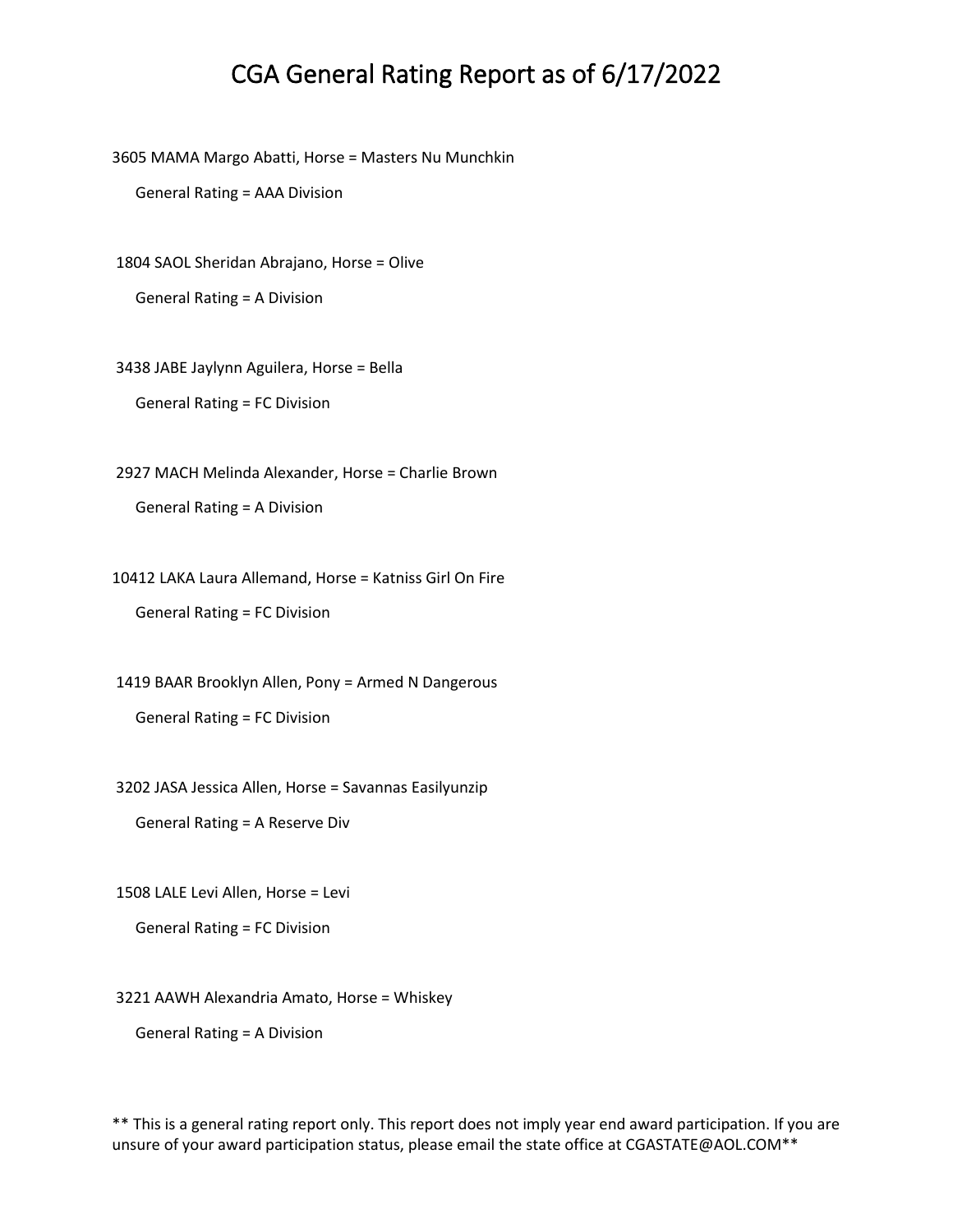1047 JAOT Jessalynn Andrade, Horse = Othello

General Rating = FC Division

1047 JAAB Jessalynn Andrade, Horse = Abbey General Rating = FC Division

3628 GAEZ Gabe Angle, Horse = Ezio

General Rating = FC Division

3795 MABO Martha Antongiovanni, Horse = Boone

General Rating = FC Division

2264 AAMI Andrea Aragon, Horse = Midas

General Rating = AA Division

1640 BATE Brayden Archibald, Horse = Tee C Quicksilver

General Rating = FC Division

1340 KALL Katie Archibald, Horse = Llfamenbojo

General Rating = A Division

1340 KATE Katie Archibald, Horse = Teecee Quicksilver

General Rating = AA Reserve Div

3941 SACO Sydney Armacost, Horse = Cow

General Rating = FC Division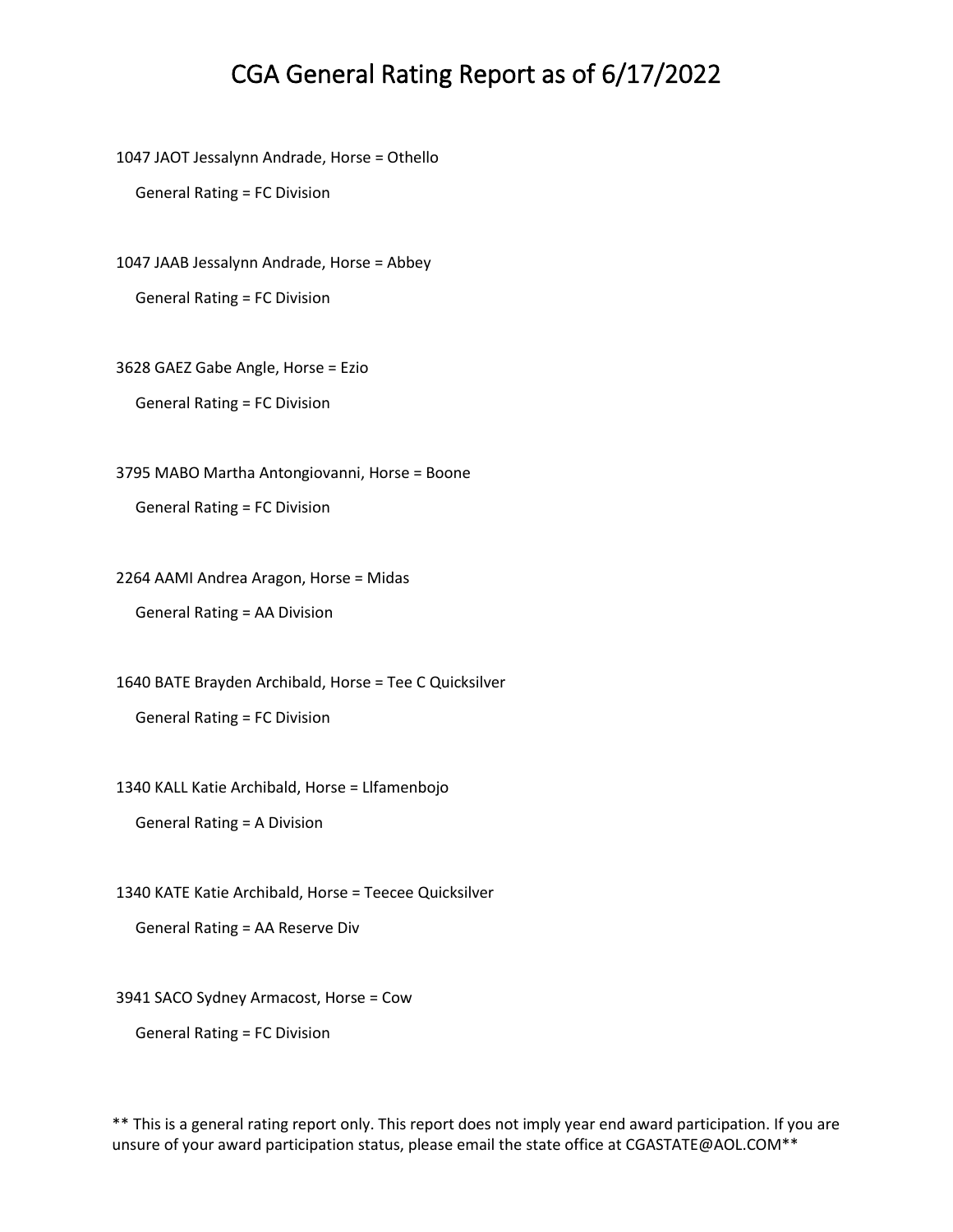3685 AAST Audrey Armstrong, Horse = Stella

General Rating = A Reserve Div

1018 SAMA Sasha Avila, Horse = Marley

General Rating = A Division

1033 AAGI Amanda Avina, Horse = Gidget General Rating = A Division

1965 RARE Rocio Ayala, Horse = Reno

General Rating = A Division

3216 RBCI Rosie Baker, Horse = Cisco General Rating = A Division

1482 ABMI Ashlynn Balogh, Horse = Milo General Rating = AA Reserve Div

2509 KBTI Kaelyn Banks, Horse = Tiny

General Rating = A Division

3946 JBAN Jaeden Barmettler, Horse = Annie Amarillo

General Rating = AAA+ Division

3878 KBCA Kylie Barnard, Horse = Candy The Pony

General Rating = A Division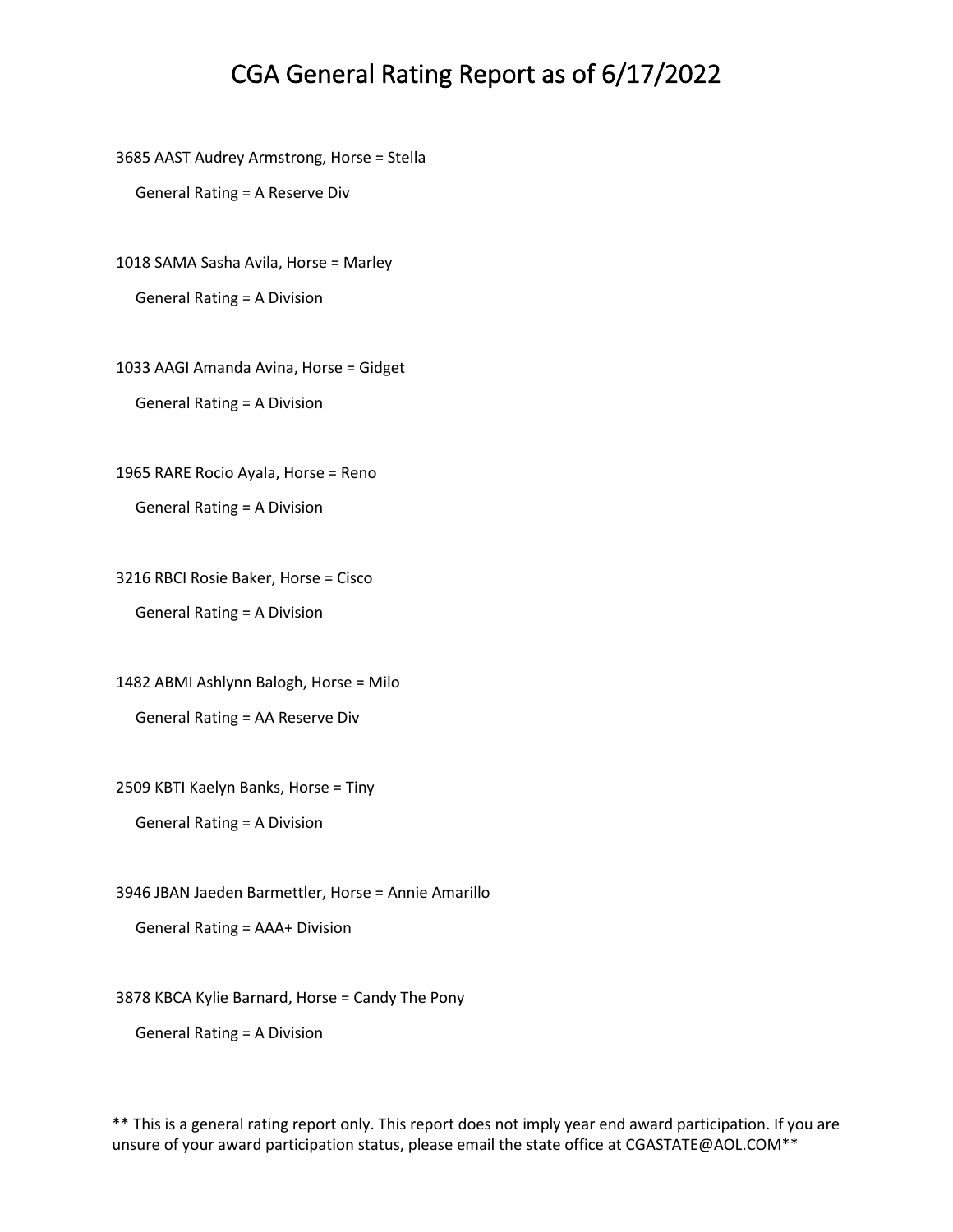2582 LBWE Lisette Barnes, Horse = Weasel

General Rating = FC Division

1304 VBMO Valarie Barnes, Horse = Monkey Butt General Rating = FC Division

2612 GBCH Ginger Barry, Horse = China Rose General Rating = FC Division

2200 BDCH Bo Bartlett, Horse = Chex The Chics Fanny General Rating = AA Reserve Div

2085 BBST Braelynn Bartow, Horse = Stumpy General Rating = FC Division

2084 SBRO1 Sue Bartow, Horse = Roxy General Rating = AA Division

3644 SBDI Sage Bassi, Horse = Dia

General Rating = A Division

3644 SBDI1 Sage Bassi, Horse = Diego

General Rating = FC Division

1890 PBPE Payton Beasley, Horse = Peanut

General Rating = A Division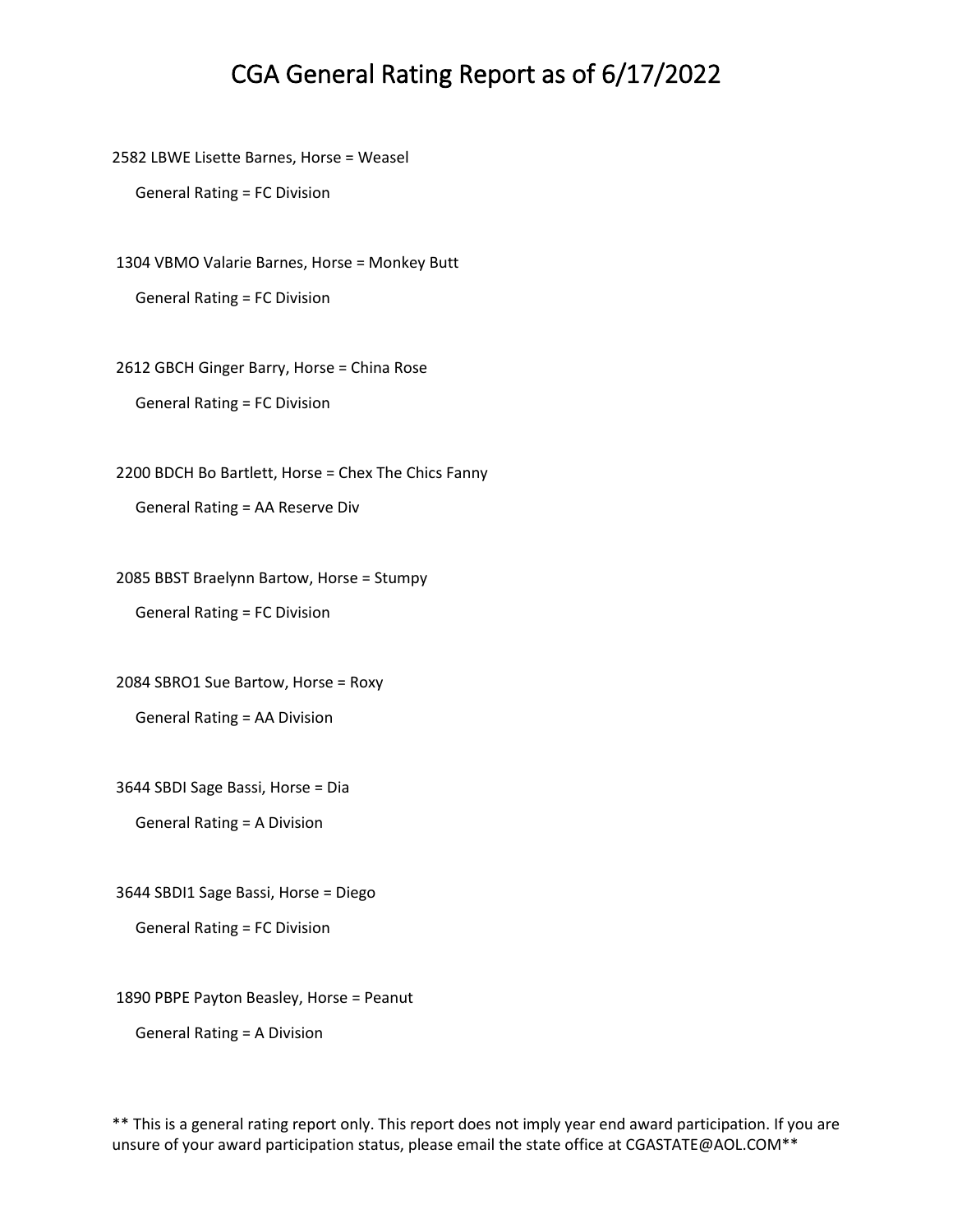2896 RBWH Rachel Beasley, Horse = Whiskey

General Rating = FC Division

2896 RBJO Rachel Beasley, Horse = Joker

General Rating = A Division

3740 SBAC Sydney Beauchamp, Horse = Ace General Rating = FC Division

2335 KBKO Katelyn Becerra, Pony = Kona General Rating = AAA Division

3223 SBJE Sophia Beckett, Horse = Jenny General Rating = FC Division

3223 SBKI Sophia Beckett, Horse = King General Rating = AA Division

3555 SBOT Samuel Bedgood, Horse = Othello

General Rating = A Division

1644 NBTA1 Natalie Bell, Horse = Tater

General Rating = FC Division

1613 LBSK Luke Benton, Horse = Sky Baby

General Rating = A Division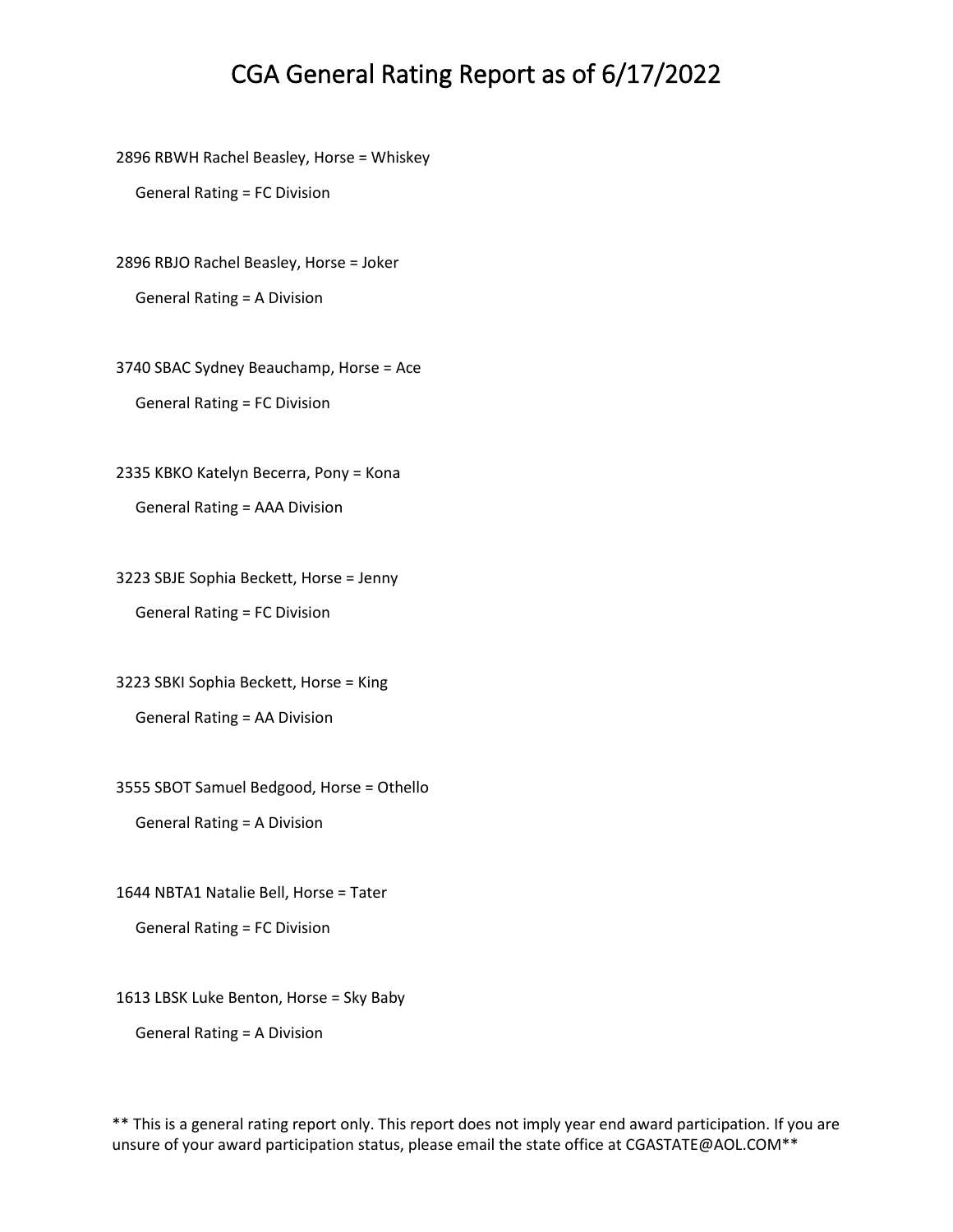2967 TBPL Todd Benton, Horse = Please Camolena

General Rating = AA Division

2033 NBTA Natalie Bianchi, Horse = Tara

General Rating = FC Division

2810 LBLI Logan Blackburn, Horse = Lilly General Rating = FC Division

3037 BBSP Brittney Blackford, Horse = Spirit General Rating = A Division

2867 EBTR Elizabeth Blake, Horse = Trooper General Rating = A Reserve Div

2915 HBSE Hannah Bluhm, Horse = September General Rating = A Division

3556 TBPE Tammy Bogardus, Horse = Pepper

General Rating = FC Division

3557 ABMA Amy Bogordus, Horse = Magic Potts

General Rating = FC Division

2647 KBMM Kianah Borges, Horse = Mm Redhot Challenger

General Rating = FC Division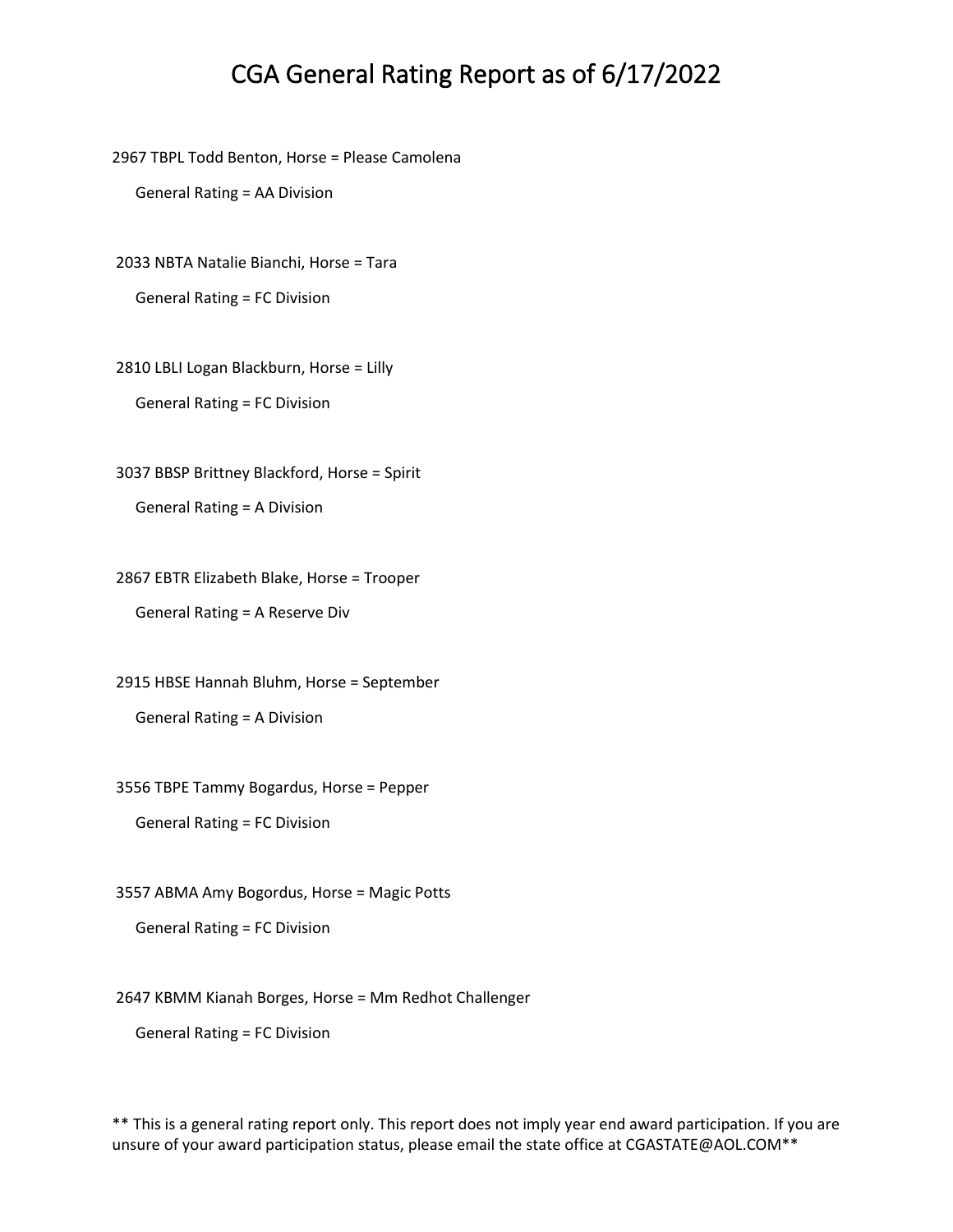2647 KBKI Kianah Borges, Horse = King Sassy Jett

General Rating = AA Reserve Div

3615 RBPE Riley Boyce, Horse = Penny General Rating = AA Division

1987 BBKO Brynn Brechbuehl, Pony = Kona General Rating = AAA Reserve Div

2737 TBLU Tonia Brinsley, Horse = Luna General Rating = A Division

1328 SBRO Summer Brown, Horse = Roulette General Rating = AAA Reserve Div

1328 SBDI2 Summer Brown, Pony = Dicey General Rating = AA Reserve Div

3310 ABCO Aubrie Buck, Horse = Coco Bean

General Rating = AA Reserve Div

1166 DBBR Daphney Buck, Horse = Brandy General Rating = AAA Division

1141 HBFI Hudson Burns, Horse = Fiesty Fiona

General Rating = A Division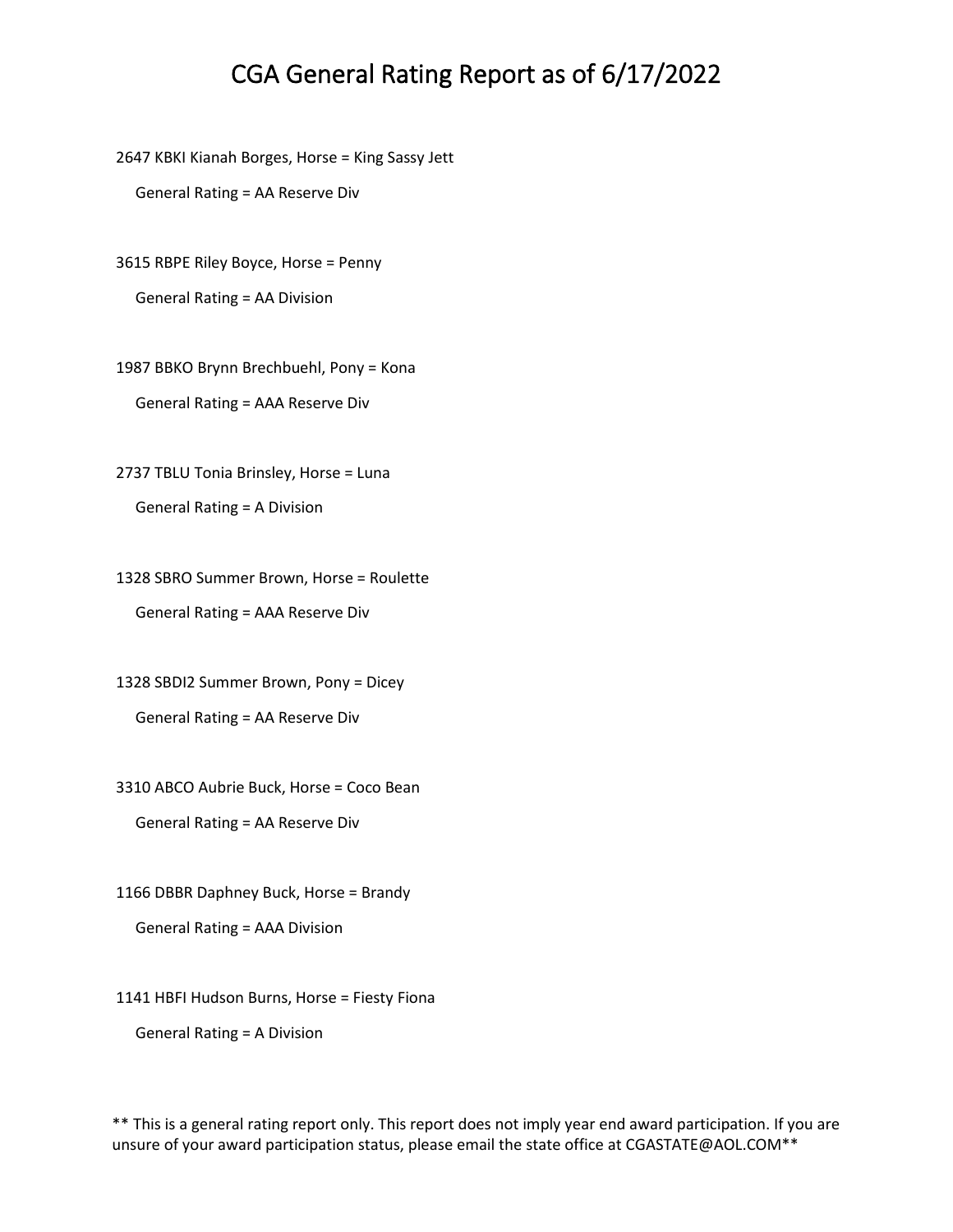1137 KBJA1 Kayden Burns, Horse = Jack Daniels

General Rating = AA Division

2652 CBST Cathey Burtt, Horse = Stella

General Rating = A Division

1345 HBBR Haley Busbea, Horse = Brezzy

General Rating = FC Division

1743 EBFL Eleanor Bush, Horse = Fly Me To The Moon General Rating = AA Reserve Div

1696 MBHU Madasyn Butler, Horse = Hunny General Rating = FC Division

3402 JBJU Jennifer Byrd, Horse = Jule

General Rating = AA Reserve Div

3402 JBRA Jennifer Byrd, Horse = Rain

General Rating = FC Division

2195 DCRE Dolly Ray Cain, Horse = Reba

General Rating = FC Division

3338 RCTA Rylee Caldwell, Horse = Tara

General Rating = FC Division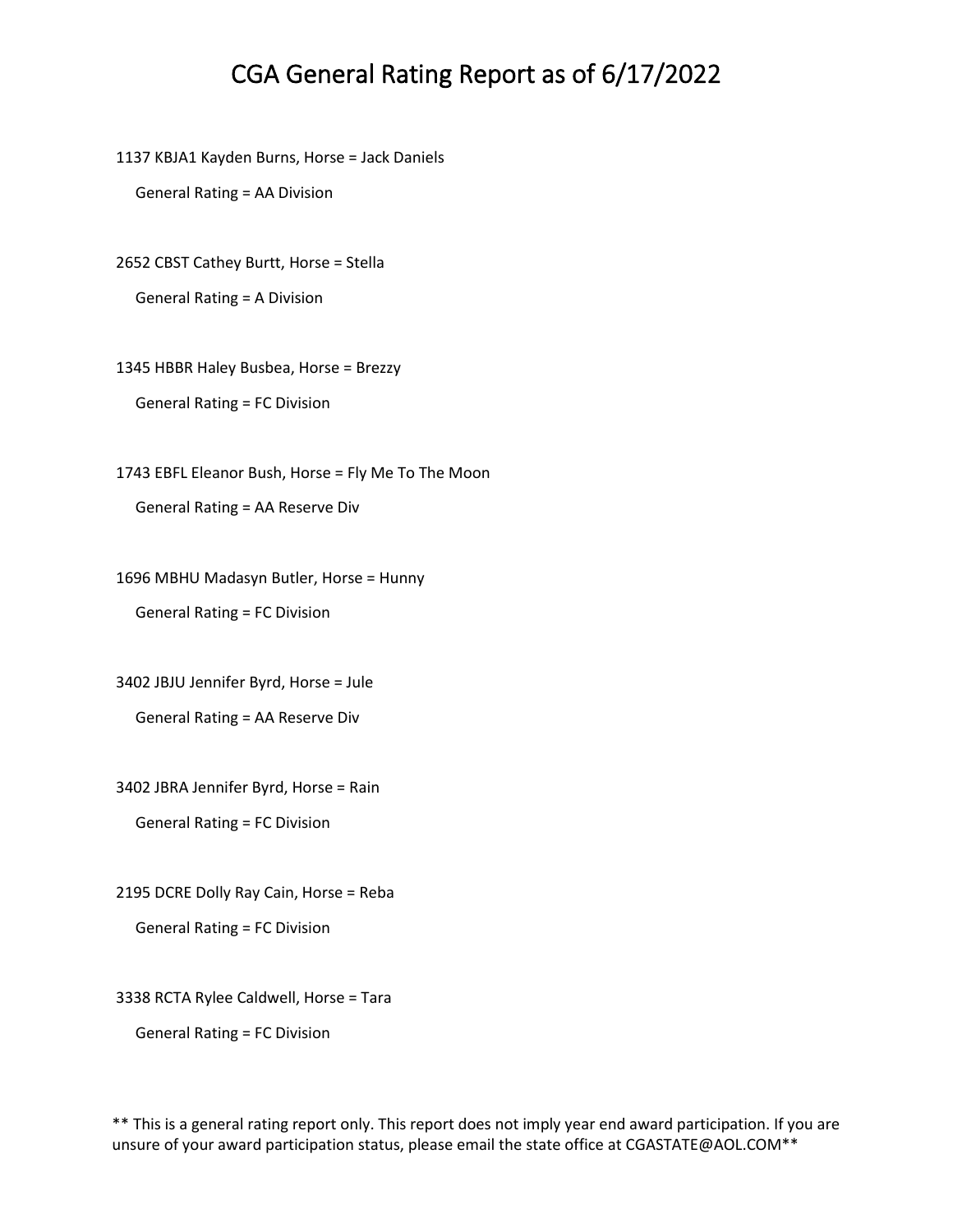1059 SCZE Samantha Caliandro, Horse = Zeus

General Rating = FC Division

2298 ECDU Erika Canedo, Horse = Dueling Checkers General Rating = A Division

1834 CCMI Christopher Cannon, Horse = Midnight General Rating = AA Division

1835 CCLI Cody Cannon, Horse = Lil Lady General Rating = AA Reserve Div

2274 SCGI Shannon Cannon, Horse = Gimme A Chance

General Rating = FC Division

1520 KCWA Kenzie Cardoza, Horse = Wanna Win Chex

General Rating = AA Division

1765 DCRE1 Denise Carreon, Horse = Red

General Rating = A Reserve Div

3723 HCSI Hannah Carroll, Horse = Silverado Chevy

General Rating = A Division

2440 KCMI Kay Carson, Horse = Miss Demeanor

General Rating = AAA Division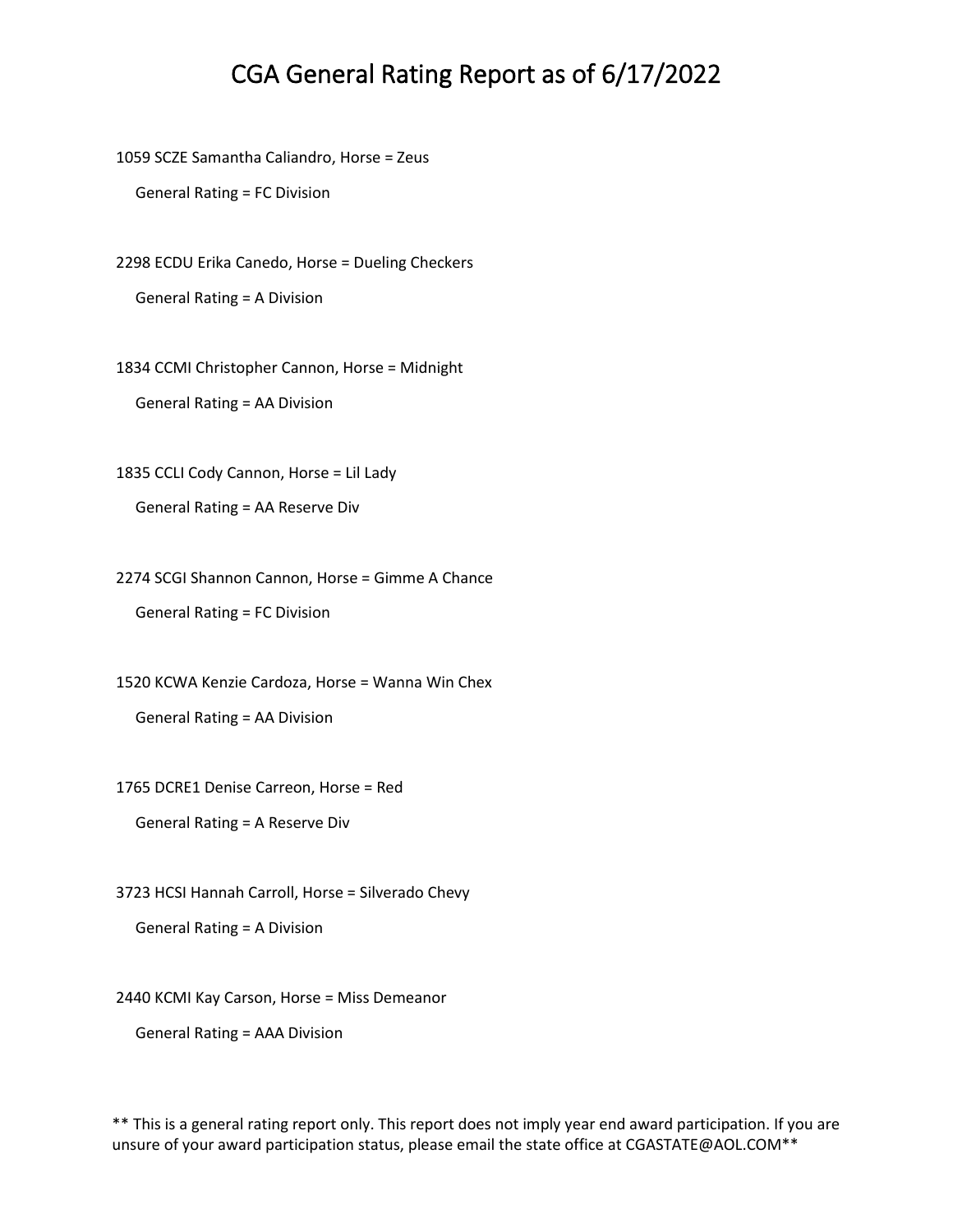3477 ACST Audrey Castillo, Horse = Stella

General Rating = A Reserve Div

2516 ACCO Allison Cave, Horse = Cow

General Rating = FC Division

2500 CCTA Carrie Cave, Horse = Tango

General Rating = AA Division

2500 CCFE Carrie Cave, Horse = Ferrari

General Rating = FC Division

3614 MCGU Marianna Chalukian, Horse = Gus Gus

General Rating = FC Division

2114 JCJU Jordyn Chenal, Horse = Juliet

General Rating = AAA Division

2115 MCFA Mackenzie Chenal, Pony = Faith N Dreams

General Rating = AAA Division

3259 JCLA Josie Cisneros, Horse = Lady

General Rating = A Division

2924 MCAN McKayla Clark, Horse = Annies Sugar Intent

General Rating = FC Division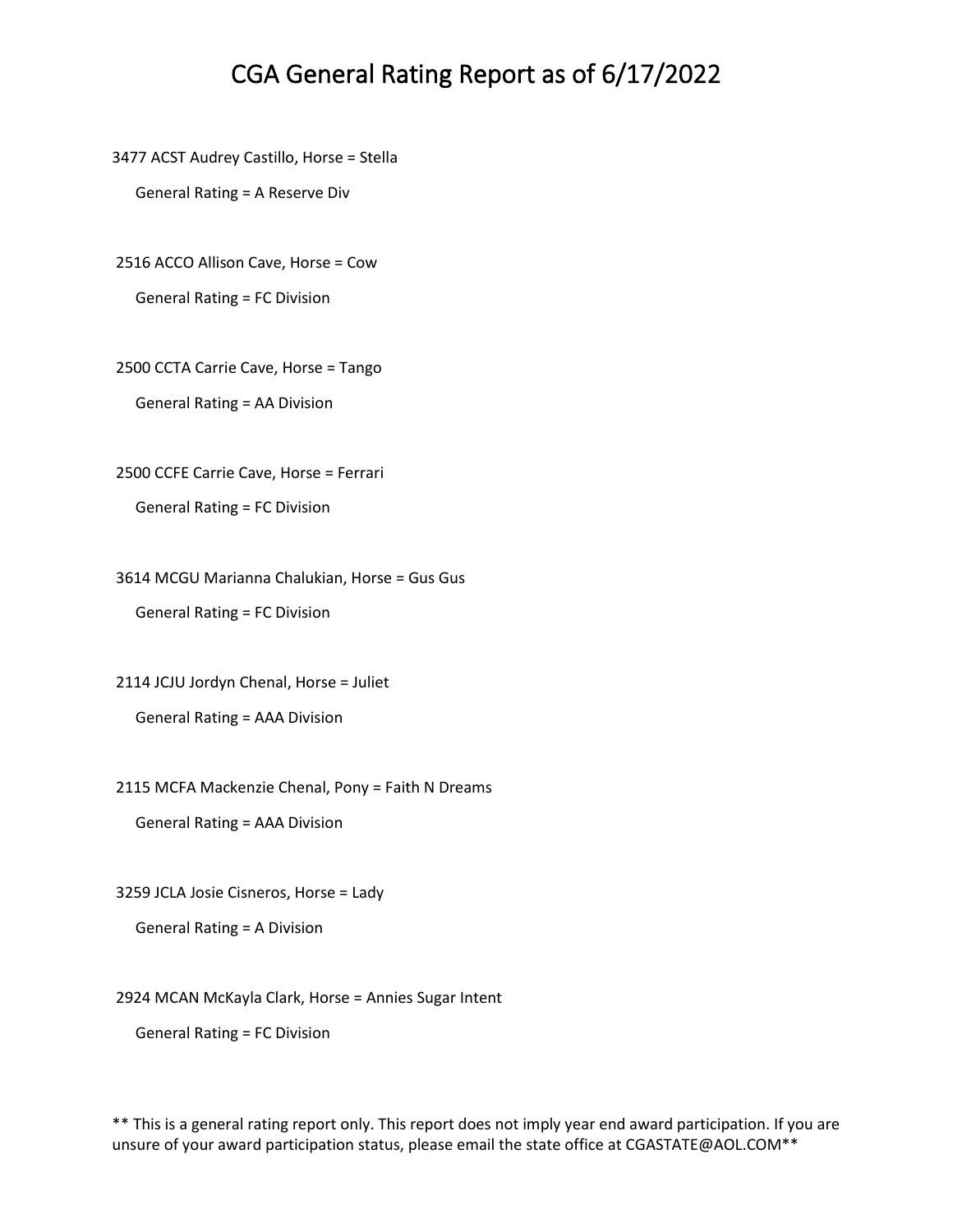2674 PCAC Paige Cleveland, Horse = Ace

General Rating = FC Division

2963 MCSM Marianne Colin, Horse = Smokey

General Rating = A Division

1739 MCSM1 Madison Collins, Horse = Smoke Stack

General Rating = AA Division

2620 ECSC Emma Conover, Horse = Scout's Honor General Rating = A Division

1125 MCKI Mikhala Cook, Horse = Kiowa

General Rating = FC Division

2201 JCGL Janet Cormack, Horse = Glendalough General Rating = FC Division

3240 TCST Tom Cormack, Horse = St.abbs Star

General Rating = FC Division

3509 VCCH Valentina Cortez, Horse = Charlie

General Rating = FC Division

2723 DCYA David Covarrubias, Horse = Yaw Dee

General Rating = A Reserve Div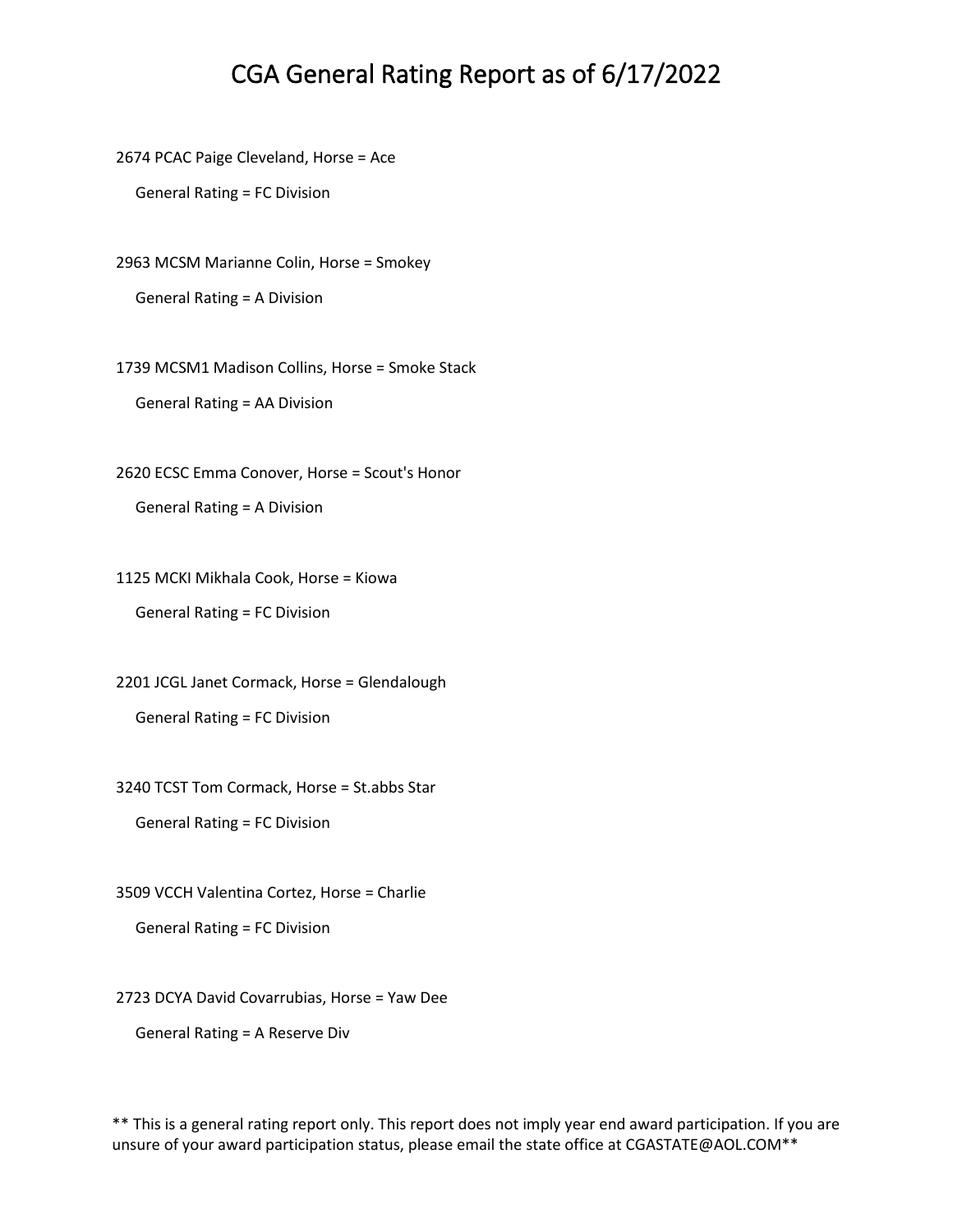2568 CCRE Chris Crane, Horse = Remi

General Rating = FC Division

2302 BCIT Bob Cranor, Horse = Its a Joy To Travel General Rating = AAA Division

2302 BCMO Bob Cranor, Horse = Moonlite Delite General Rating = FC Division

2301 CCJU Charla Cranor, Horse = Just My Luck General Rating = A Division

3323 RCDO Rebekah Crill, Horse = Domino General Rating = A Division

1060 LCPO Layla Croudy, Horse = Poppy General Rating = A Reserve Div

3553 LCEL Liana Cruz, Horse = Elmo

General Rating = FC Division

3008 HCPO Hannah Cunningham, Horse = Powder

General Rating = FC Division

3613 DDCA Danika D'Amiko, Horse = Calico's Last Surpri

General Rating = FC Division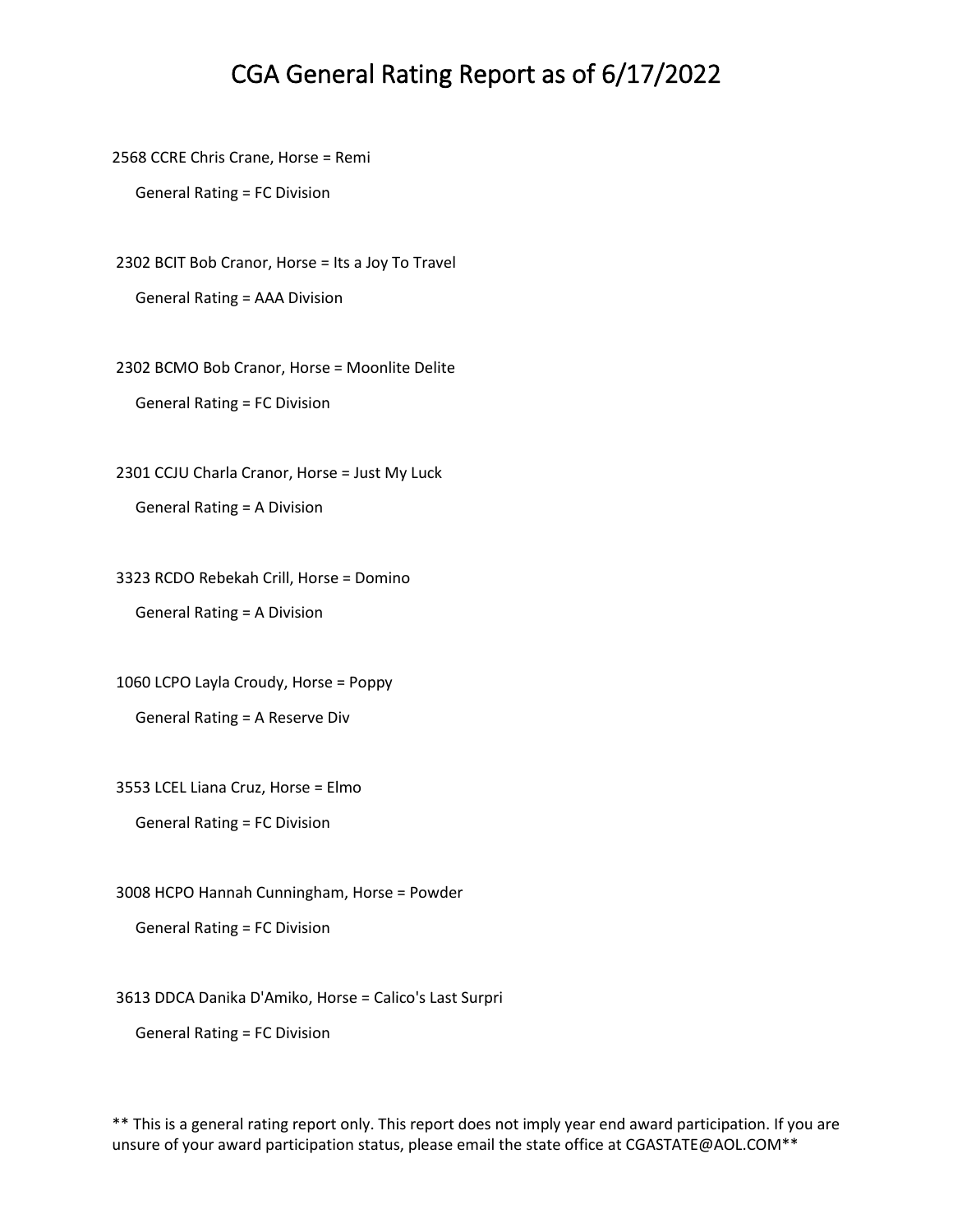2949 ADBR Avery Dailey, Horse = Bridey

General Rating = FC Division

1971 JDRE Julienne Damm, Horse = Remington

General Rating = FC Division

1971 JDTU Julienne Damm, Horse = Turbo Dash For Cash

General Rating = AA Reserve Div

3927 DDHA Deborah Damonte, Horse = Hawks Kachina Lass

General Rating = A Division

1760 LDHA Lexi Danielson, Horse = Harts Dolly Blue

General Rating = A Reserve Div

2731 BDMI Bianca Davis, Pony = Miss B General Rating = AA Division

3629 CDTA Clarissa Davis, Horse = Tank

General Rating = FC Division

2761 KDEL Kaylee Davis, Horse = Ellie

General Rating = A Division

3281 GDBL Greyson DeHaro, Horse = Blaze

General Rating = A Reserve Div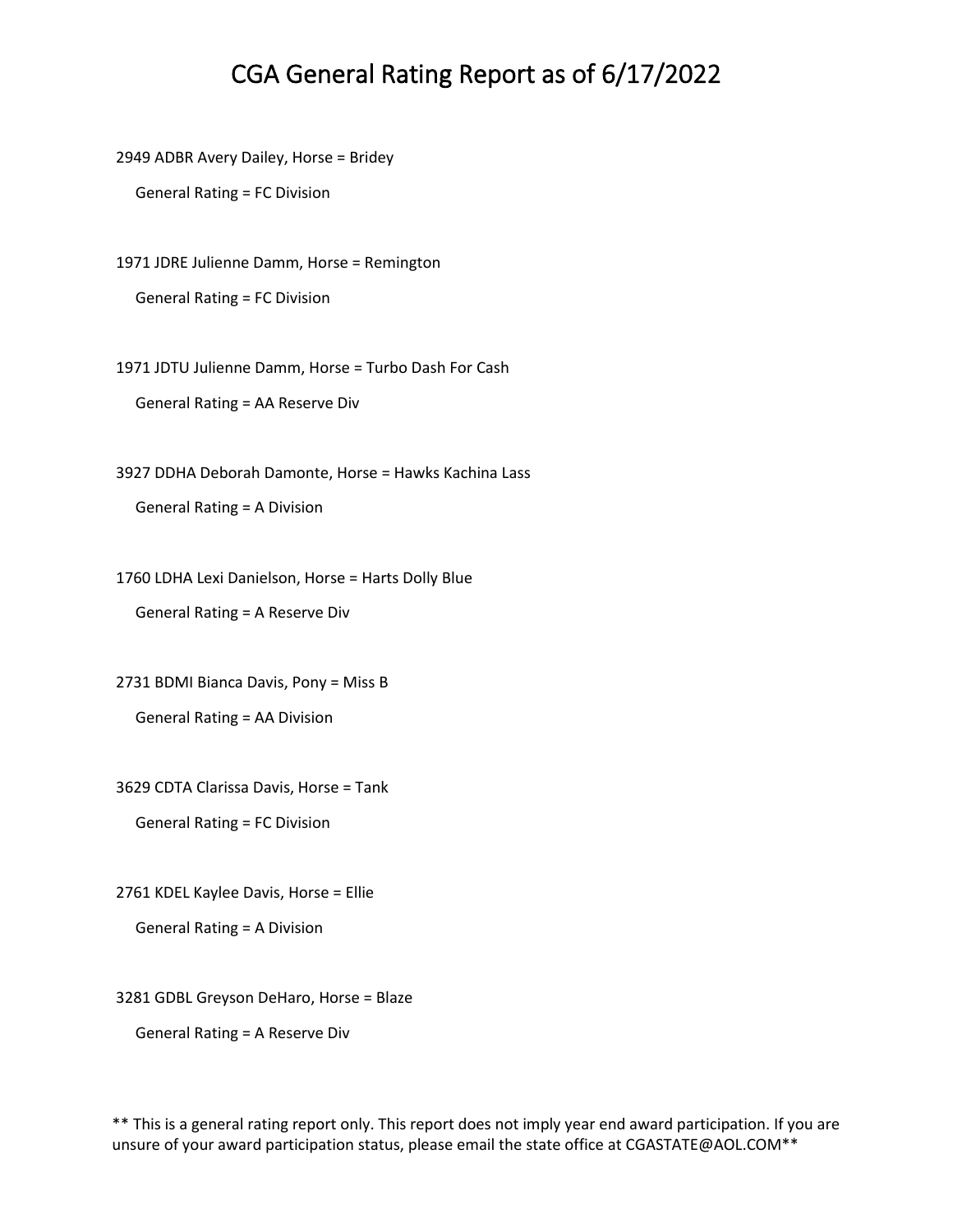3282 TDPA Tristan DeHaro, Horse = Pancho

General Rating = FC Division

3862 PDBE Payton DeHerrera, Horse = Bee Gee General Rating = AA Reserve Div

3862 PDEL Payton DeHerrera, Horse = Elvis's Rowdy Music

General Rating = A Division

3861 TDMI Toni DeHerrera, Horse = Missy

General Rating = AAA Division

3256 SDWR Sylvette Del Llano, Horse = Wrangler

General Rating = FC Division

3036 ADRU Amy Del Sarto, Horse = Ruby

General Rating = AA Division

3745 JDLI Juliet Dewell, Horse = Linus

General Rating = FC Division

3077 KDME Kaitlyn Dixon, Horse = Meeko

General Rating = A Reserve Div

2868 BDAC Bella Dorado, Horse = Ace

General Rating = FC Division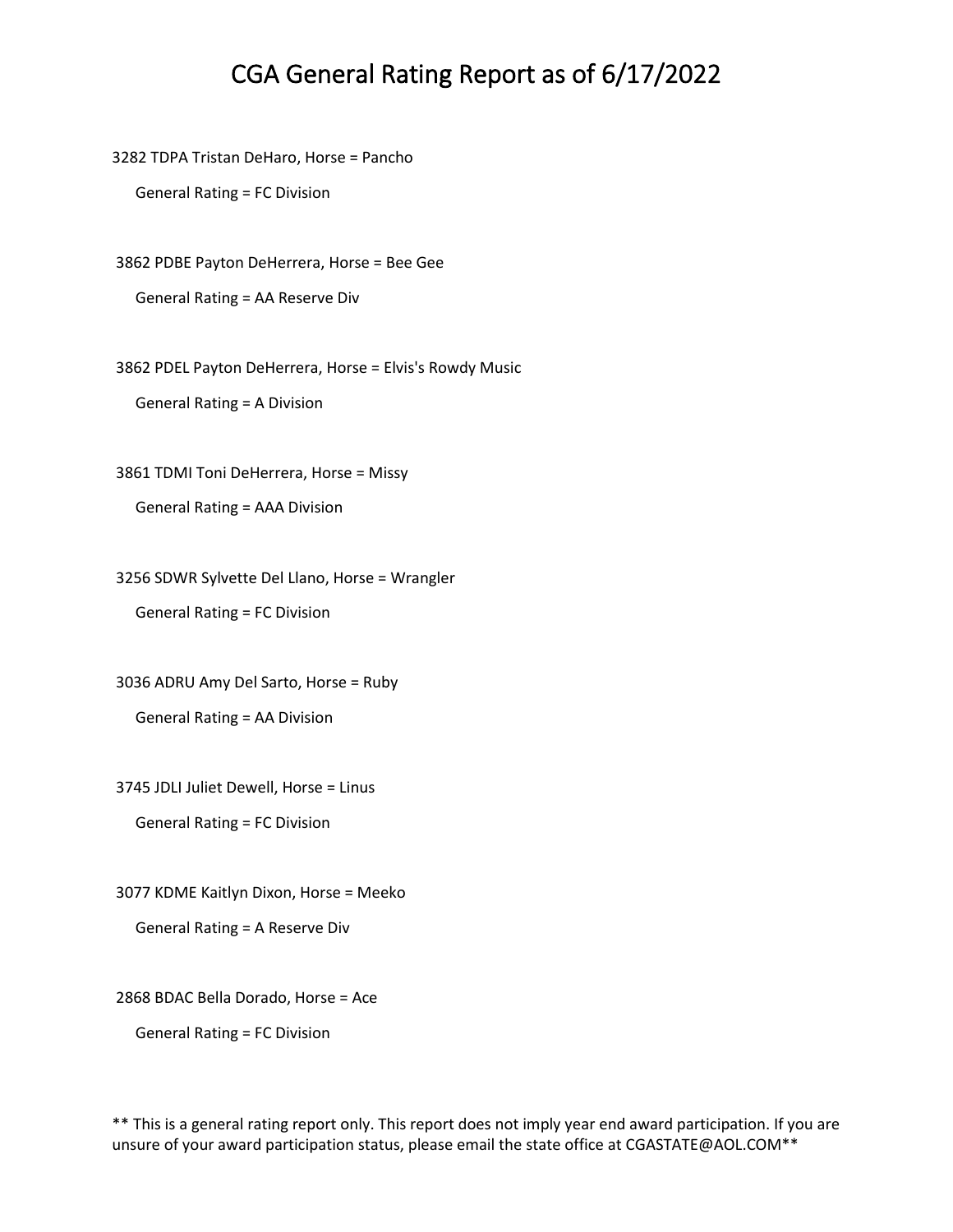3525 EDLU Edna Dorst, Horse = Lulu

General Rating = A Division

1882 JDIR Joyce Driggers, Horse = Irish

General Rating = FC Division

2060 JDWI Jill Druzgala, Pony = Wildfire General Rating = AAA Division

2350 DDDO Don Dudak, Horse = Dollar

General Rating = FC Division

7015 JDDI Jeanne Dudak, Horse = Dixie General Rating = AA Division

1366 VDBU Valentina Duran, Horse = Buck Owens General Rating = FC Division

1157 NEJE Norma Easterday, Horse = Jet

General Rating = A Reserve Div

3627 IENA Isabell Eddy, Horse = Napoleon

General Rating = FC Division

2100 AESN Allison Edminster, Horse = Snowflake

General Rating = A Division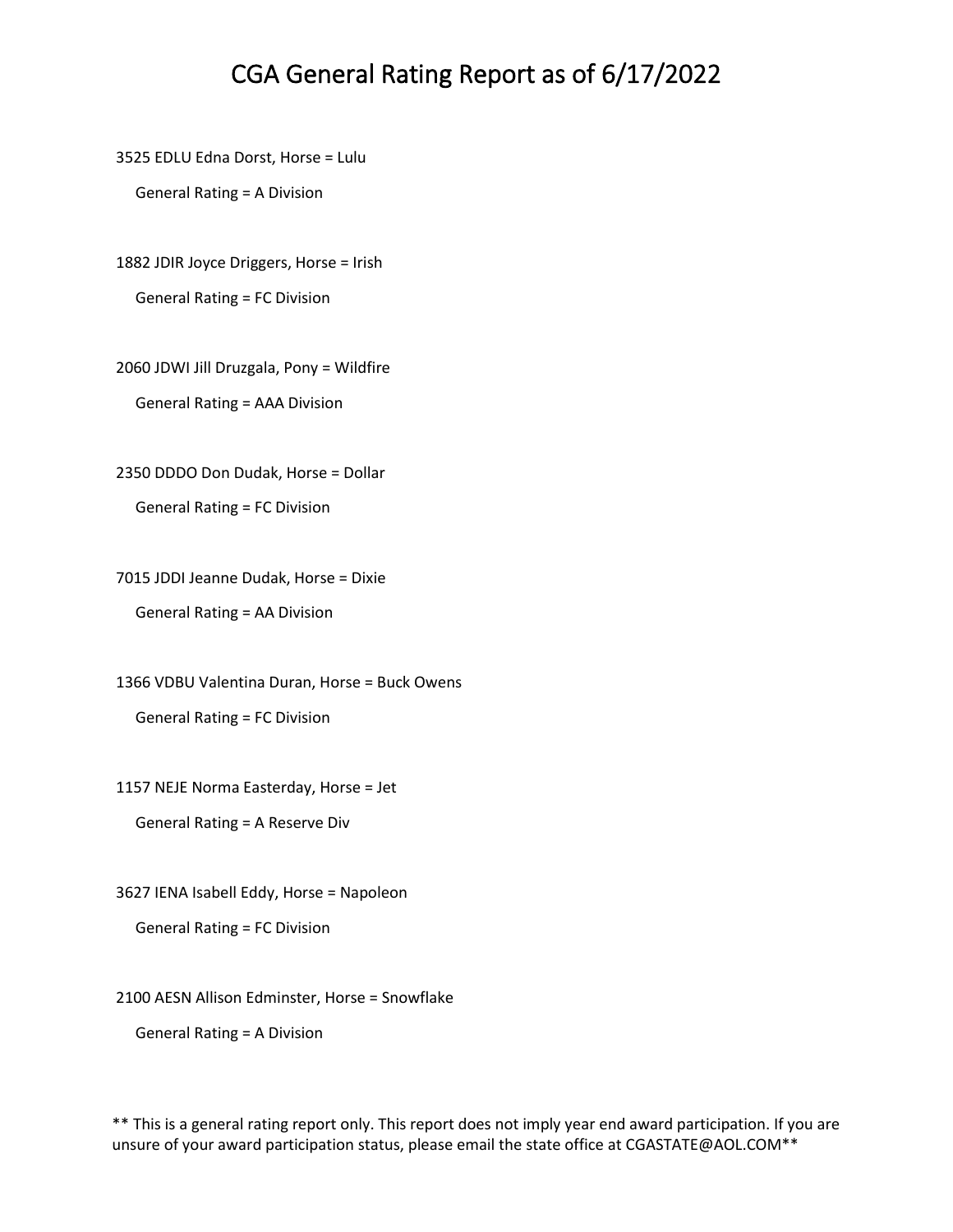3980 NESP Nikki Egyed, Horse = Specklebutt

General Rating = FC Division

1955 CELU Chelsea Estes, Horse = Luna

General Rating = A Reserve Div

3499 PFRO Piper Fernandes, Pony = Rosy Pony General Rating = A Division

1953 IFGA Izta Flores, Horse = Gallito Rooster General Rating = FC Division

2055 RFSU1 Rylee Flory, Horse = Sugar

General Rating = A Reserve Div

2321 JFFE Joanne Foreshee, Horse = Fergie General Rating = AA Division

1909 AFMI Alexis Fox, Horse = Miss Fyre

General Rating = AA Division

1943 RFSU Rilee Frates, Pony = Suncrest Maverick

General Rating = AAA Division

1003 VFRO Victoria Frederico, Horse = Romeo

General Rating = A Division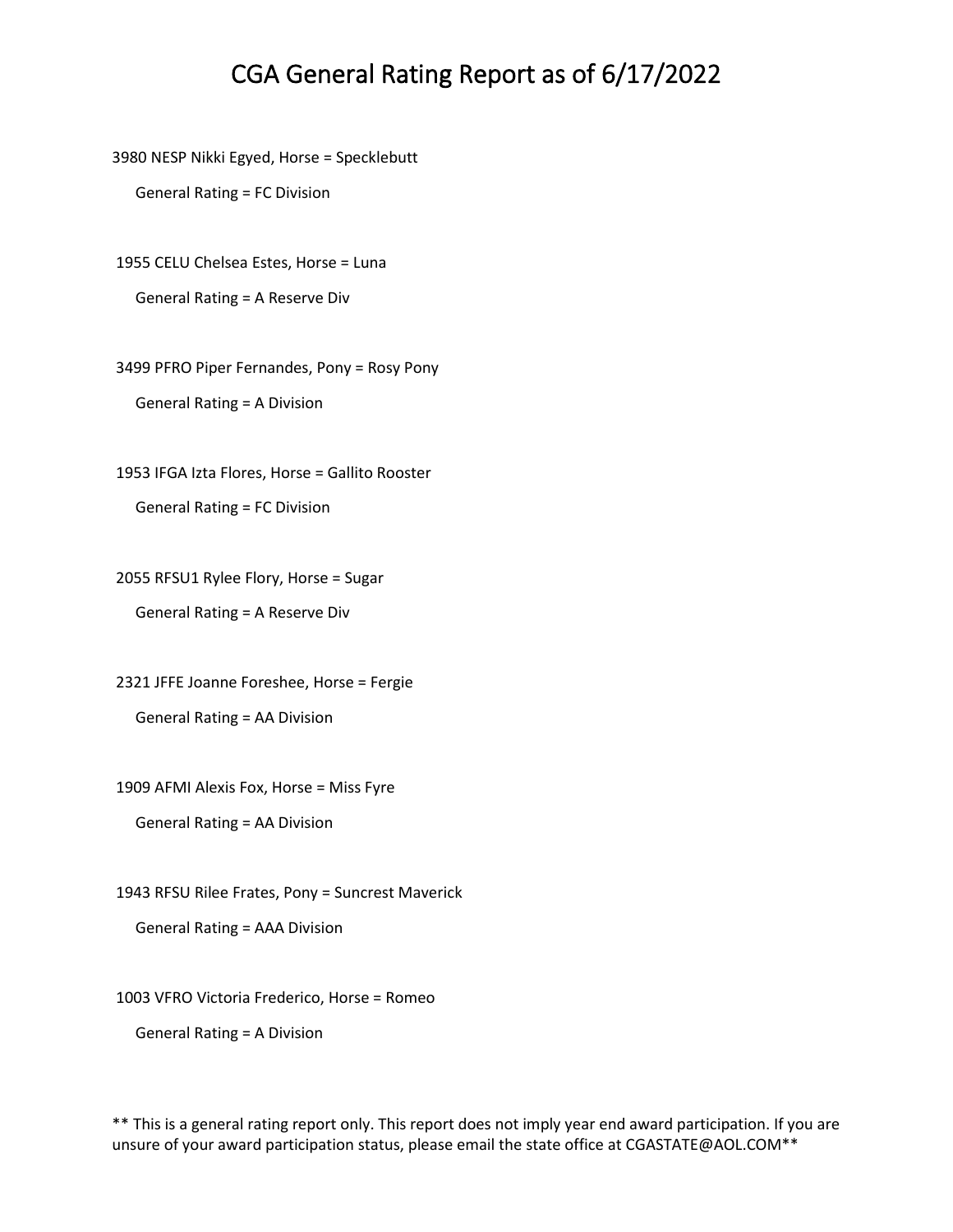3176 GFRI Grace Fredriks, Horse = Richard

General Rating = FC Division

3038 EFDA Emma Freier, Horse = Dash

General Rating = FC Division

1182 SFCH Sarah Freimuth, Horse = Chance General Rating = A Reserve Div

3544 JFFL Jack Frey, Horse = Flick

General Rating = FC Division

1160 TFSP Tatum Fryxell, Horse = Spartan General Rating = A Division

2393 AGPE Andrea Garcia, Horse = Petal General Rating = AAA Reserve Div

3766 JGST Jill Gentile, Horse = Starbucks

General Rating = A Division

2694 CGJU Cindi Gereaux, Horse = Julie's Cowgirl

General Rating = FC Division

1235 CGHO Cyndy Gilbert, Horse = Honey Boo Boo

General Rating = A Reserve Div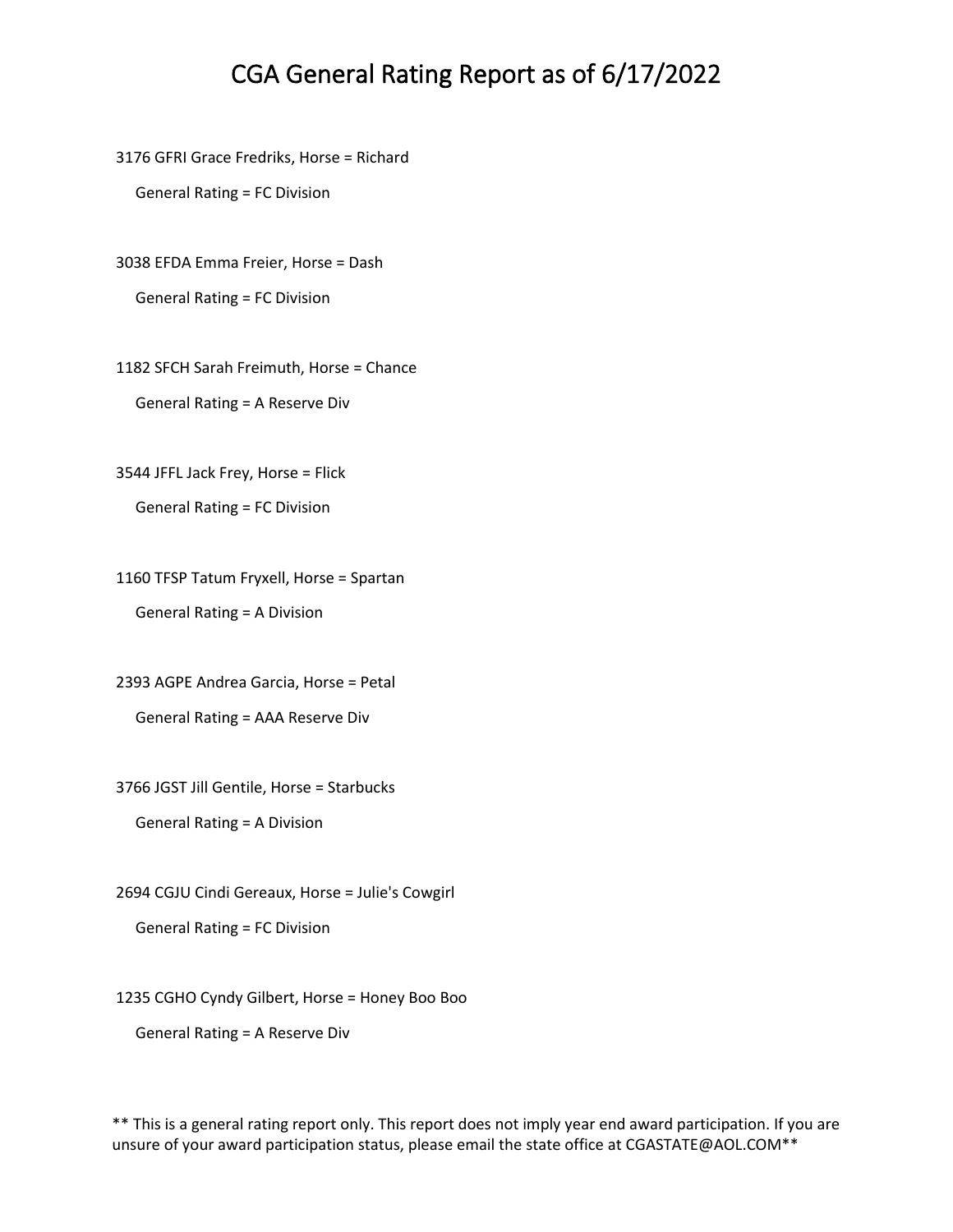1235 CGCO Cyndy Gilbert, Horse = Cowgirl Barbie

General Rating = A Division

3739 DGRE Dawn Gilders, Horse = Renaldo

General Rating = FC Division

2597 KGPO Keira Gilders, Horse = Pony Boy General Rating = FC Division

1175 KGPE1 Kaitlyn Gilmore, Horse = Pepper General Rating = A Division

1174 TGFE Taylor Gilmore, Horse = Feather General Rating = AA Division

3502 EGFI Emma Gomez, Horse = Fiona General Rating = FC Division

3626 IGPU Izzy Gomez, Horse = Puffy

General Rating = FC Division

1122 PGWH Paisley Gomez, Horse = Whiskey

General Rating = AAA Division

1764 MGSU Marleah Gonzales, Horse = Super Jd

General Rating = FC Division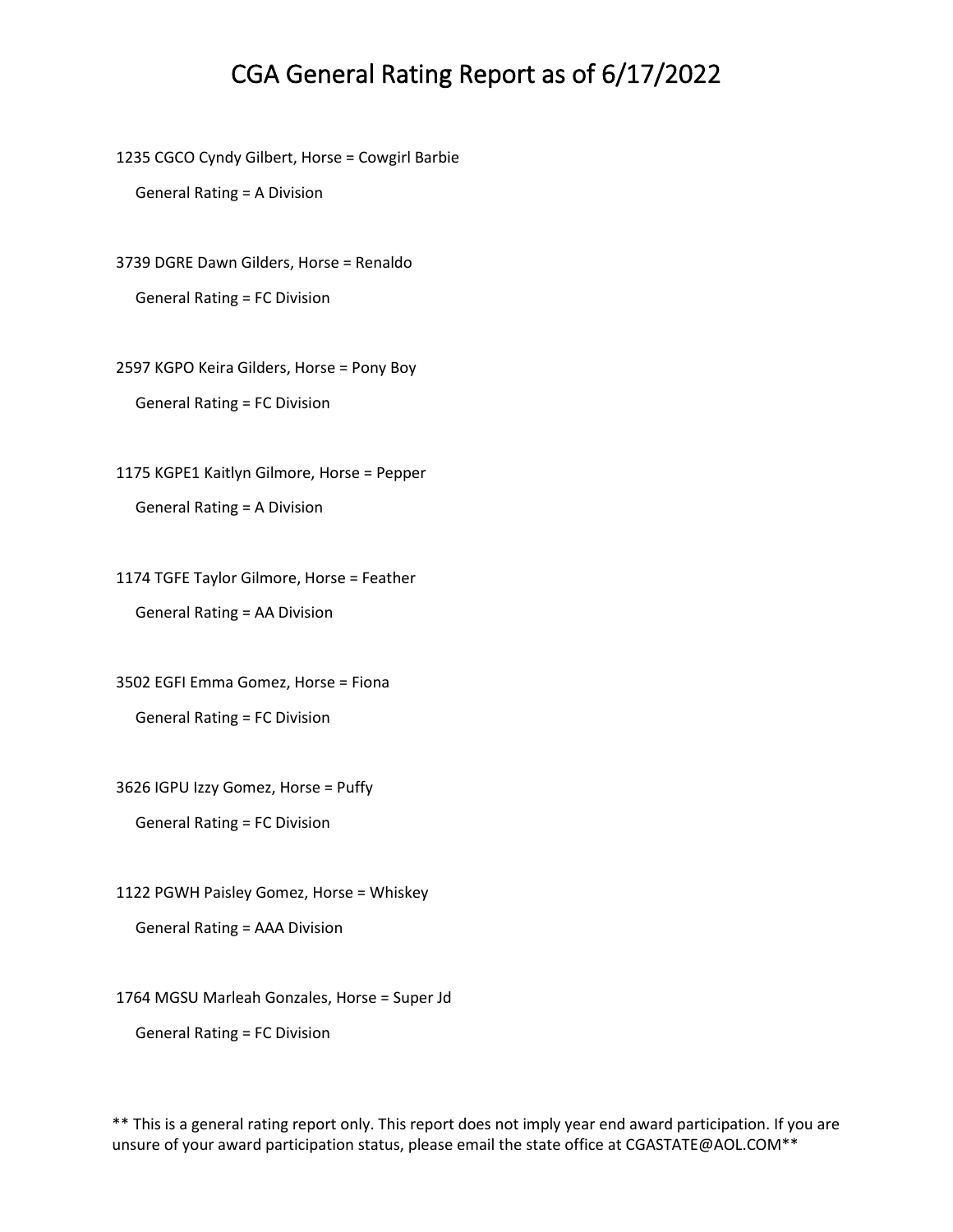3855 XGXA Xander Goodspeed, Horse = Xander

General Rating = FC Division

1690 EGRO Ellie Gosch, Horse = Rocky

General Rating = A Division

3833 DGTA Dynna Gosnell, Horse = Tahoe General Rating = A Division

2011 JGLO Jenn Gosselin, Horse = Lola General Rating = AAA Reserve Div

2012 SGSU Skylar Gosselin, Horse = Suzy General Rating = A Division

2013 TGHE Teagan Gosselin, Horse = Hero General Rating = A Division

1001 SGJE Samie Gould, Horse = Jewel

General Rating = A Division

2076 JGSA Jaiden Graham, Horse = Sassy

General Rating = A Division

2744 LGTR Leslie Graham, Horse = Trigger

General Rating = FC Division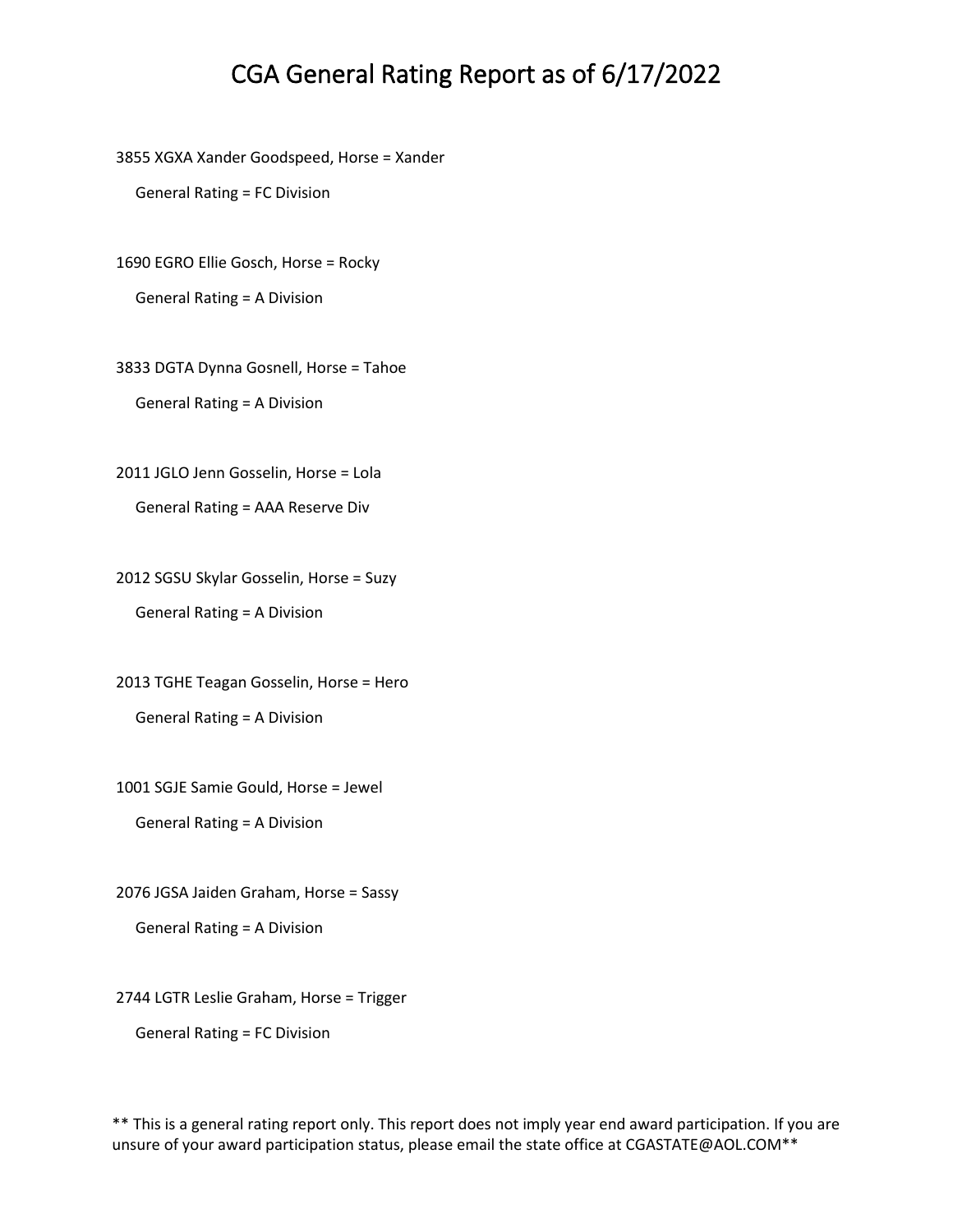1776 RGMR Reigan Griffin, Horse = Mr. Magic

General Rating = A Division

3625 WGKR Whitney Grimmius, Horse = Krystal

General Rating = A Reserve Div

3776 BGPE Brodie Gularte, Horse = Pea

General Rating = FC Division

3526 SGRE Sophia Gularte, Horse = Reata

General Rating = FC Division

1193 KGPE2 Kree Gutierrez, Horse = Peppy

General Rating = FC Division

2232 LHSA Laurie Hain, Horse = Sara

General Rating = FC Division

2677 JHFA Jessica Hall, Horse = Fancy

General Rating = A Division

4085 KHJO Katie Hall, Horse = Joyous One

General Rating = FC Division

1911 MHHE Madeline Hall, Horse = Heaven's Ransom

General Rating = FC Division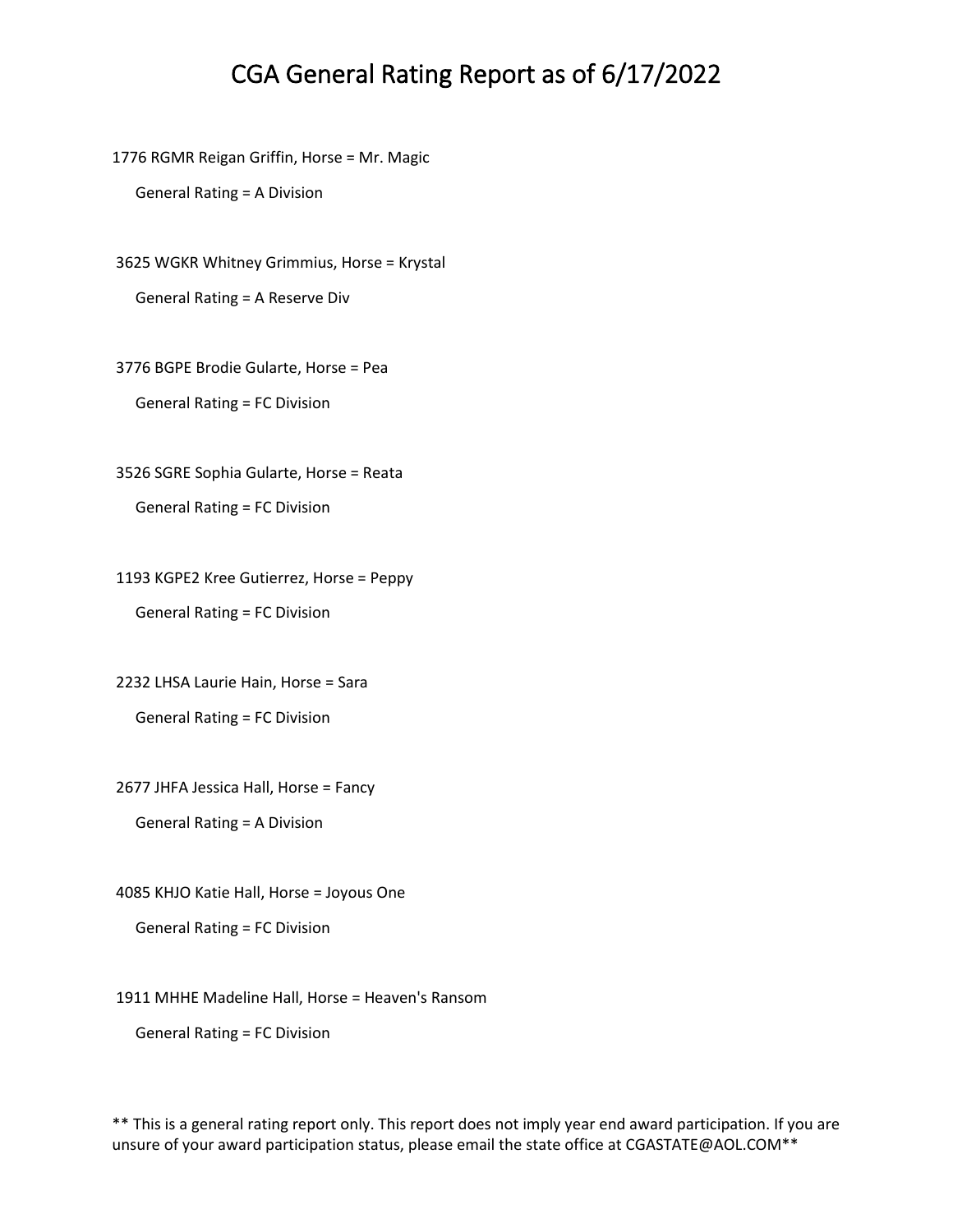4086 MHSO Maureen Hall, Horse = Soul On Fire

General Rating = A Division

3765 THMO Tracy Hall, Horse = Mozzie

General Rating = FC Division

6496 BHNE Bev Hampton, Horse = Neeka General Rating = A Reserve Div

3778 WHMA Weston Handy, Horse = Magic

General Rating = AA Reserve Div

1829 EHLO Ella Hanks, Horse = Loki

General Rating = FC Division

1286 HHMY Hannah Hanks, Horse = Mystic Rain General Rating = A Reserve Div

1284 JHMA Janet Hanks, Horse = Magic

General Rating = A Reserve Div

3217 SHST Sydney Hanks, Horse = Stella

General Rating = FC Division

2611 AHPA Avielle Hannan, Horse = Paris

General Rating = AAA Division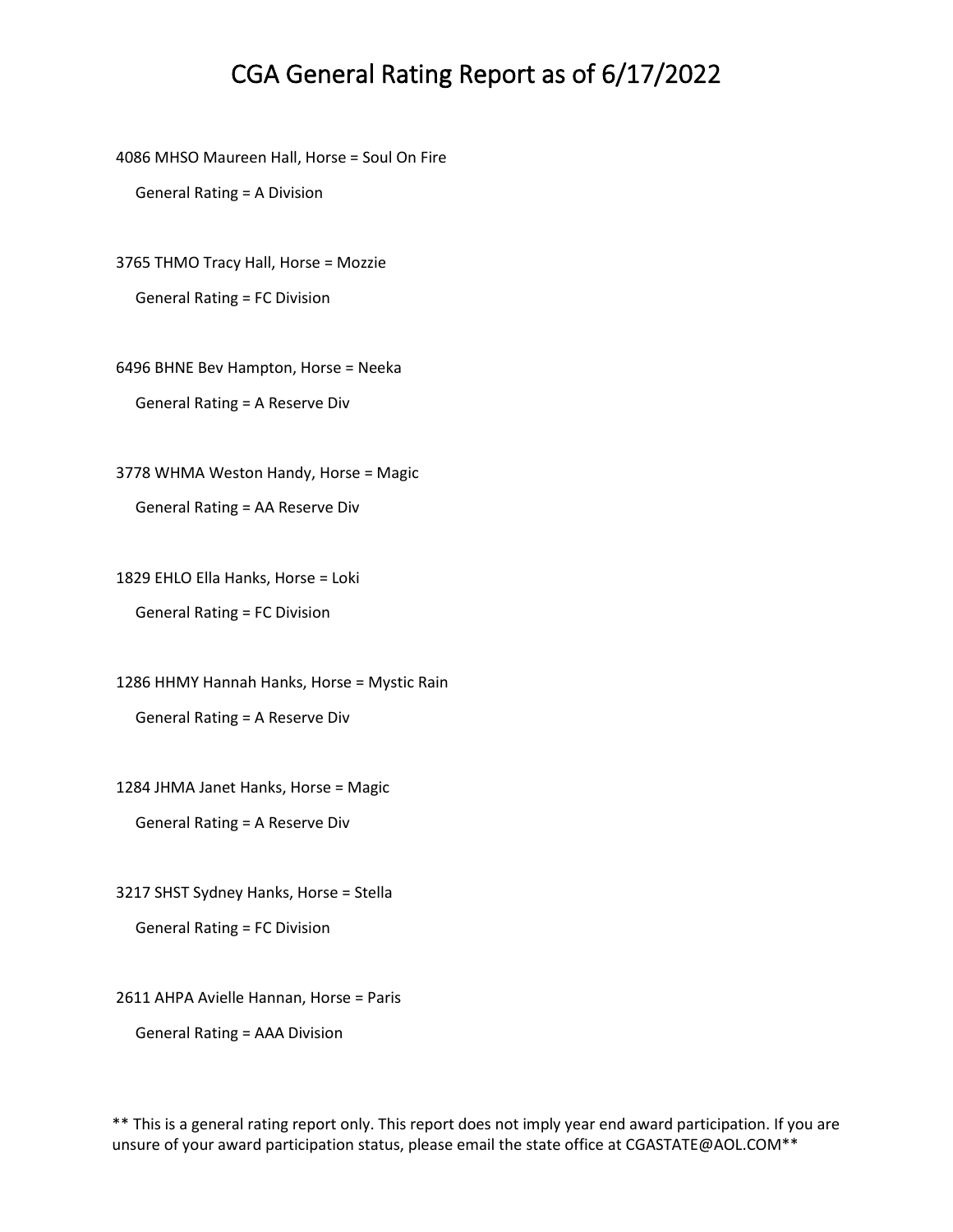8655 CHCO Curtis Harms, Horse = Comanche

General Rating = A Reserve Div

1799 BHMA Breanna Harris, Horse = Maverick General Rating = FC Division

2042 LHZA LeAnn Harris, Horse = Zander General Rating = FC Division

2108 MHCE Mary Harris, Horse = Ceyanne General Rating = AAA Reserve Div

2624 KHMO Kelsie Harrison, Horse = Modoc General Rating = FC Division

3198 SHCO1 Scarlett Harrison, Horse = Cochise General Rating = A Division

3470 WHPH Wiggles Harrison, Horse = Phat Cat

General Rating = FC Division

2884 SHHA Sophia Heczko, Horse = Runaway Rita

General Rating = A Division

1658 MHBU Mackenzie Heizer, Horse = Buckwheat

General Rating = AA Division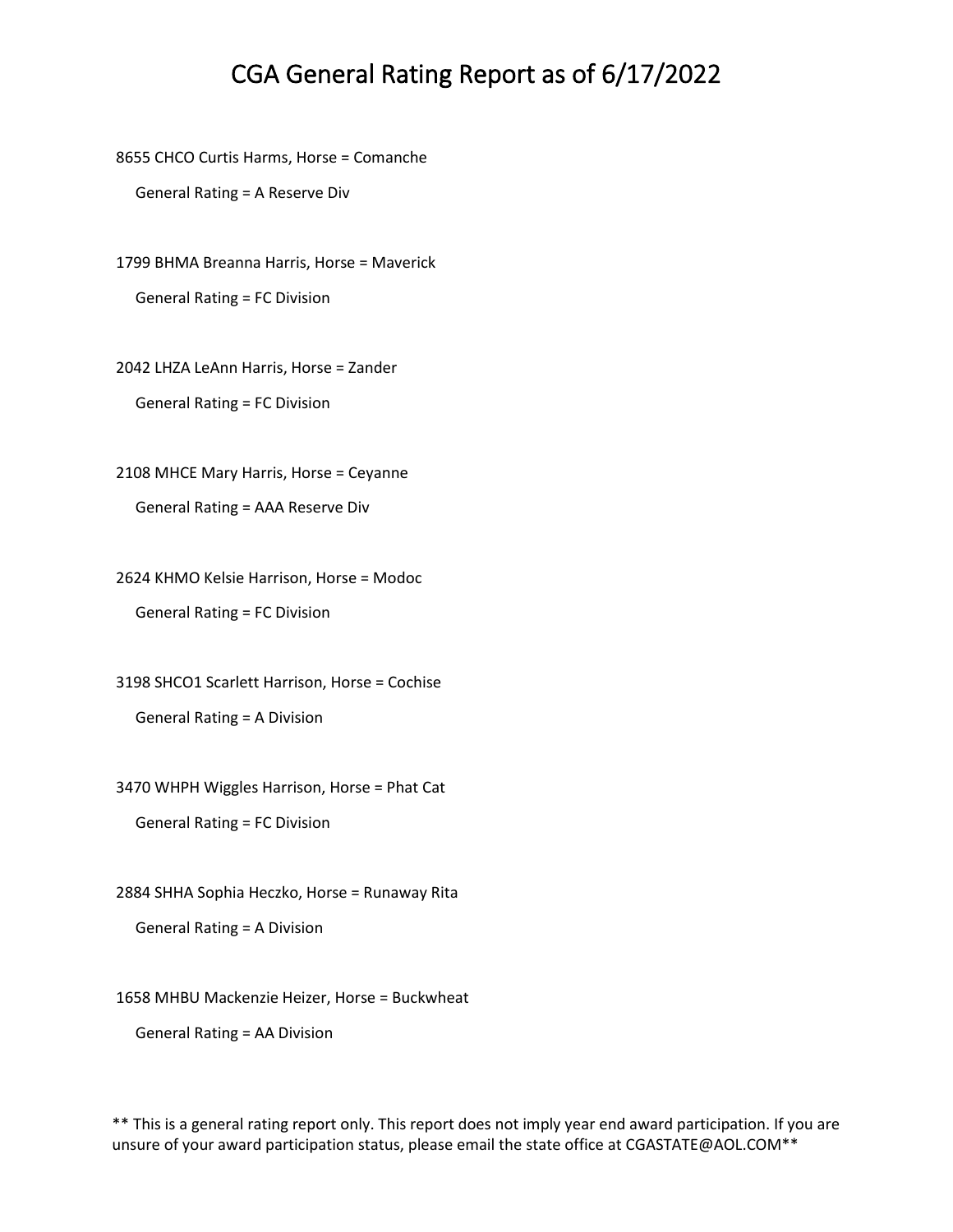1658 MHMO1 Mackenzie Heizer, Horse = Morgan

General Rating = A Division

6862 DHBU Danna Herchkorn-Cote, Pony = Bugatti

General Rating = AAA Division

1659 LHCH Laci Hettenbach, Horse = Cherry

General Rating = A Division

1210 KHSU Kathy Hill, Horse = Sunny

General Rating = FC Division

1759 RHRO Rockie Hill, Horse = Rowdy

General Rating = A Division

3162 SHCO Samantha Hill, Horse = Coco

General Rating = A Reserve Div

2579 SHCA Shelby Hill, Horse = Catalina

General Rating = A Reserve Div

2062 HHPE Hannah Hockinson, Horse = Peaches Pep Lena

General Rating = AAA Reserve Div

2370 AHRO Alaina Holt, Horse = Rosie

General Rating = FC Division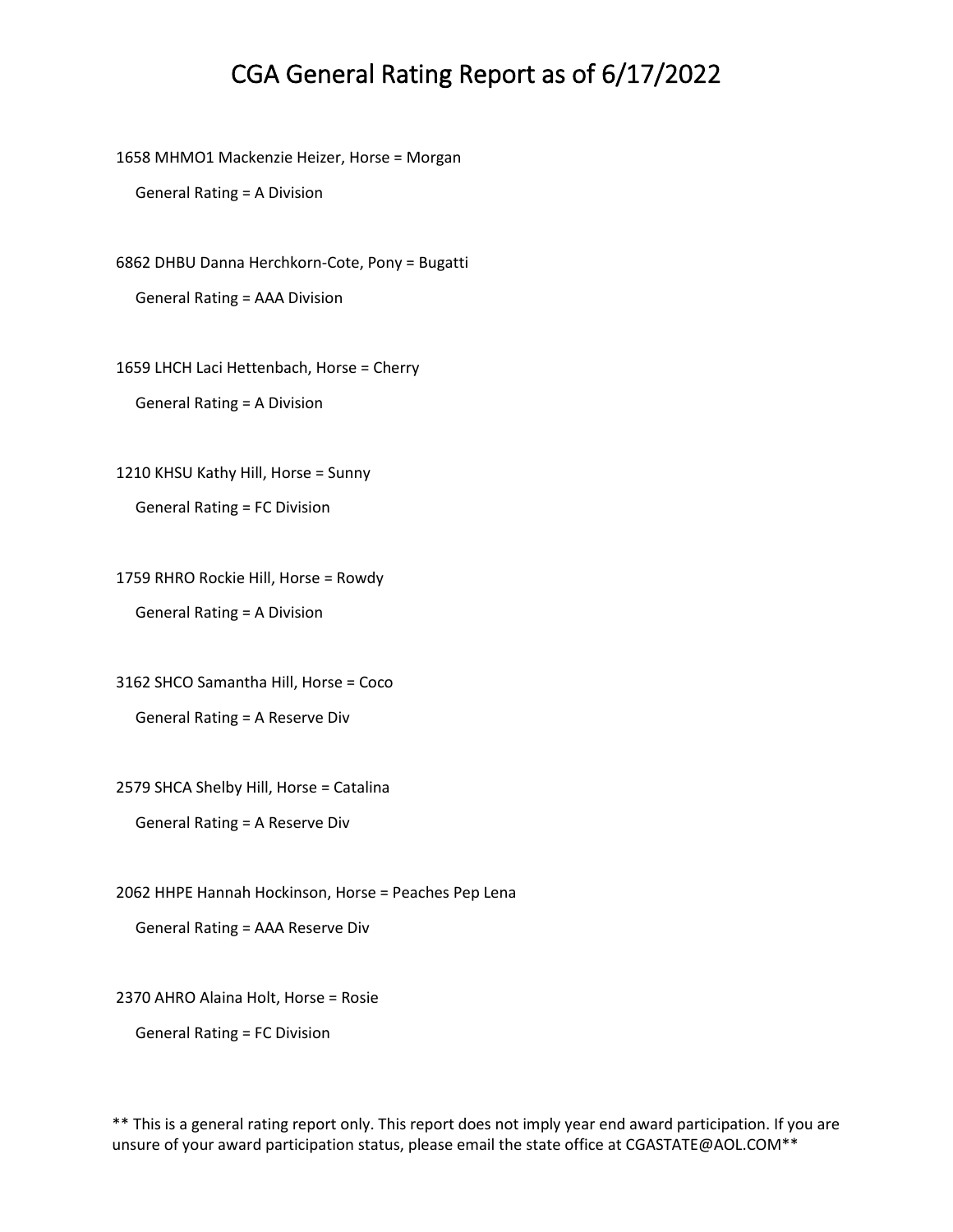3164 EHSU Enslee Hopfe, Horse = Sundae

General Rating = FC Division

3165 PHBU Paislee Hopfe, Horse = Buxy

General Rating = FC Division

3757 BHCH Breanne Howard, Horse = Cheyenne General Rating = FC Division

2595 EHSA Erika Howard, Pony = Sage

General Rating = AA Division

3572 CHCR Crystal Howell, Horse = Cr James Carter

General Rating = FC Division

1219 FHMI Faith Howell, Horse = Minty General Rating = FC Division

3961 SHJE Shannon Hudson, Horse = Jedi

General Rating = FC Division

1889 GHCH Gracie Hughes, Horse = Charlie

General Rating = FC Division

3563 KHRO Karisa Hughes, Horse = Rocky

General Rating = A Division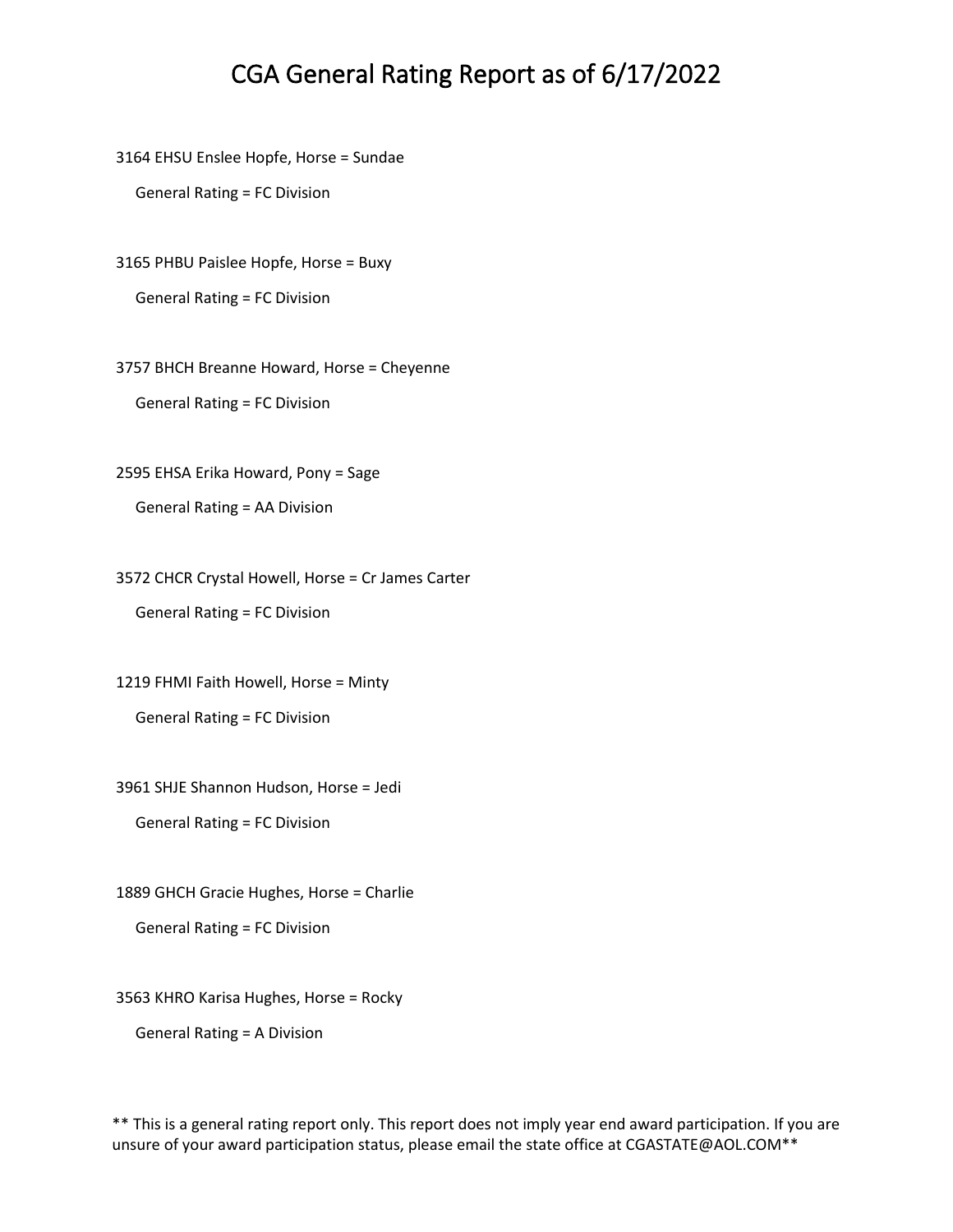2070 AHRE Arielle Hultner, Horse = Remy

General Rating = AA Division

3707 JHRU Johna Hurl, Horse = Rudy

General Rating = AAA Division

2858 GISM Giavanna Iacocca, Horse = Smokey General Rating = FC Division

3242 JIPI Janella Ingle, Horse = Piper

General Rating = A Division

1990 MIBE Mia Iveson, Pony = Bellatrix Lestrange

General Rating = AA Division

3624 MJSK Maddie Jackson, Horse = Sky Blue

General Rating = A Division

3027 PJOF Presley Jackson, Horse = Officer Colllins

General Rating = A Reserve Div

3622 MJMA1 Mark Jaegel, Horse = Mark

General Rating = FC Division

2001 MJCH Marlie Jaegel, Pony = Cherry Bomb

General Rating = AAA Division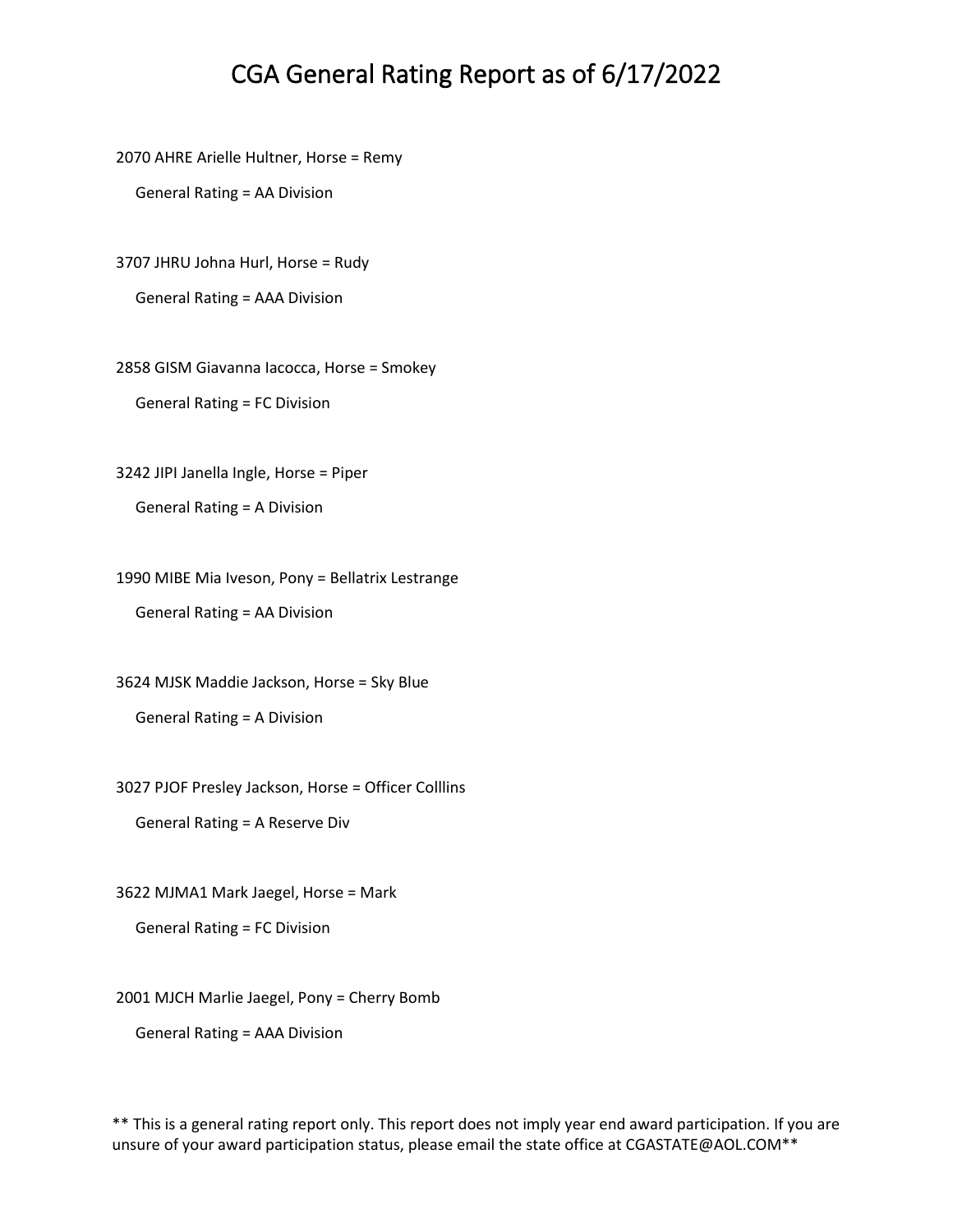3621 RJRI River Jaegle, Horse = River

General Rating = FC Division

3312 AJLU Annie Jenkins, Horse = Luna

General Rating = FC Division

3674 DJSI DJ Johnson, Horse = Sicario

General Rating = FC Division

1439 PJSM Penny Johnson, Horse = Smokey Bear General Rating = FC Division

3250 CJGI Charlee Jones, Horse = Gilly General Rating = FC Division

1607 MJCH1 Morgan Jones, Horse = Cheyenne General Rating = FC Division

3249 PJDI Pyper Jones, Pony = Diamond

General Rating = AA Reserve Div

3205 BKGR Breawna Kalino, Horse = Griffin

General Rating = A Reserve Div

2423 NKCH Nya Keaveney, Horse = Chance

General Rating = A Division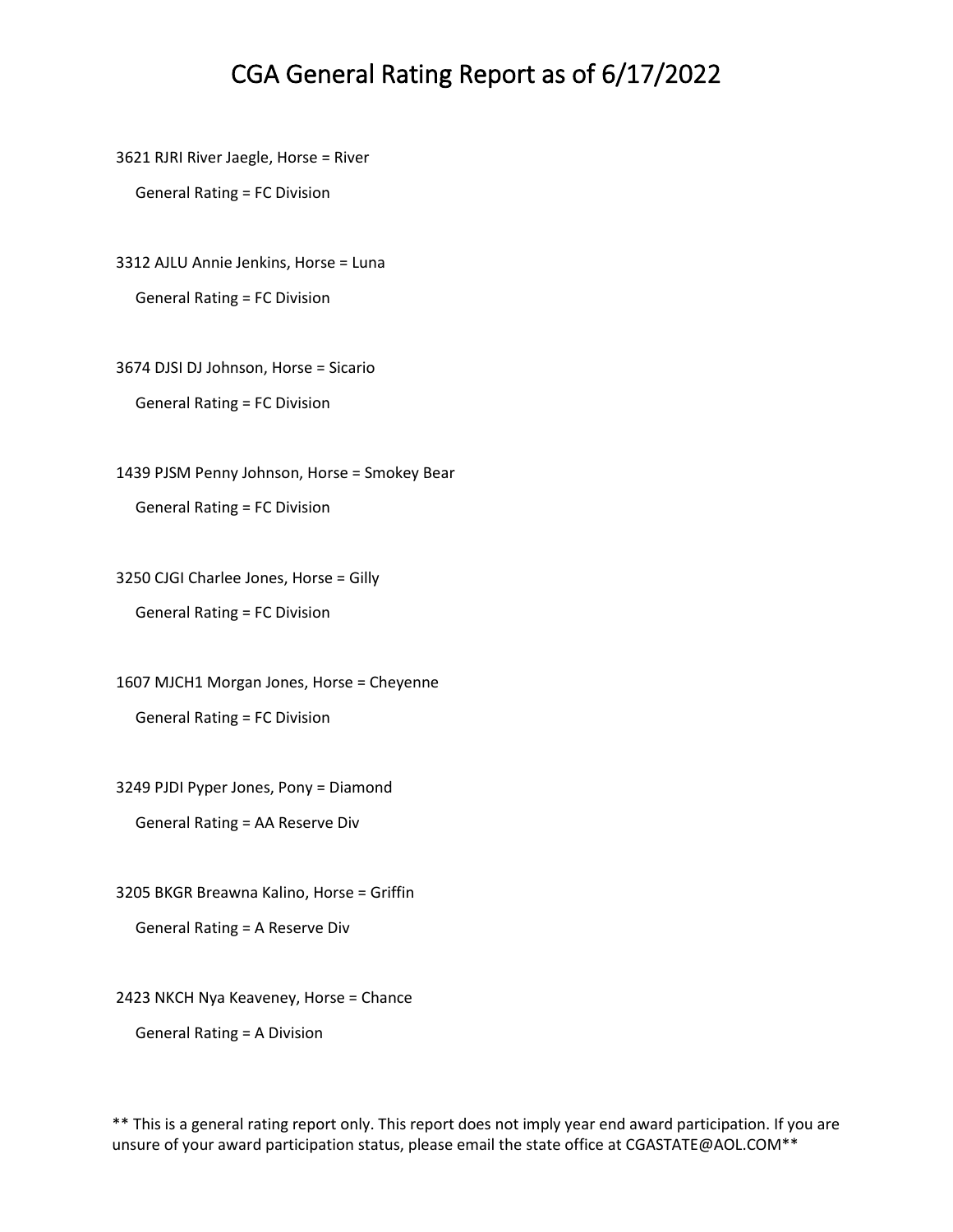5946 BKLE Belle Kelley, Horse = Levi

General Rating = FC Division

1270 EKJE Emmilee Kelley, Horse = Jewel

General Rating = AAA Division

3260 PKMY Penley Kelly, Horse = My Boy Chip General Rating = FC Division

3325 RKSU Rachel Kelman, Horse = Sunflare General Rating = AAA+ Division

3620 BKBO Brooke Kendrick, Horse = Bodie General Rating = AA Division

3603 LKAN Lillian Kennedy, Horse = Angus General Rating = FC Division

2396 LKWH Lauren Kenyon, Horse = Whistling Dixie

General Rating = A Division

2886 BKPE Bry Kessler, Horse = Peanutbutter

General Rating = AA Division

1236 SKTE Sarah Kibbler, Horse = Temper Tantrum

General Rating = A Division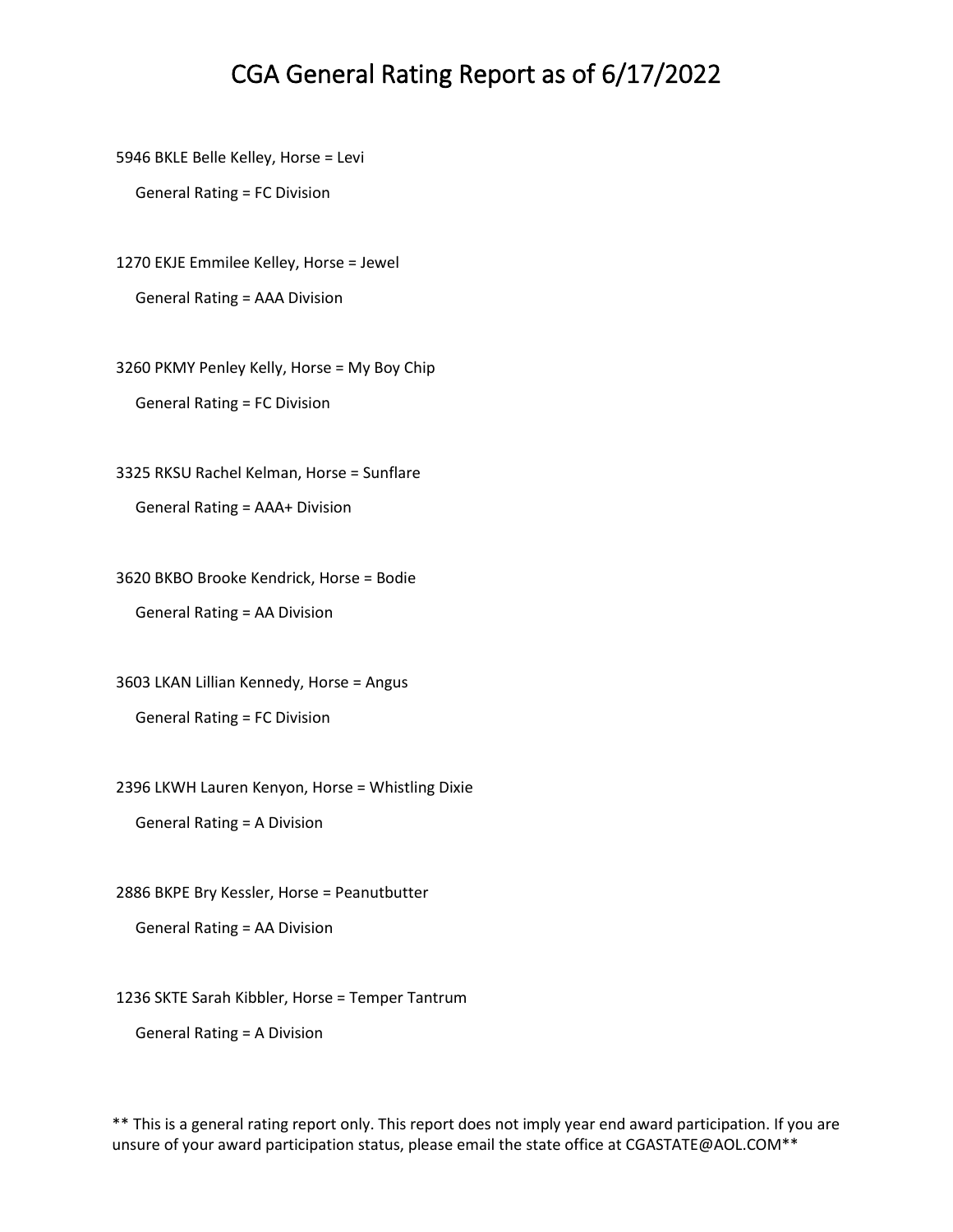3590 SKLE Sally Kimsey, Horse = Leo

General Rating = AA Division

1330 AKDA Ashley Kirby, Horse = Dash

General Rating = A Division

1334 FKBA Faith Kirby, Horse = Bandit

General Rating = A Division

3380 KKSC Kristen Knopf, Horse = Scout

General Rating = AA Division

3410 MKZO Molly Koehn, Horse = Zoe

General Rating = A Division

2625 KKWH Kaitlyn Kotan, Horse = Whisper's Golden Clu

General Rating = A Reserve Div

1463 CKCA Corbin Krogue, Horse = Cactus

General Rating = FC Division

3593 SLDI Sabrina Lamprecht, Horse = Diamond

General Rating = AA Division

1347 KLFL Kyleigh Land, Horse = Flashy

General Rating = FC Division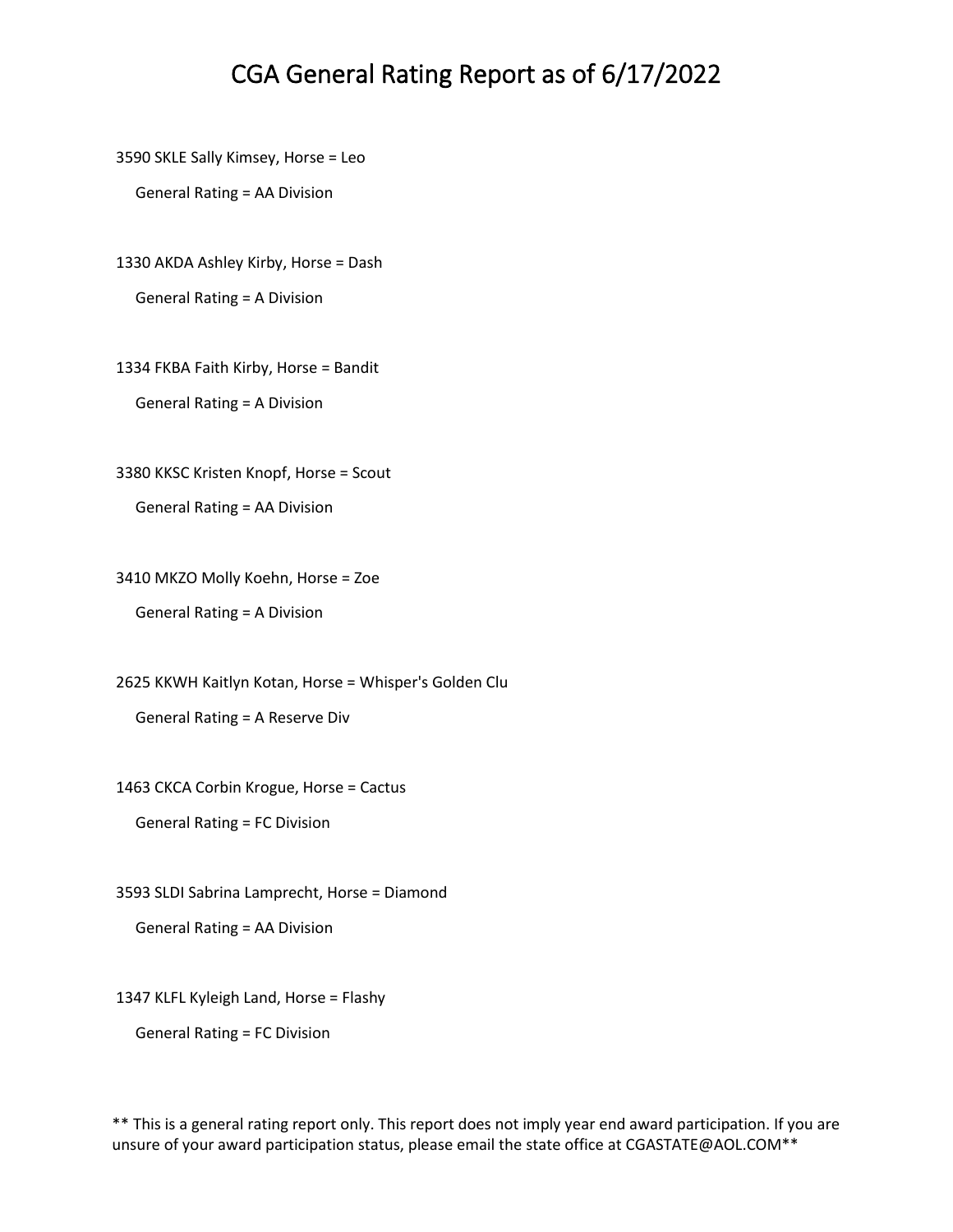3166 LLKO Leia Larson, Horse = Komet

General Rating = AA Division

3610 ELHE Evelyn Leaf, Horse = Her Golden Boy

General Rating = FC Division

2192 MLBA Michele Leal, Horse = Barbie

General Rating = FC Division

1832 CLLA Clara Lee, Horse = Latte'

General Rating = FC Division

2609 LLCA Lorelei Lehman, Horse = Catalina General Rating = AA Division

2609 LLSW Lorelei Lehman, Horse = Sweet Pea General Rating = FC Division

1768 DLTO Dave Leighton, Horse = Torque

General Rating = A Division

1337 VLDE Virginia Leighton, Horse = Delight

General Rating = AA Division

6179 TLLI Timmi Lemen, Horse = Little Bit Lectro

General Rating = AA Division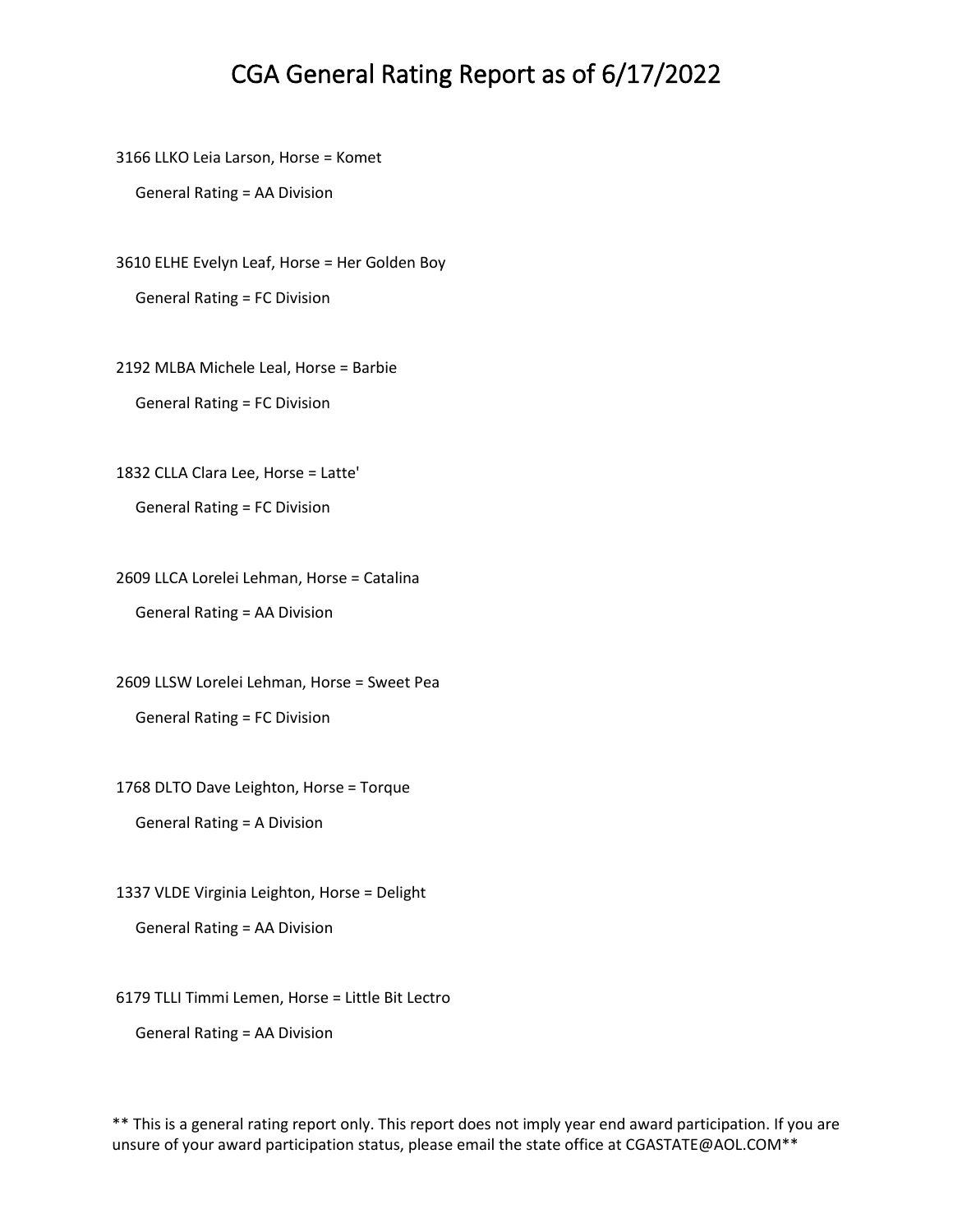2369 TLSK Tracey LeRoy, Horse = Skye

General Rating = AA Reserve Div

4123 ALHA Ashley Lessa, Horse = Hank

General Rating = AA Division

1849 SLVA Samantha Levell, Horse = Valor General Rating = A Division

3483 ALRA Ali Link, Pony = Rascal The Pon General Rating = A Division

3483 ALZO Ali Link, Horse = Zola

General Rating = FC Division

3482 KLCA Kashala Link, Horse = Cash

General Rating = AA Division

2148 TLBE Tayler Little, Horse = Betsey

General Rating = AA Reserve Div

1854 DLHO Dominique Lombardi, Horse = Houdini

General Rating = A Division

1168 DLZI Daniella Lombardo, Horse = Zippity-Doo-Dah

General Rating = AA Division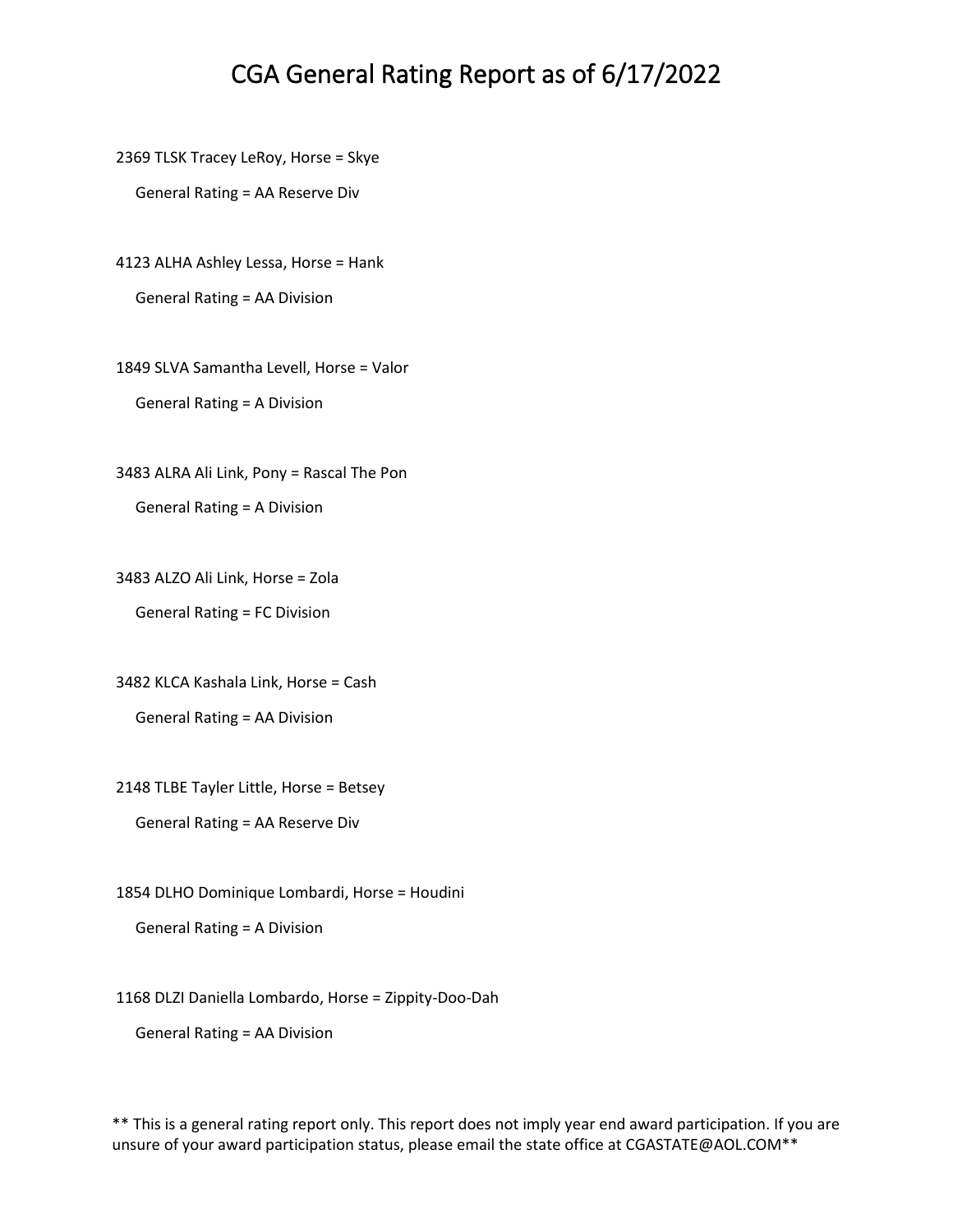1168 DLSU Daniella Lombardo, Horse = Sugarpi

General Rating = FC Division

1276 RLLA Rachel Lopez, Horse = Lacey

General Rating = A Division

2596 ELBU Elizabeth Lucas, Horse = Buttercup General Rating = A Division

1705 SLSW Sandra Lyon, Horse = Sweet Pea

General Rating = FC Division

1267 DMSO Dan MacDonald, Horse = Southern Boone Boy

General Rating = A Division

3997 JMHI Julie MacDonald, Horse = High Brow Kitkat

General Rating = A Division

2081 SMLI Sammantha Magana, Horse = Liberty

General Rating = AA Division

3503 CMAL Candyce Magenheimer, Horse = Ali

General Rating = A Division

2933 LMCO Leah Malfatti, Horse = Cowboy

General Rating = A Division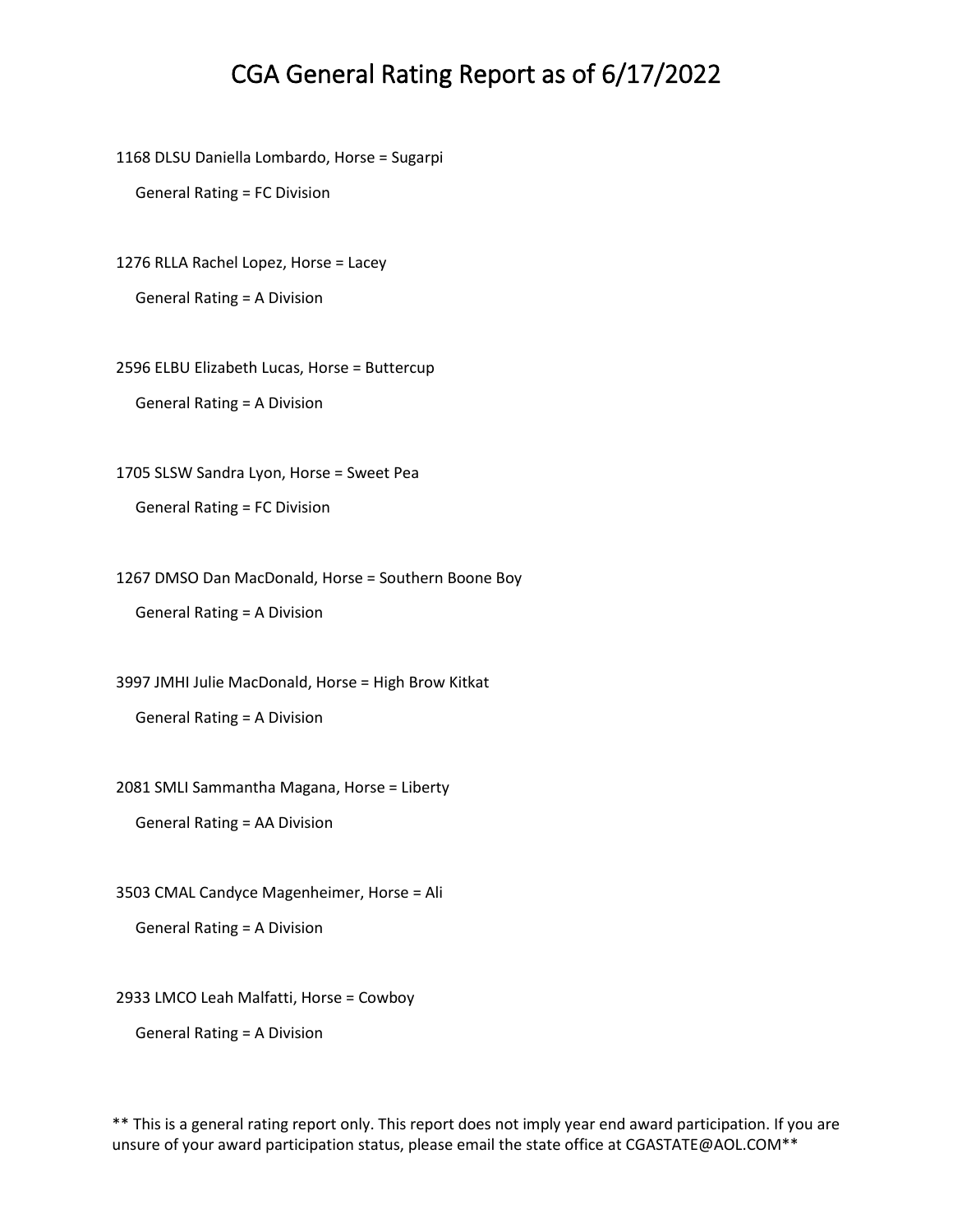2933 LMSP Leah Malfatti, Horse = Spartan

General Rating = FC Division

8749 DMTI Dianna Malley, Pony = Tipsy

General Rating = AAA Division

8749 DMPO Dianna Malley, Horse = Poppy General Rating = A Division

2172 LMSC Lehuanani Manalo, Horse = Scooter General Rating = A Division

2422 IMRU Isabel Marritt, Horse = Running Wild General Rating = A Division

3309 AMDU Addison Martel, Horse = Dutches General Rating = FC Division

2186 AMJU Amanda Martin, Horse = Just Go For It

General Rating = A Reserve Div

5623 TMME Tiffany Martin, Horse = Mercy

General Rating = FC Division

1447 BMBR1 Brynn Mason, Horse = Brandy

General Rating = AA Reserve Div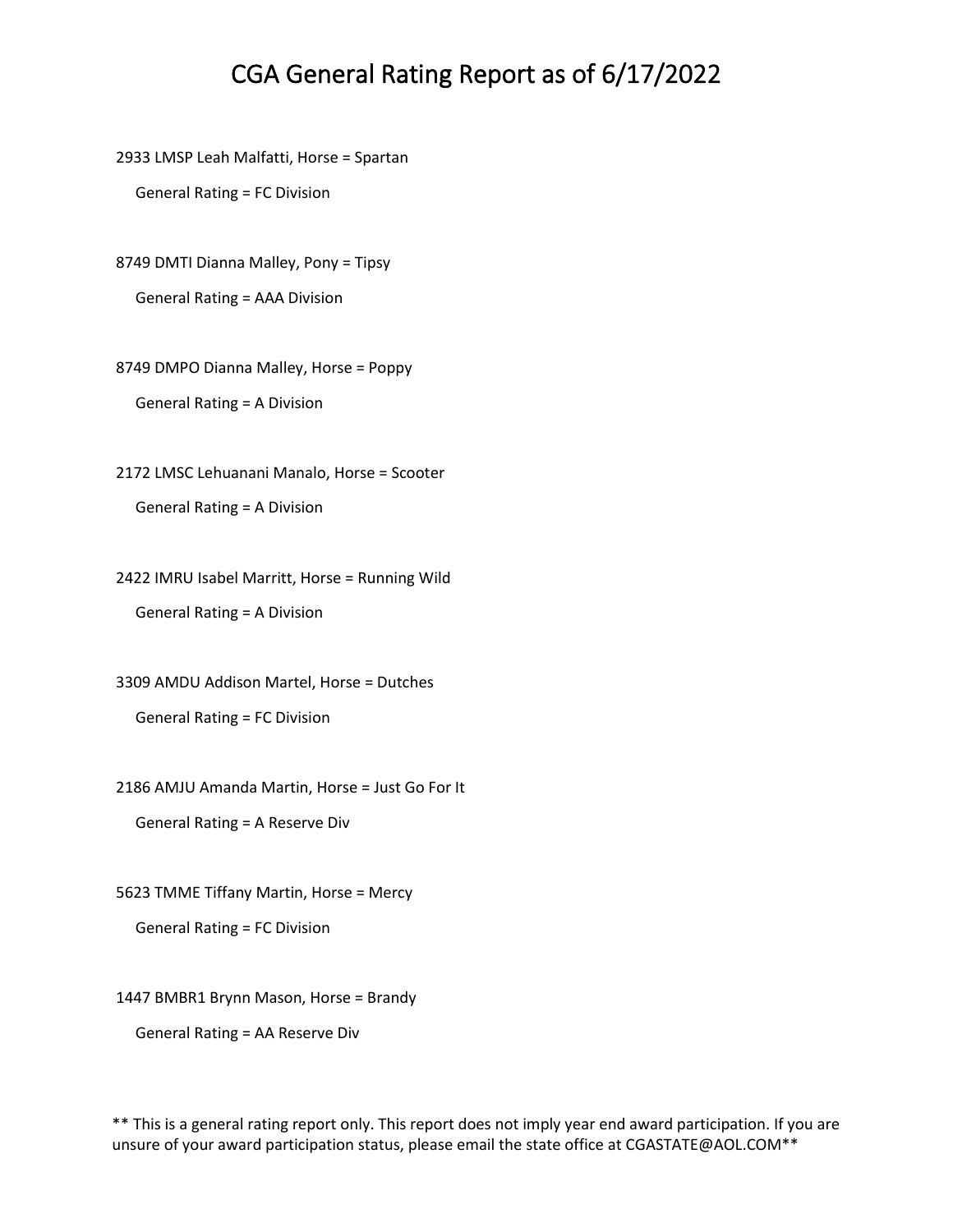2750 KMSK Kailani Mativa, Horse = Skittles

General Rating = A Division

2751 KMBU Kiana Mativa, Horse = Bullseye

General Rating = FC Division

3568 JMRA Jane Matusz, Horse = Ralphie

General Rating = FC Division

2672 BMSN Bridgette Mawson, Horse = Snickers

General Rating = A Division

2671 BMSN1 Brooklyn Mawson, Horse = Snow Drift Cheyenne

General Rating = FC Division

3495 DMCH Darren McDonald, Horse = Chip

General Rating = FC Division

3373 JMTU Jake McGrew, Horse = Tuffy

General Rating = FC Division

3372 TMDO Trenton McGrew, Horse = Donald

General Rating = A Reserve Div

2497 KMBE Kaylie McKenzie, Horse = Bee On Say

General Rating = A Division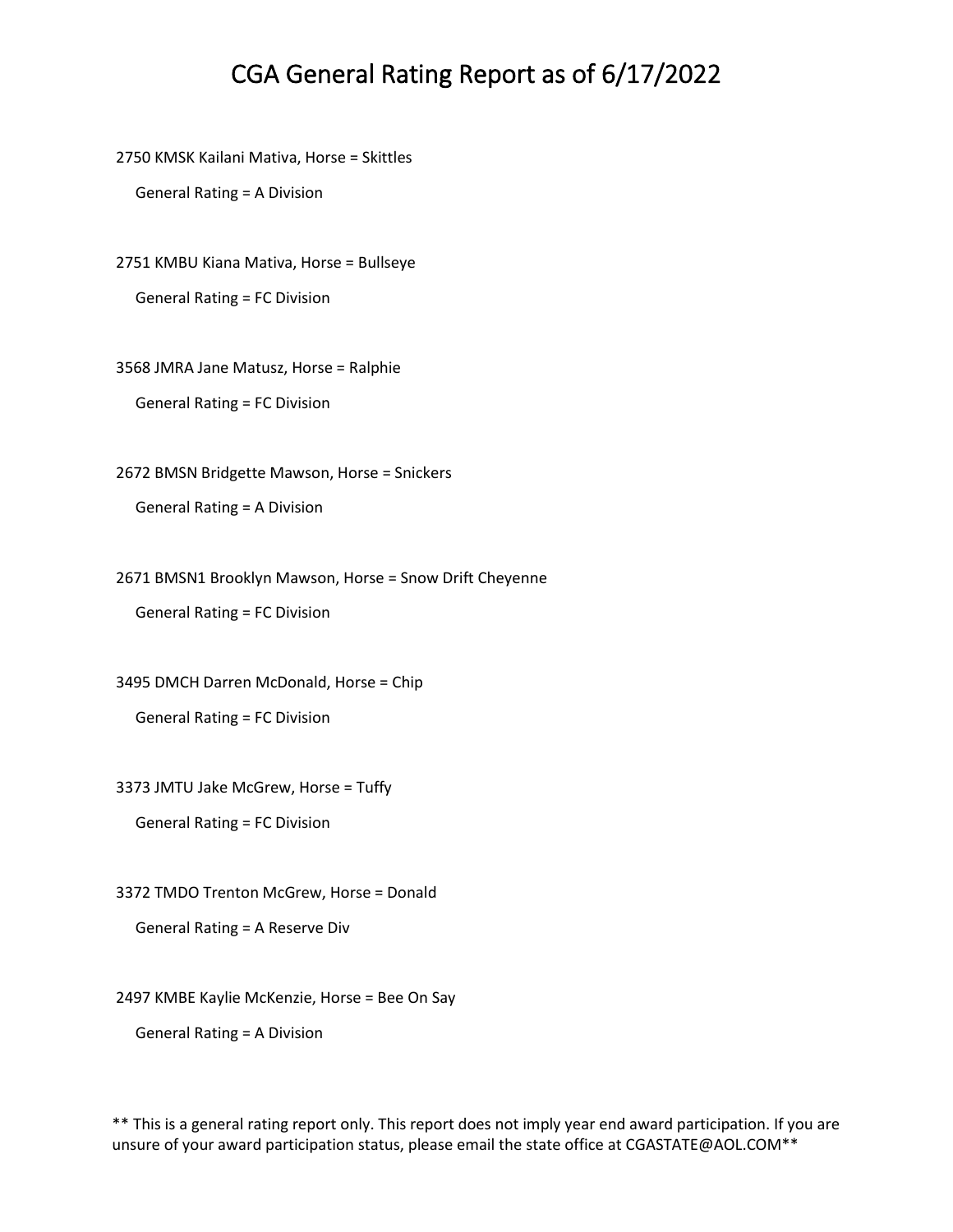2014 CMDA Cherish McKinney, Horse = Daisy

General Rating = FC Division

2843 MMGU Mikal McPherson, Horse = Gus

General Rating = A Division

2504 LMIM Laila McRice, Horse = Imabadcutterdeeman

General Rating = FC Division

2504 LMCU Laila McRice, Horse = Cutters Master Image

General Rating = FC Division

2525 AMLU Addyson Mendoza, Horse = Lucky Penny

General Rating = AA Division

1178 RMCO Riley Menees, Horse = Cooper

General Rating = FC Division

3920 KMRA Kingsley Mercer, Horse = Razzle

General Rating = FC Division

3676 LMTH Lindsey Merrill, Horse = The Iron Waffle

General Rating = AAA Division

1331 TMLI Taylor Merrill, Pony = Lil' Sebastian

General Rating = AAA Reserve Div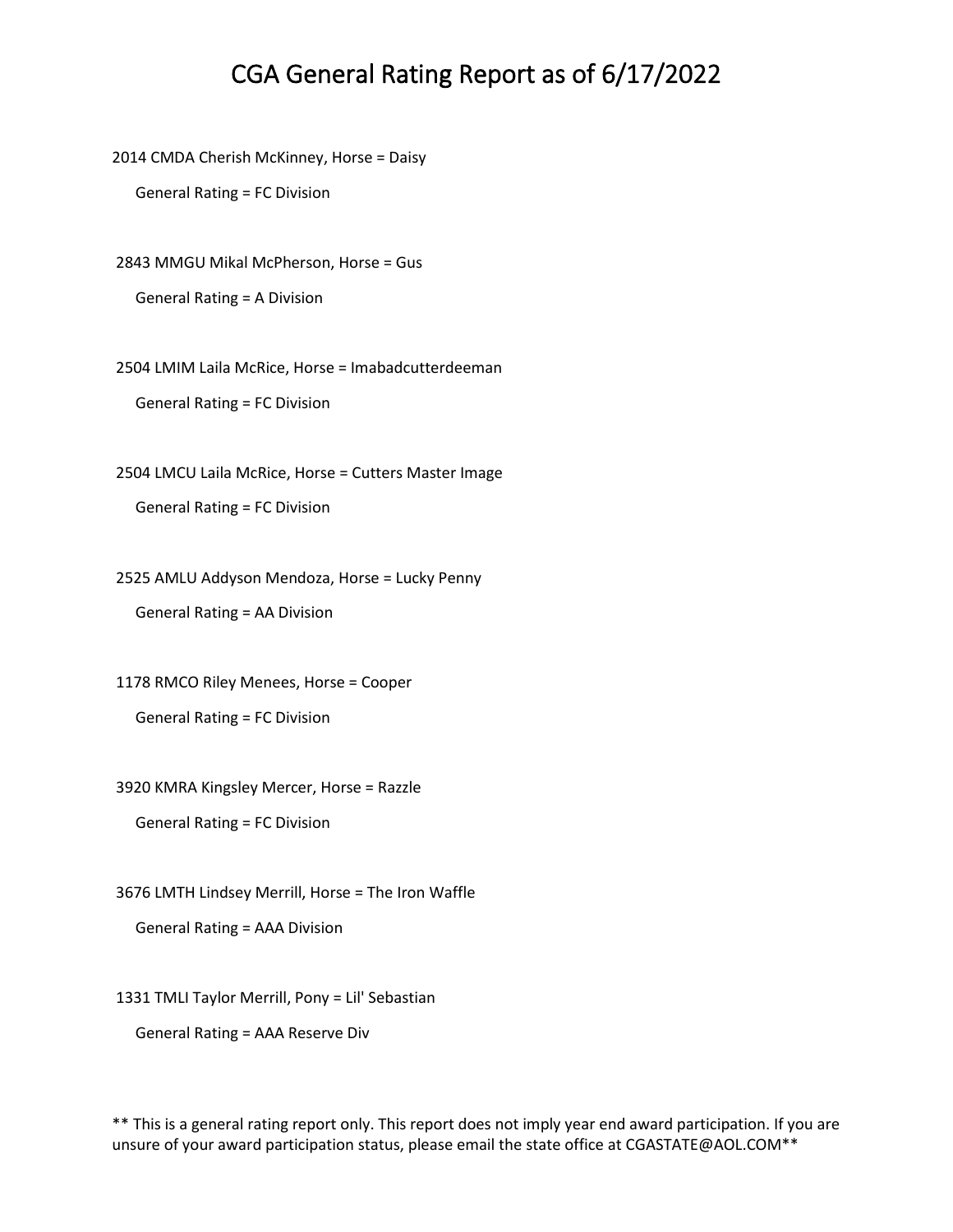1331 TMPI Taylor Merrill, Horse = Pixle

General Rating = FC Division

1041 EMPI Elizabeth Meza, Pony = Pixie

General Rating = AA Reserve Div

1197 DMGI Dawn Mileham, Horse = Girls Got Rythmn

General Rating = AAA Division

3911 MMGE Macey Mitchell, Horse = Georgia

General Rating = A Division

2951 BMSO Bella Montano, Horse = Sophiscated Smarty

General Rating = A Division

3412 MMCA Mercedes Montes, Horse = Calculated Risk

General Rating = AA Division

3651 MMEJ Michelle Montoya, Horse = Ej Silver Song

General Rating = FC Division

3091 CMEP Callie Morales, Horse = Epic

General Rating = FC Division

3089 SMSA Sandy Morales, Horse = Sadie

General Rating = FC Division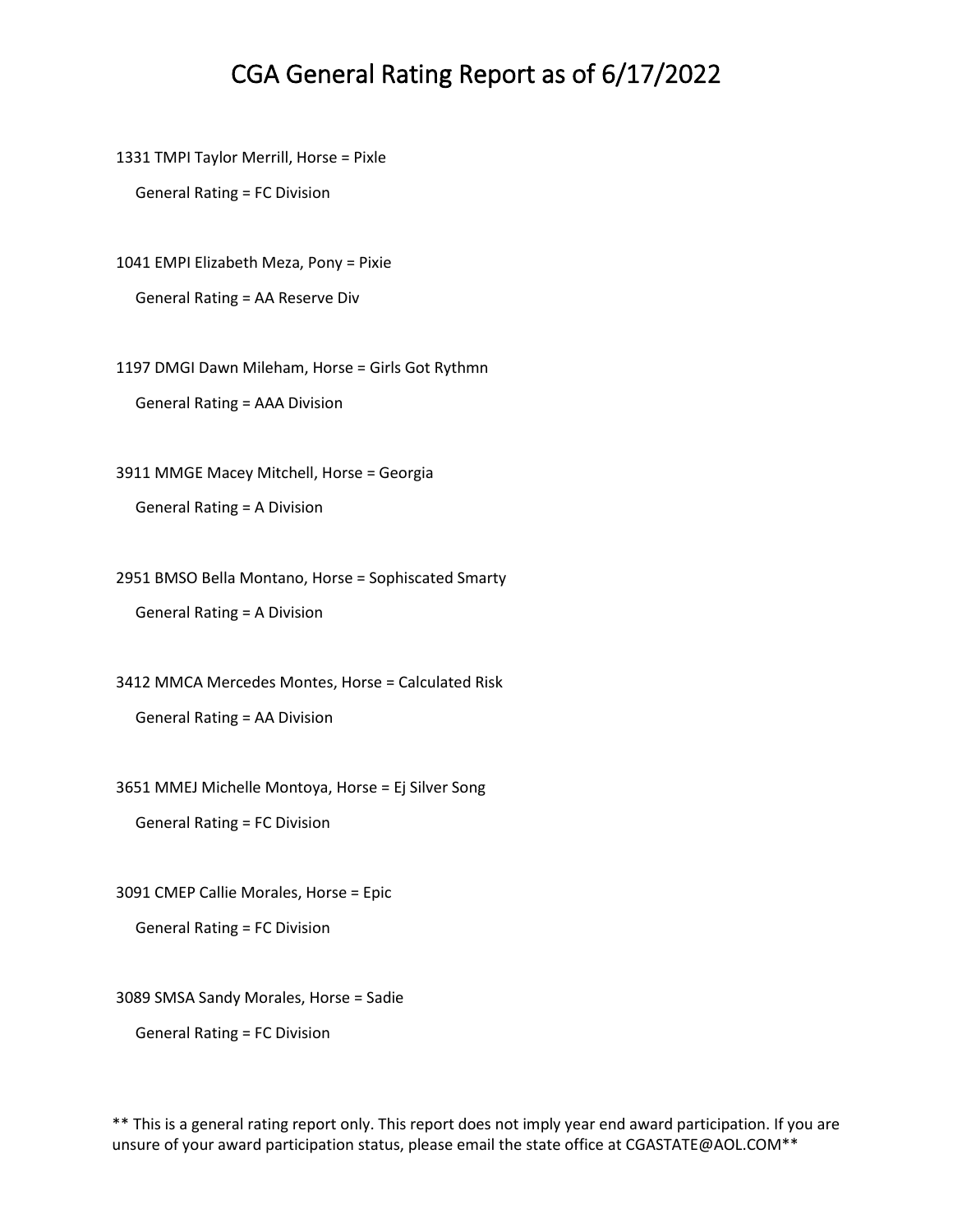3623 AMSA Aliah Moreno, Horse = Sally

General Rating = A Reserve Div

3552 KMDY Kayleigh Morgan, Horse = Dynamite Duke General Rating = FC Division

2594 AMDR Alycia Morrison, Horse = Dreamer General Rating = A Division

3379 KMPA Khloe Morse, Horse = Patsy Cline

General Rating = A Division

3880 DNJA Devon Naegel, Horse = Jasmine

General Rating = AA Reserve Div

2283 TNTI Tayva Nagle, Horse = Tiggy

General Rating = A Division

1022 KNCR Kloee Neal, Horse = Crissy

General Rating = FC Division

3835 CNBE Cadence Nessen, Horse = Bet Yer Cd

General Rating = FC Division

3835 CNON Cadence Nessen, Horse = One Beautiful Blonde

General Rating = AA Reserve Div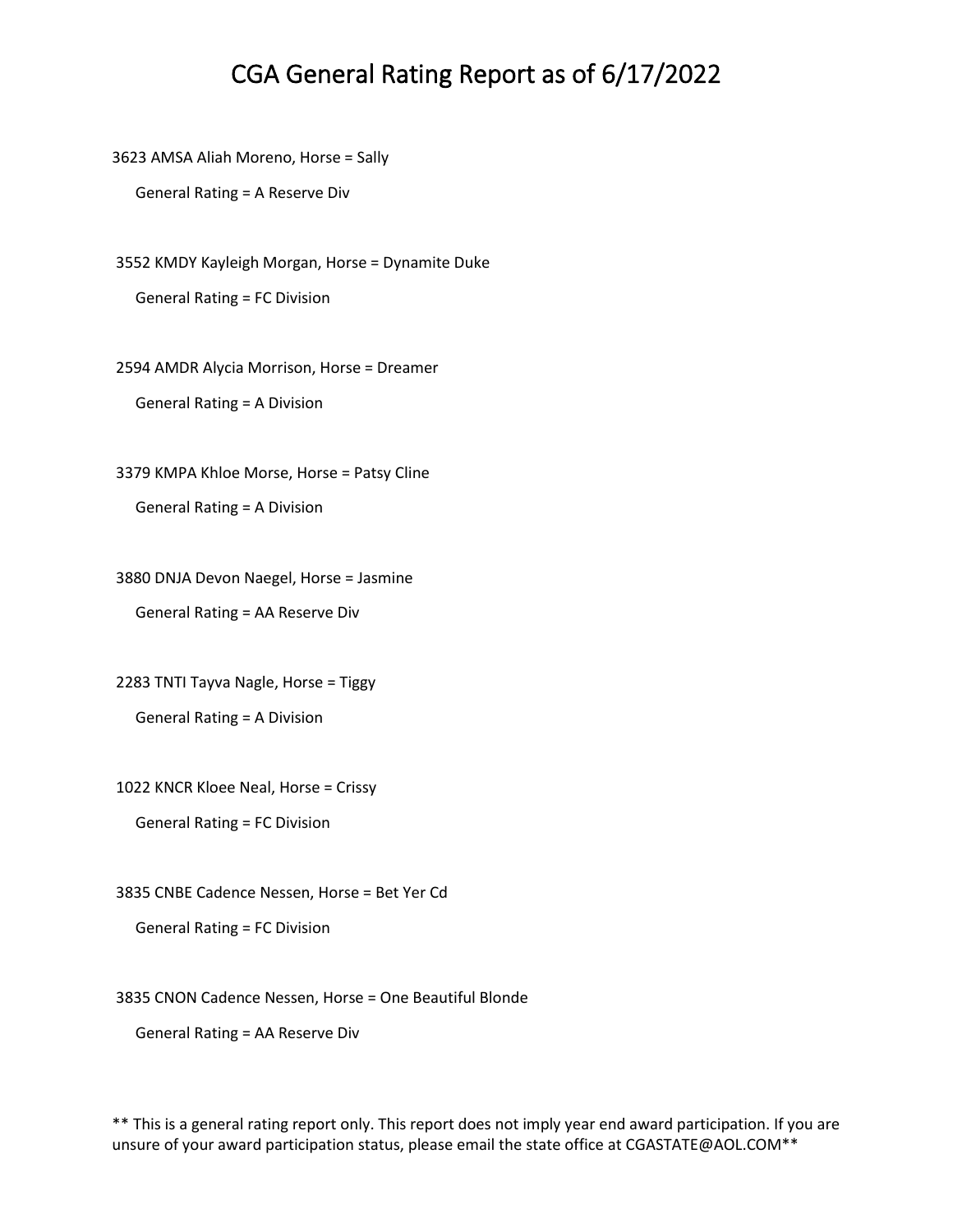4066 MNSA Marnie Nessen, Horse = Sassy

General Rating = AAA Reserve Div

1121 MNGI Melanie Newhouse, Horse = Gindii General Rating = AA Division

2269 ANCL Ava Niederberger, Horse = Claire Bear General Rating = FC Division

3474 HNNI1 Hailey Nielsen, Horse = Nigel General Rating = A Division

1084 ENCA Ella Njirich, Horse = Callie General Rating = FC Division

1507 SNDA Shelly Njirich, Horse = Daisy General Rating = A Division

3655 BNNI Brooklynn Nogo, Horse = Nixxy

General Rating = A Division

1823 AOFA Addison O'Bannon, Horse = Fairy Tattoo

General Rating = FC Division

1823 AOST Addison O'Bannon, Horse = Stormy

General Rating = AA Reserve Div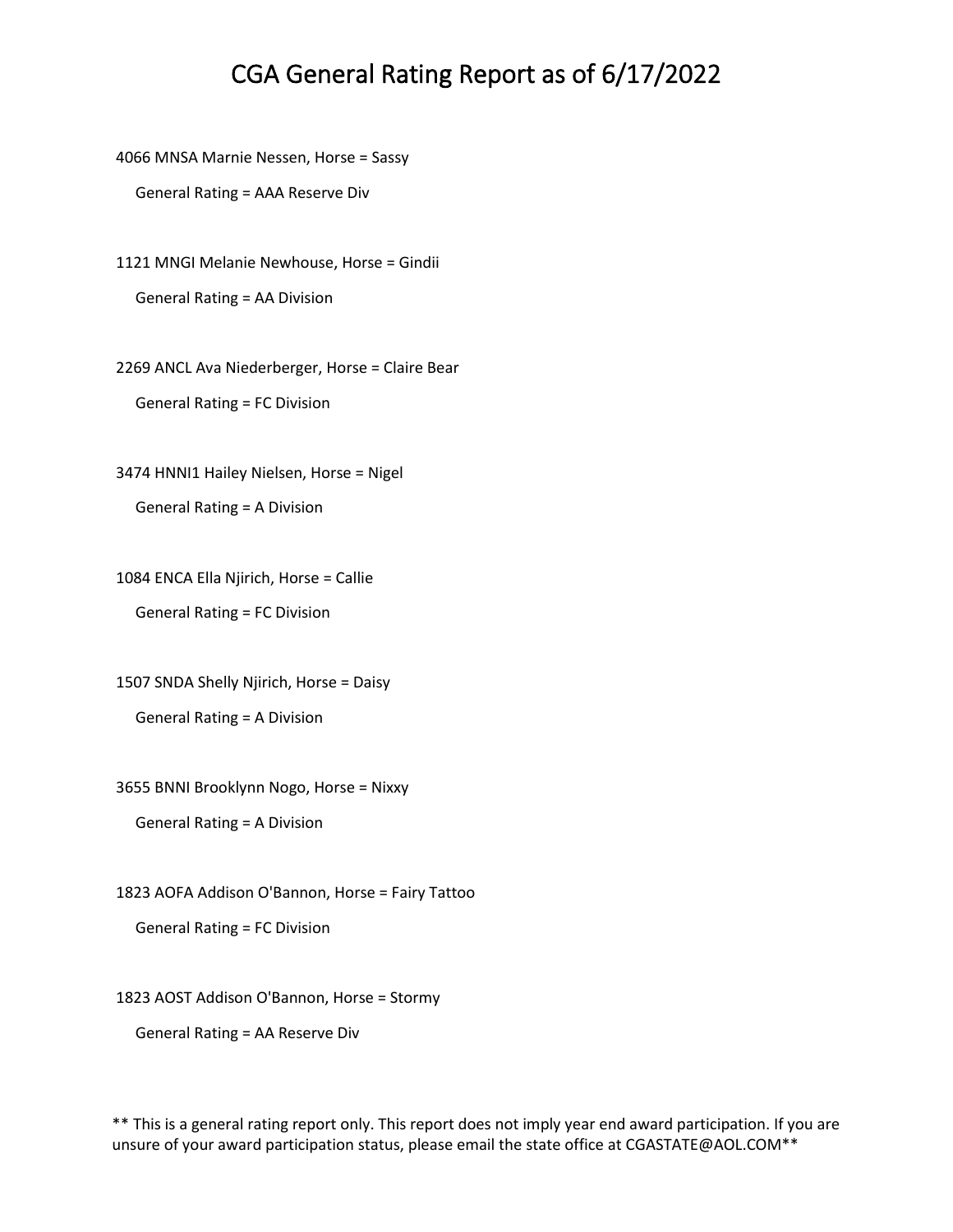1019 AOSA Ashlyn O'Neill, Horse = Sally

General Rating = AA Reserve Div

2866 JODO Jordan ODell, Horse = Doc Of The Bay General Rating = AAA Division

2866 JOLU Jordan ODell, Horse = Luna

General Rating = AA Division

4181 AOTR Amy Odom-Tollison, Horse = Tramp General Rating = FC Division

3189 VOJJ Victor Ojeda, Horse = Jj

General Rating = A Reserve Div

1343 CORE Christine Olivas, Horse = Remi General Rating = FC Division

3753 EOSU Emily Olivas, Pony = Sugar

```
 General Rating = FC Division
```
3029 TOMY Tatianna Oliveira, Horse = My Sweet Chilipepper

General Rating = A Division

1088 BODA Branson Ordway, Horse = Dally

General Rating = FC Division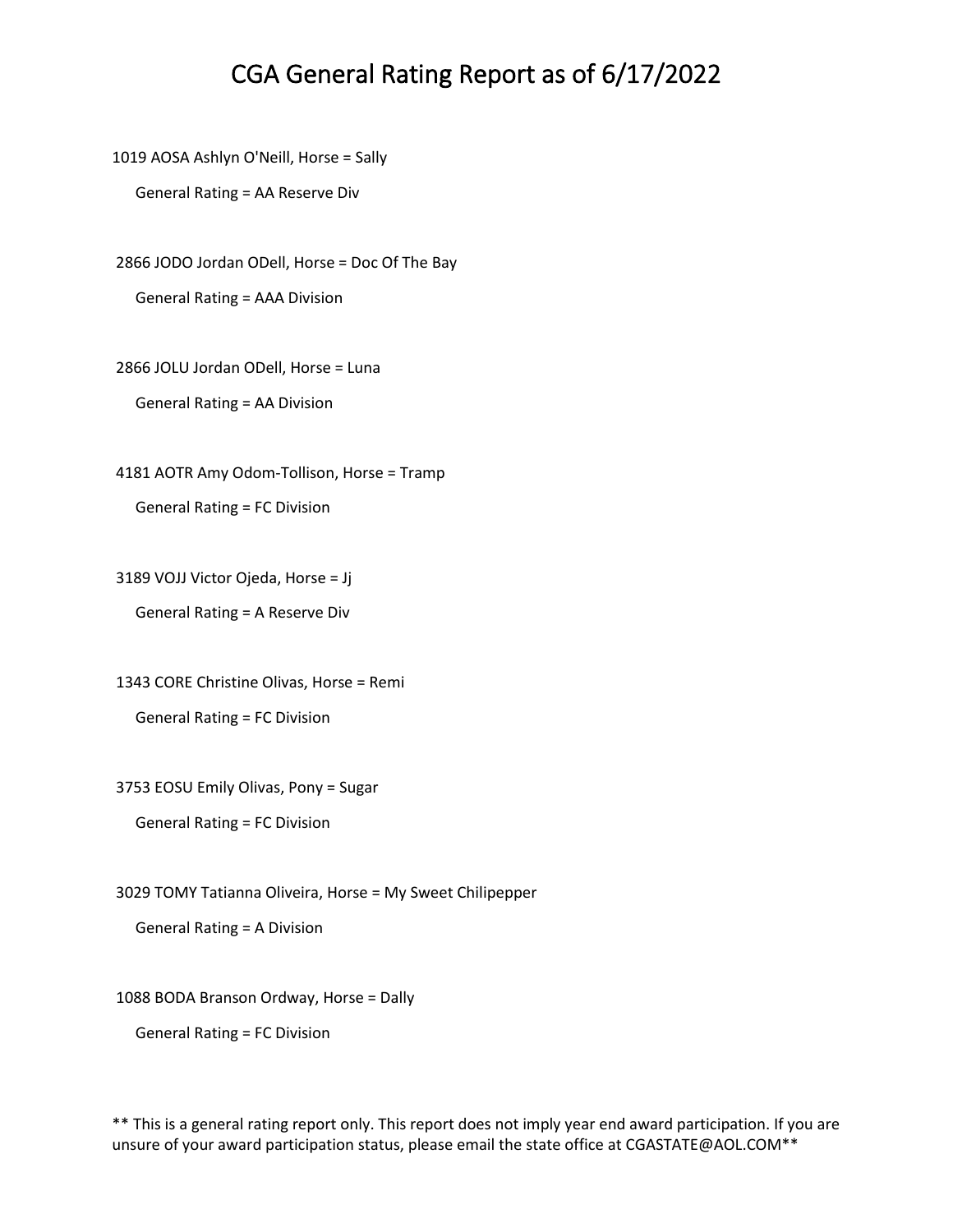2256 BOMI Brynlee Ordway, Horse = Mingo

General Rating = FC Division

3414 LOSW Lilly Ortez, Horse = Sweet Pea General Rating = FC Division

2880 ROSH Rick Ortiz, Horse = Shelby General Rating = FC Division

2207 LOWI Lily Otremba, Horse = Willow General Rating = FC Division

2090 SOCI1 Savannah Owens, Horse = Cinder General Rating = A Division

2570 JPDO Jessica Pacheco, Horse = Dolly General Rating = AAA Division

2407 MPGE Macy Pacheco, Horse = Get It Girl

General Rating = AAA Division

3511 SPSE Sydney Parlato, Horse = Seabee

General Rating = AA Division

5860 CPCA Claudia Payne, Horse = Callie

General Rating = A Division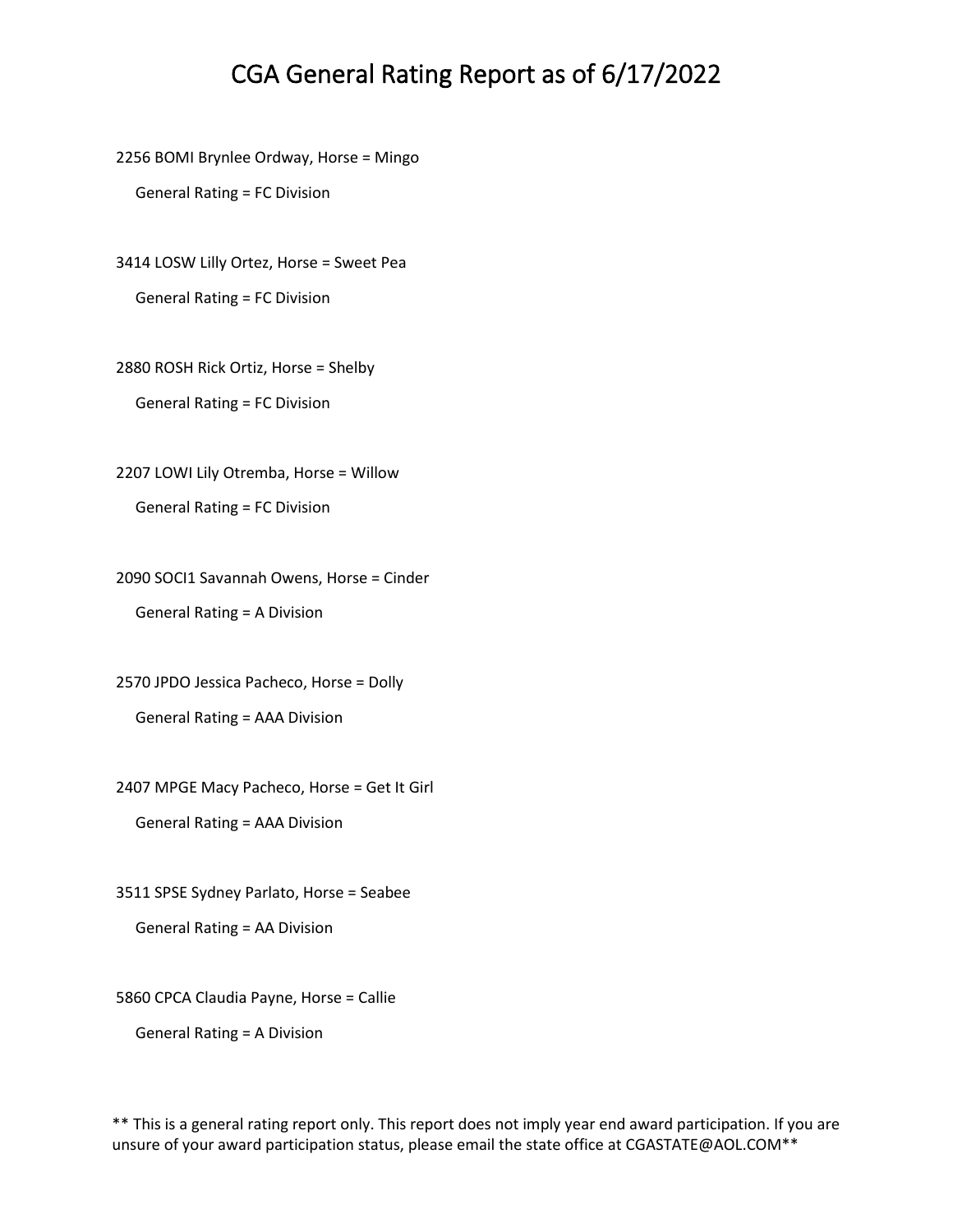2973 MPUR Morgan Payne, Horse = Urmisunshine

General Rating = FC Division

5859 TPKE Todd Payne, Horse = Ketchup General Rating = A Division

1348 SPSP Sonja Peery, Horse = Spfrenchhilbilydlux General Rating = FC Division

3687 LPCH Lynden Perez, Horse = Chip

General Rating = FC Division

1111 VPTE Vincent Perry, Horse = Tequila General Rating = AA Division

3429 SPSO Sage Petersen, Horse = Solomon

General Rating = AA Division

3339 BPEM Baily Pickett, Horse = Emerald City

General Rating = FC Division

3393 LPAI Liz Pino, Horse = Aiden

General Rating = FC Division

2780 SPSE1 Sidney Posey, Horse = Sedona

General Rating = A Division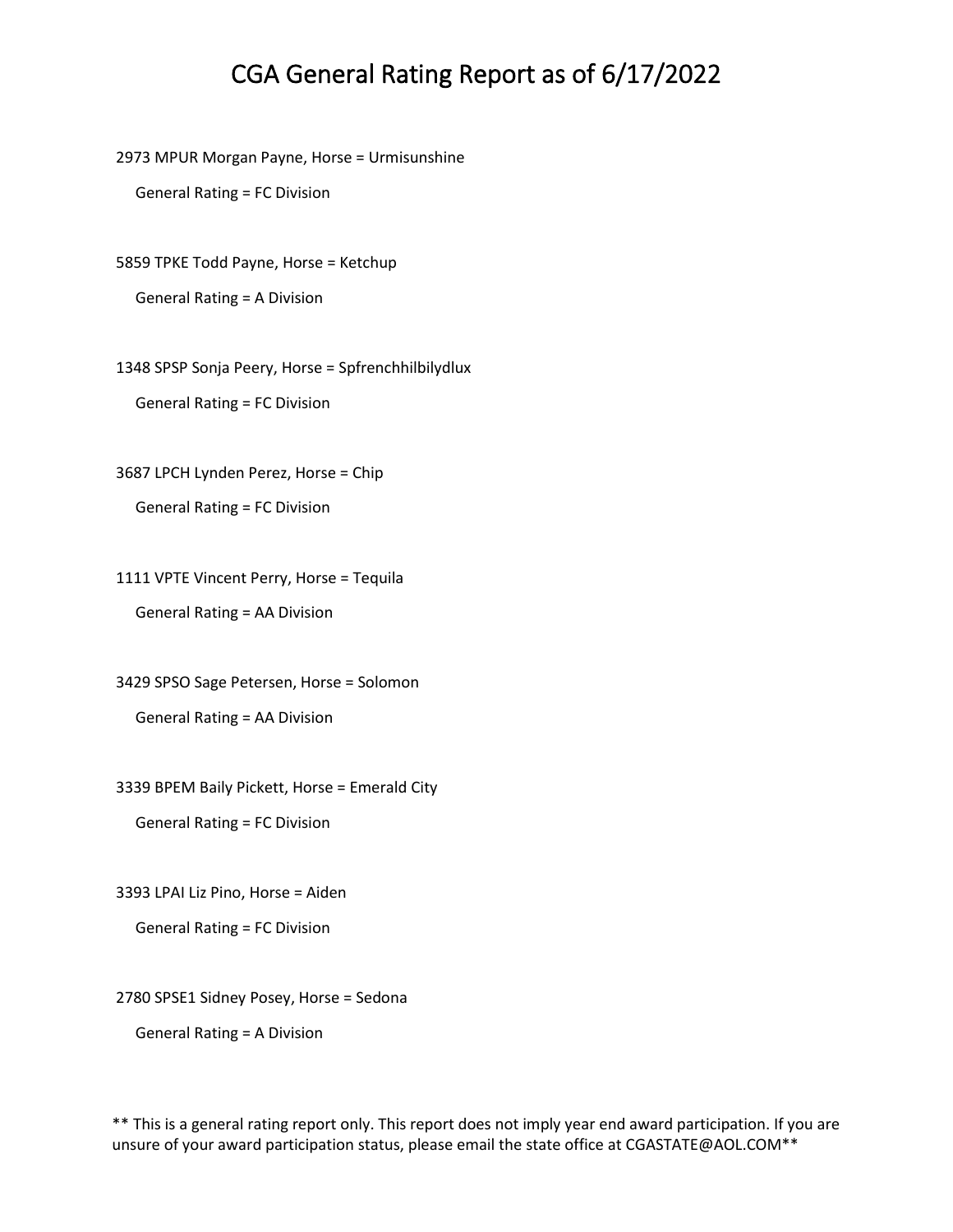3558 LPOL Lisa Potts, Horse = Oliver

General Rating = A Division

2260 SPDA Shelley Powell, Horse = Dazzle Me General Rating = AA Division

2857 KPBL Kalysta Primeau, Horse = Blue General Rating = A Division

1530 KPSA Kendra Privitt, Horse = Sarah

General Rating = A Reserve Div

1268 SPFL Sharon Prodan, Horse = Flash General Rating = FC Division

2184 JQFR Jason Quilici, Horse = Frank General Rating = AA Division

3299 SQBU Sabrina Quilici, Horse = Bullwinkle

General Rating = AAA Division

1631 KRDE Kayla Raitz, Horse = Dexter

General Rating = A Division

1631 KROA Kayla Raitz, Horse = Oakie Dokie

General Rating = A Division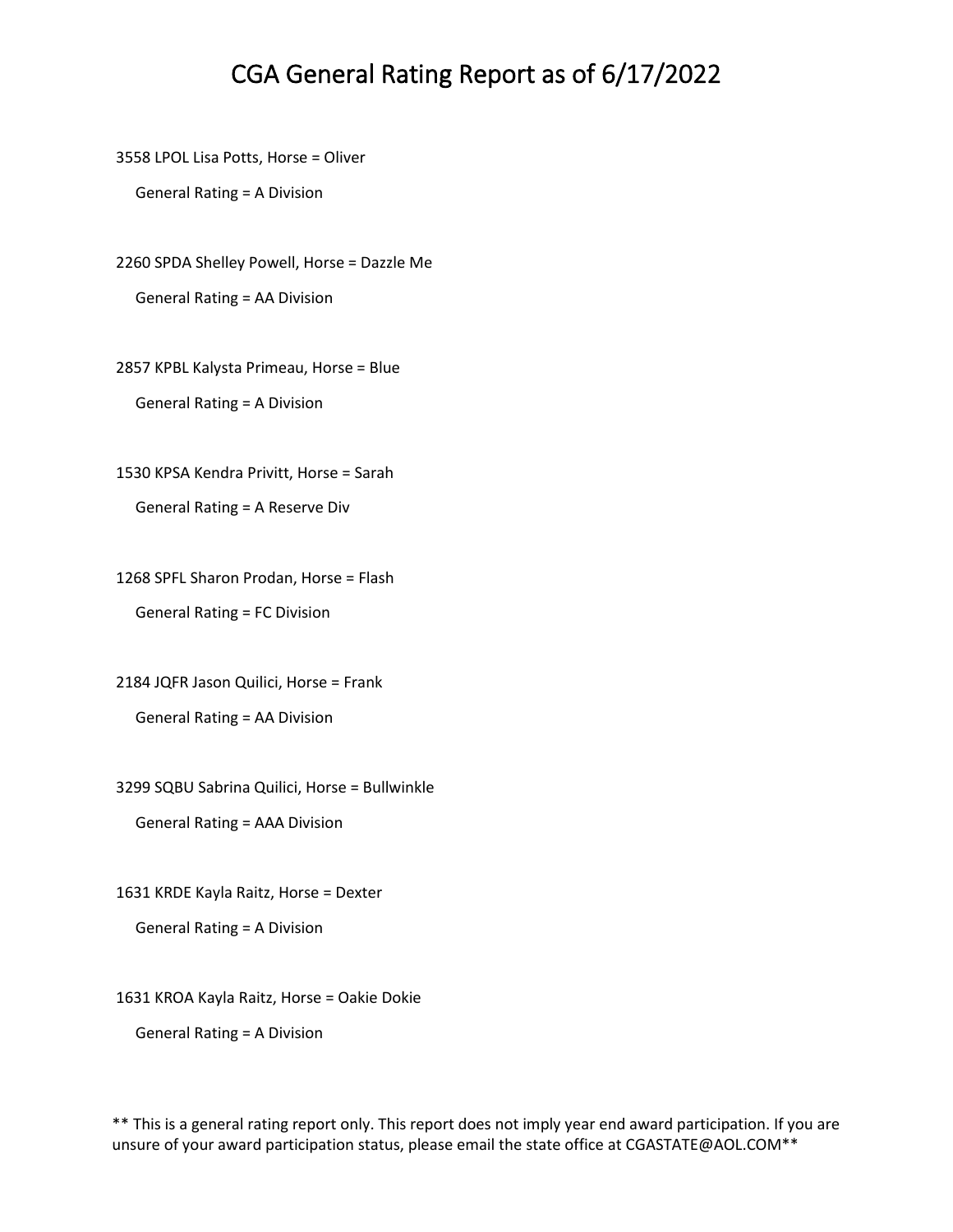3255 ARMA Abigail Rambo, Horse = Maverick Diamond

General Rating = FC Division

1880 IRCR Isabella Rambo, Horse = Crystal

General Rating = A Division

2498 JRAL Johanna Ramos, Horse = Alborada General Rating = FC Division

1667 CRCH Charley Randall, Horse = Chilli General Rating = A Division

1314 ARZA Abraham Rangel, Horse = Zara General Rating = A Division

1207 PRAL Paytlin Rasmussen, Horse = Alaskan Sun General Rating = FC Division

3330 MRGY Michael Raynor, Horse = Gypsy

General Rating = A Reserve Div

2424 VRHO Victoria Rebich, Horse = Hot Tamale

General Rating = AA Division

3587 RRBR Rachel Reboin, Horse = Breeze

General Rating = FC Division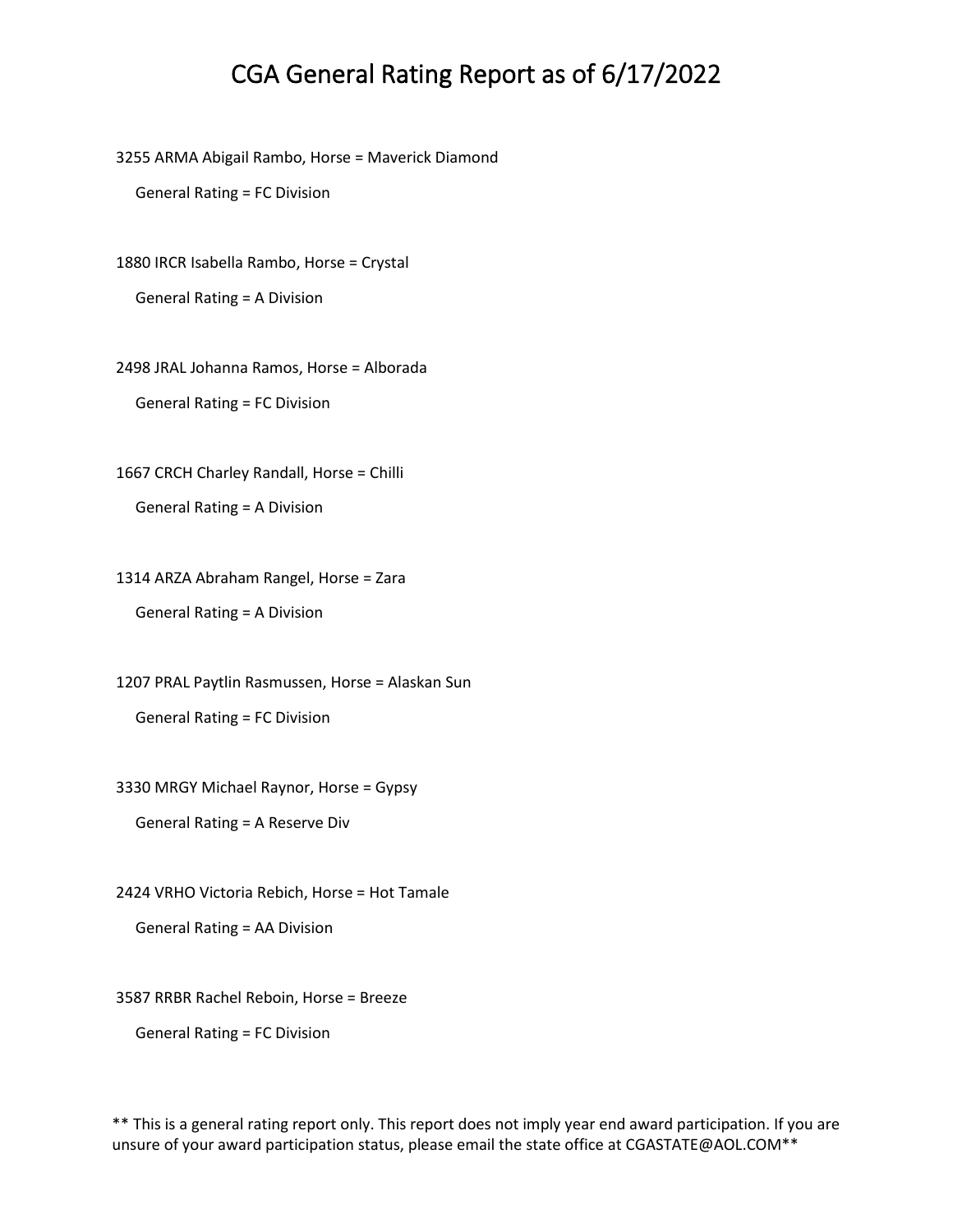2551 CRMO Chelsie Redin, Horse = Moose

General Rating = FC Division

2425 ERDI Elizabeth Reese, Horse = Diamond

General Rating = A Division

1816 ARTE Ava Rendon, Horse = Tequila

General Rating = A Reserve Div

1870 SRMI Suzanne Richardson, Horse = Miss Streakin Right

General Rating = A Division

1870 SRDO Suzanne Richardson, Horse = Doc's Annie Bar

General Rating = A Division

3850 NRKI Nicole Rickett, Horse = Kit

General Rating = FC Division

1682 BRCH Briellen Ricotta, Horse = Charming Charlie

General Rating = AA Division

1956 HROU Holly Rieck, Horse = Outlaw

General Rating = A Reserve Div

1713 MRCH Mollie Ringrose, Horse = Chocolatebrowncharli

General Rating = FC Division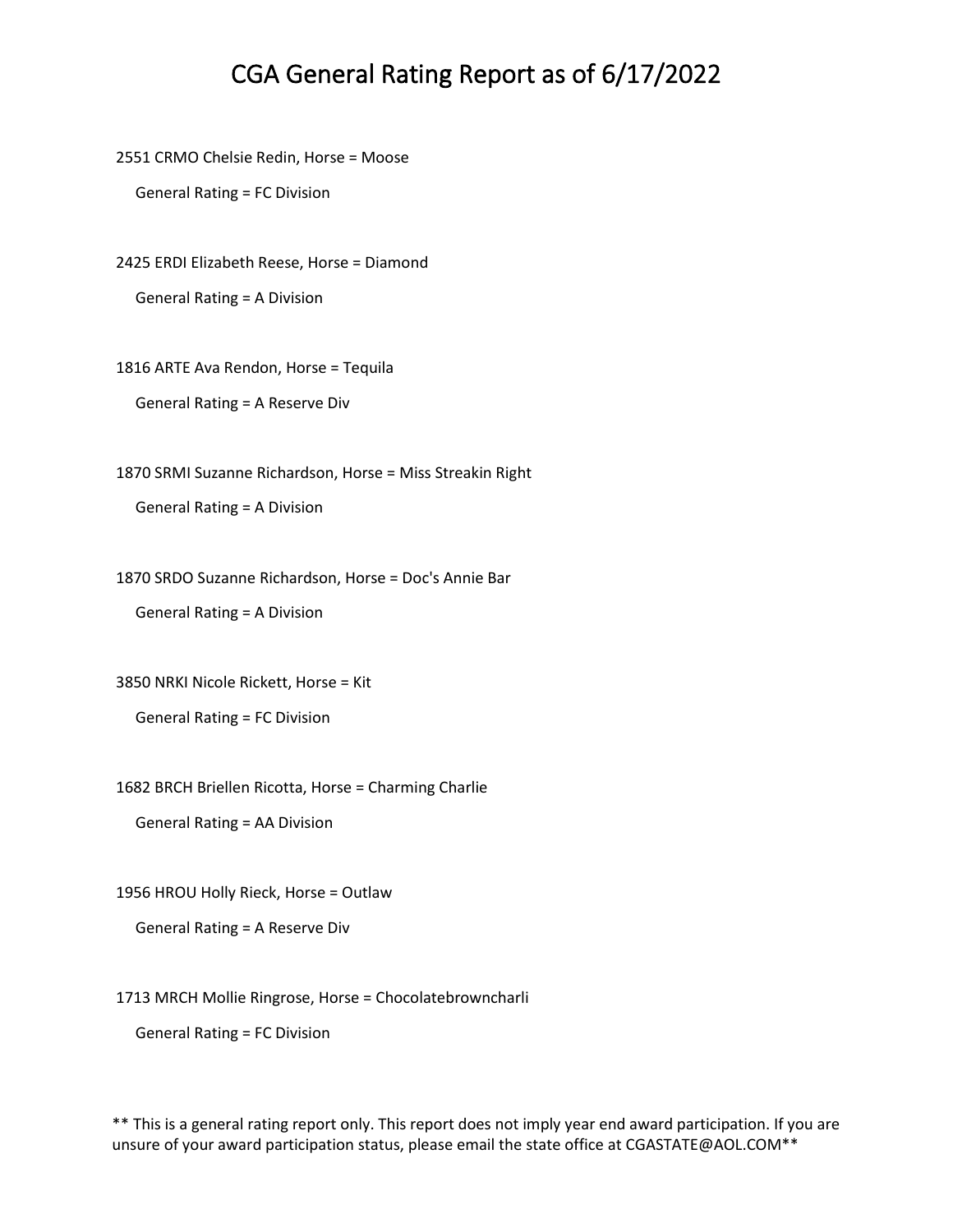1712 SRLO Sadie Ringrose, Horse = Looking Glass

General Rating = FC Division

2635 JRKI Jennifer Roberts, Horse = Kidd

General Rating = AA Division

2110 IRAT Isabel Robles, Horse = Athena General Rating = AA Reserve Div

2110 IRCA Isabel Robles, Horse = Calypso General Rating = A Division

1601 MRMO Maximus Rocha, Horse = Mocha General Rating = A Division

2488 DRMY Destiny Rodrigues, Horse = Mystery General Rating = FC Division

1199 CRFR Chelsea Rogell, Horse = Frenchy

General Rating = AA Reserve Div

3581 BRBU Brody Rogers, Horse = Bubbles

General Rating = FC Division

3853 LRFI Lindsay Rohrer, Horse = Fire Cracker

General Rating = A Division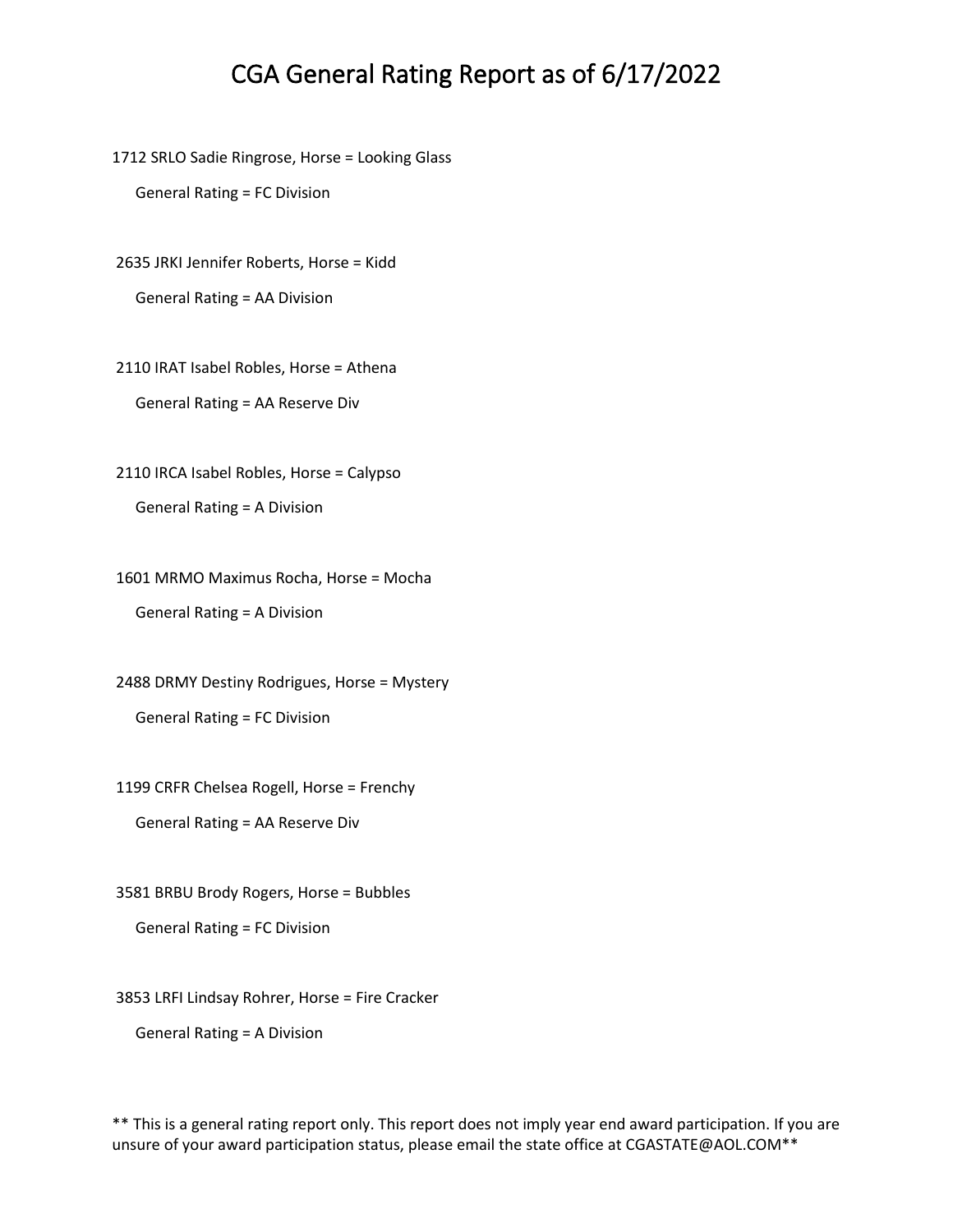3703 TRJA Thomas Romo, Horse = Jack

General Rating = FC Division

1062 GRCA Gianna Rouse, Horse = Caballo Caliente

General Rating = AA Division

1722 CRSI1 Christopher Rowles, Horse = Sitn On Silvermine

General Rating = AA Reserve Div

3760 KRSH Kaitlyn Runkle, Horse = Shawnee General Rating = A Division

3612 SRHE Savannah Ruotsala, Horse = Hercules General Rating = FC Division

3863 KRCA Katrina Russell, Horse = Cadet

General Rating = AA Division

3432 MRGO1 Mattison Russell, Horse = Goldie

General Rating = FC Division

2819 CSBU Cassidy Sabral, Horse = Burning Ember

General Rating = AAA Division

2819 CSDA1 Cassidy Sabral, Horse = Dash For Xplosion

General Rating = A Reserve Div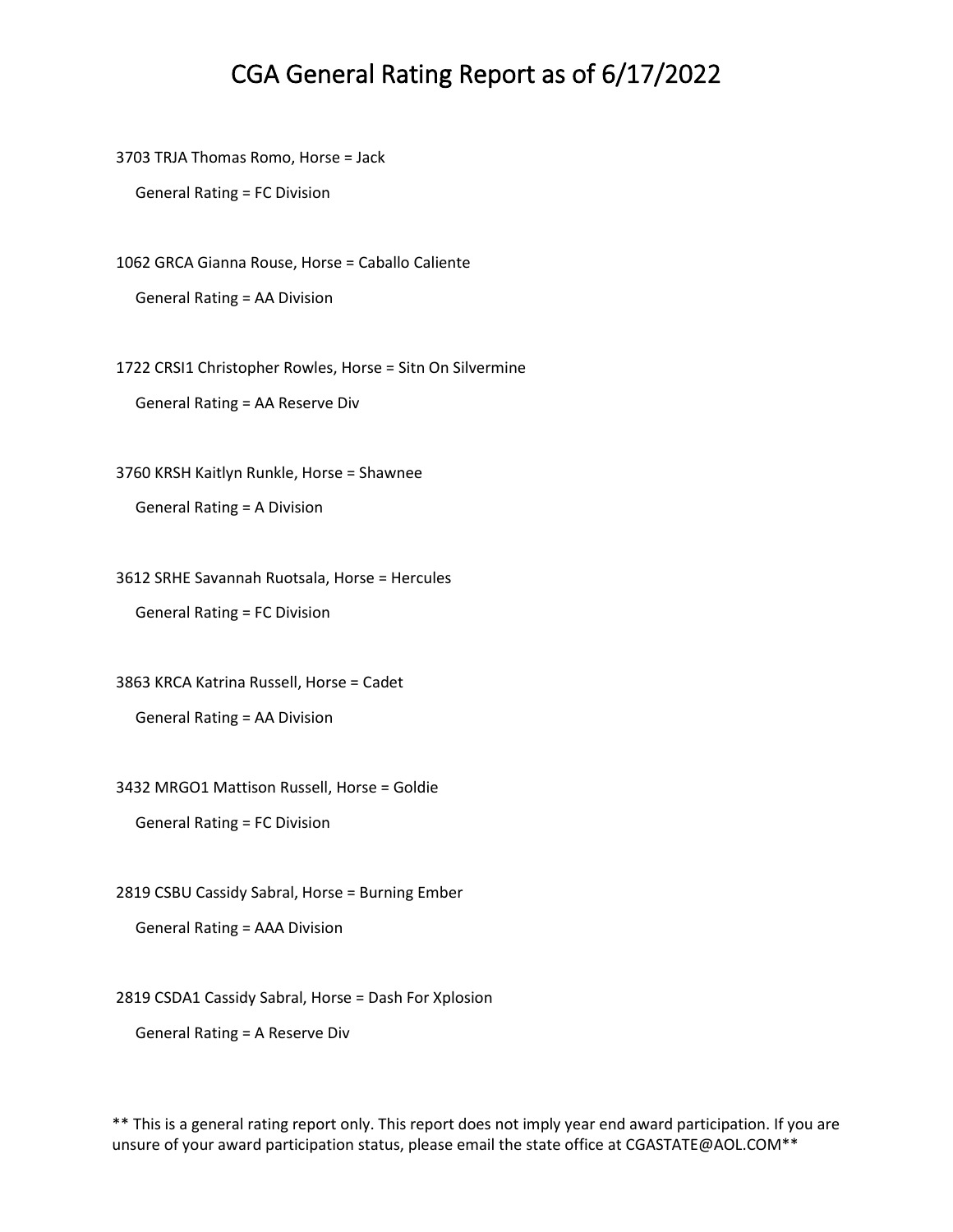2820 CSRI Courtney Sabral, Horse = Ricochet Rose

General Rating = AA Division

1596 BSBR1 Brianna Sager, Horse = Brat Face Luna General Rating = A Reserve Div

1629 SSMI Savannah Sahagun, Horse = Miss Samwise General Rating = A Reserve Div

3133 LSTH Layan Salahi, Horse = Thor

General Rating = FC Division

2716 BSRO Brooklyn Sanford, Horse = Romeo General Rating = FC Division

1196 RSTE Rylie Sanford, Horse = Temper General Rating = A Division

2792 ISIN Isabelle Saul, Horse = Integrity

General Rating = A Division

1754 GSST Gary Sawyer, Horse = Stang

General Rating = FC Division

2746 CSJO Christine Schallmo, Horse = Johnny's Boy

General Rating = A Division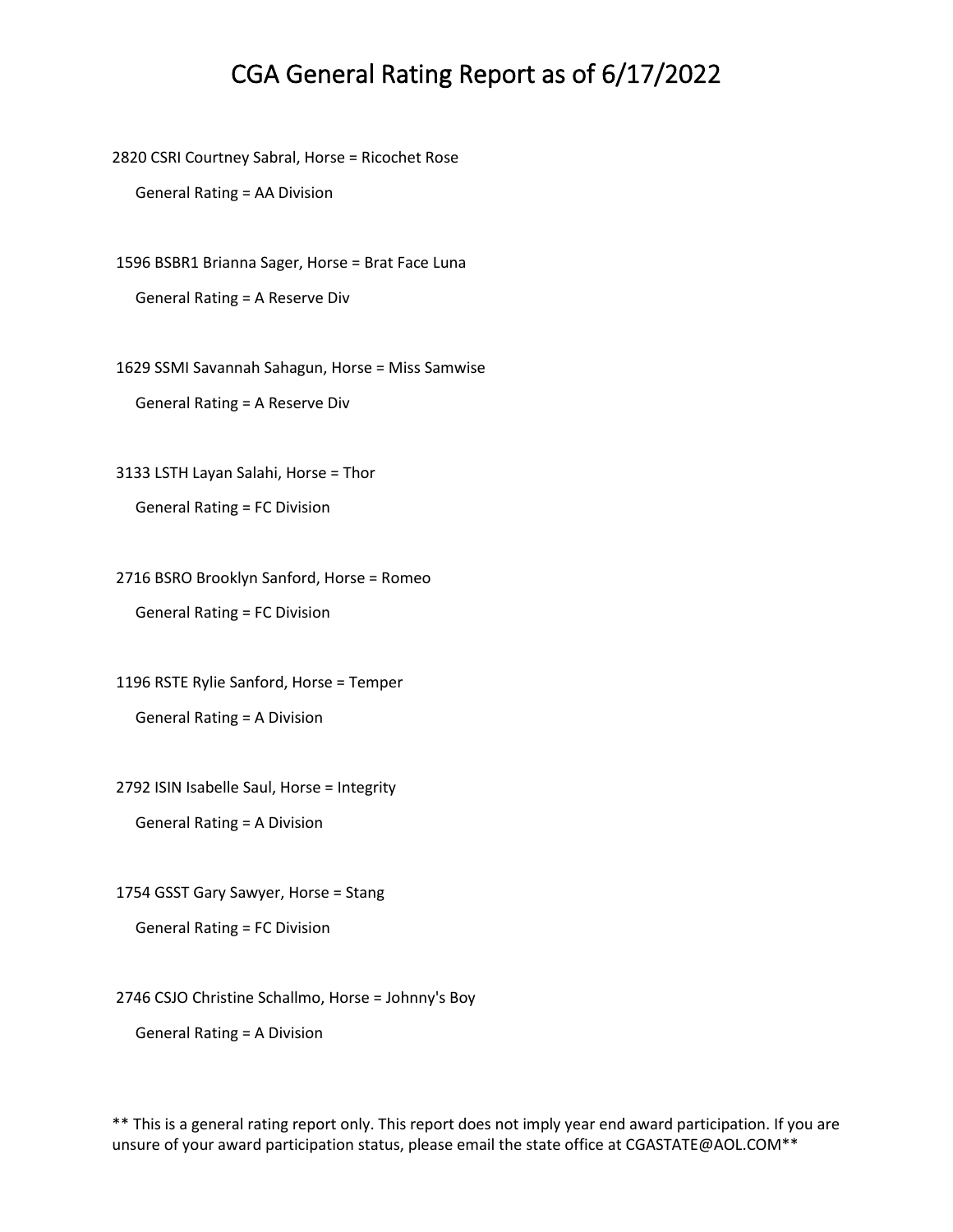2342 ASMY Addisyn Schuld, Horse = My New Investment

General Rating = FC Division

2455 BSJA Baylee Schwind, Horse = Jake

General Rating = A Division

2455 BSCO Baylee Schwind, Horse = Cody General Rating = FC Division

2454 ESBL Eva Schwind, Horse = Blue

General Rating = AA Division

4157 SSZO Sharyn Scott, Horse = Zoe

General Rating = FC Division

3618 KSRE Kristen Sears, Horse = Rein Stealer General Rating = FC Division

3302 LSLI Lily Sears, Horse = Little Tortilla

General Rating = FC Division

3755 SSLU Sadie Seibert, Horse = Luna

General Rating = A Division

1587 ISSC Izzy Sellers, Horse = Scout

General Rating = A Division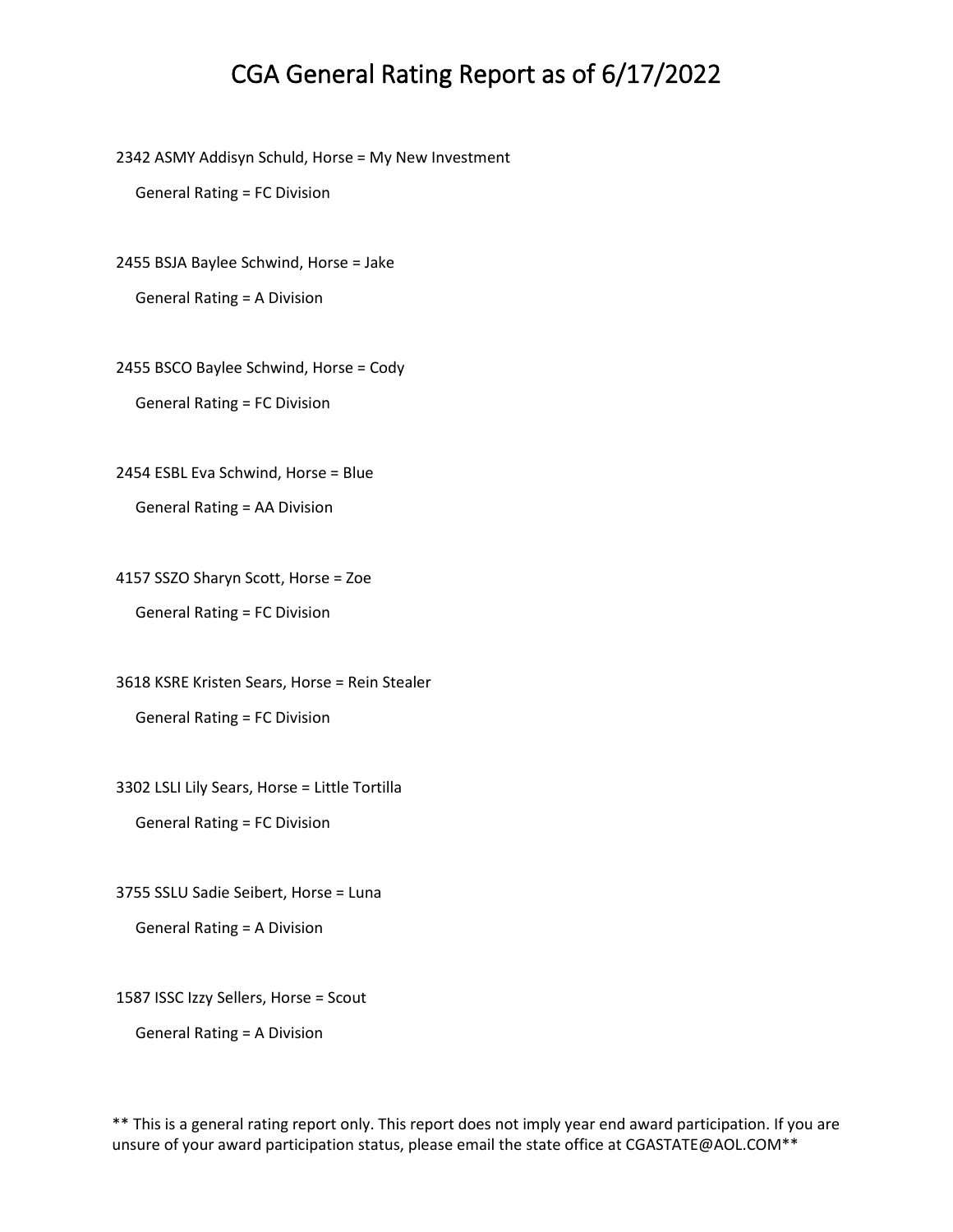1585 NSSH Nina Sellers, Horse = Shields

General Rating = A Reserve Div

3894 SSHU Sierra Shalhoub, Horse = Hucks Hurran General Rating = FC Division

3229 ASRO Audrey Shamblin, Horse = Rootbeer General Rating = FC Division

3230 LSLE Lyra Shamblin, Horse = Leroy General Rating = FC Division

3159 DSGO David Sharpe, Horse = Goliath General Rating = FC Division

585 JSCA Janet Shelton, Horse = Callie General Rating = A Division

810 MSGR Mike Shelton, Horse = Gracie

General Rating = A Division

3705 BSBR Brooklynn Sherman, Horse = Brooklynn

General Rating = FC Division

3660 JSDO Jessica Sherrick, Horse = Dozer

General Rating = A Division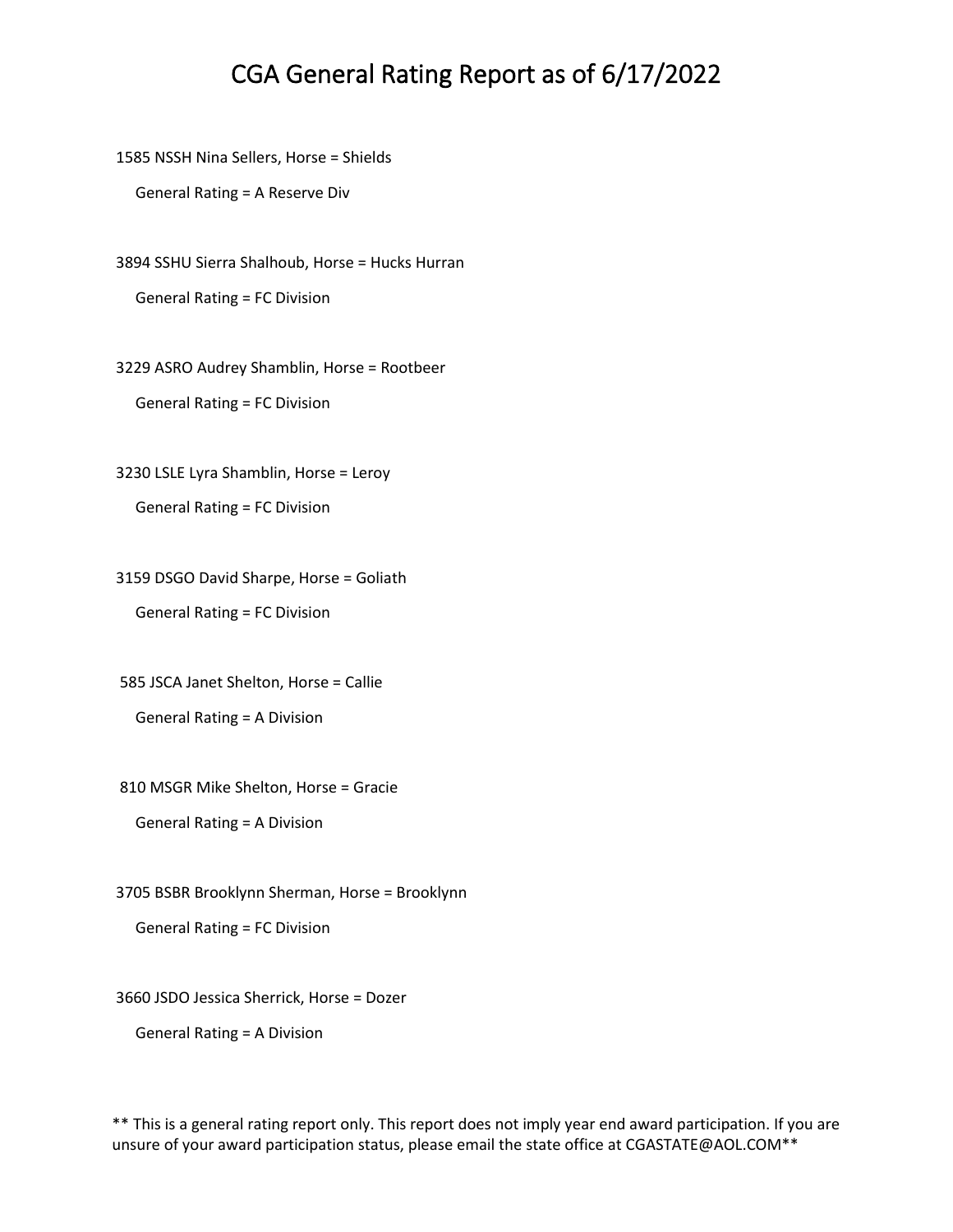3923 ASMI Allyson Shiffrar, Horse = Miss Saintly Shine

General Rating = A Division

2330 JSBL Julie Shiffrar, Horse = Blossom

General Rating = AA Reserve Div

3156 SSRO Sander Shulman, Horse = Rocky General Rating = FC Division

2180 SSFE Sara Sloan, Horse = Felix

General Rating = A Division

3725 JSSP Jessica Smith, Horse = Spirtual General Rating = FC Division

3497 KSYE Kinleigh Smith, Horse = Yellow Trigger General Rating = A Division

2230 BSSM Baylee Sorensen, Horse = Smokey

General Rating = FC Division

3592 CSMA Celina Sova, Horse = Maui Paradise

General Rating = A Division

3841 LSSC Lisa Spors, Horse = Scharlotte

General Rating = FC Division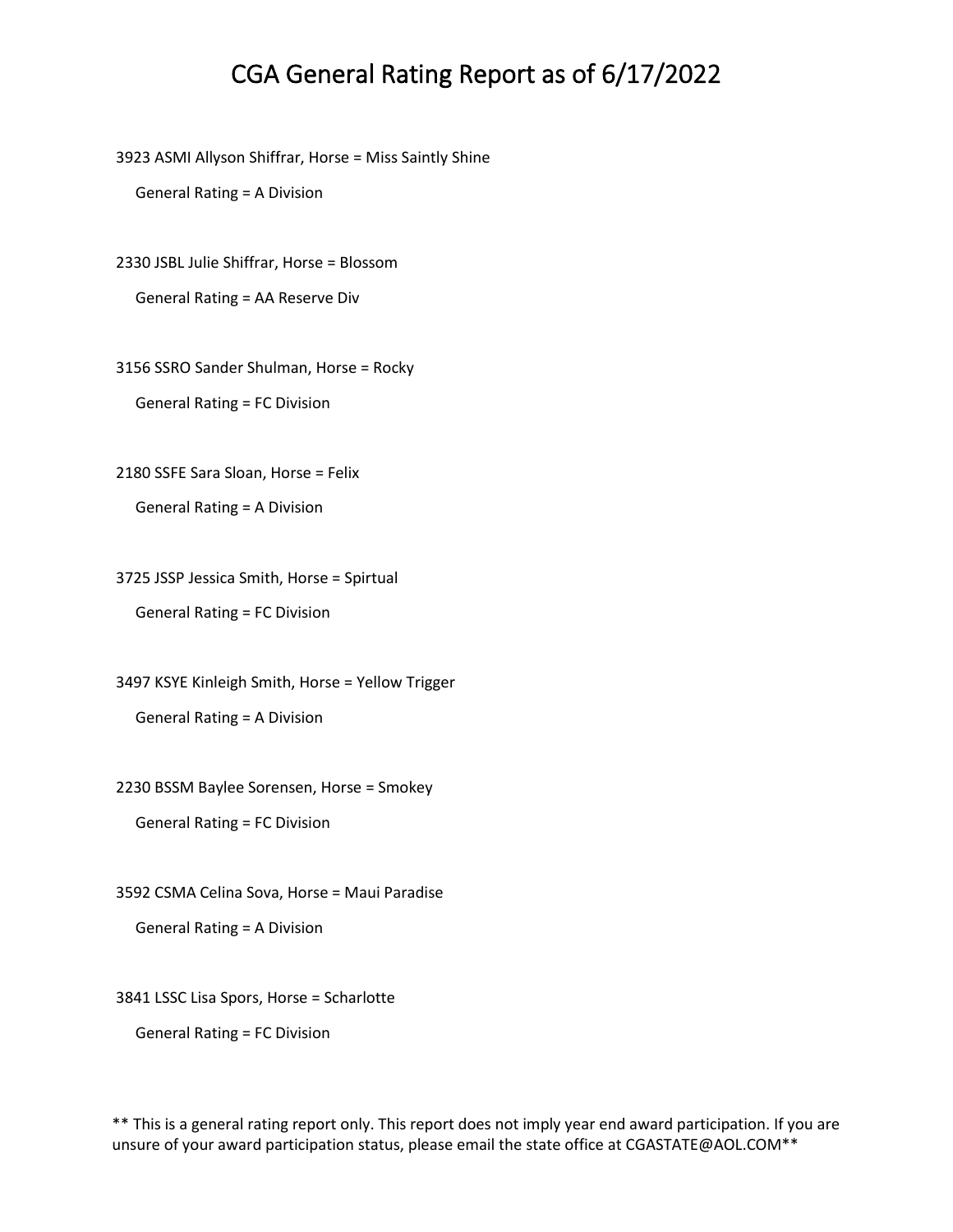3762 MSSA Makayla Spurbeck, Horse = Sasha

General Rating = FC Division

4658 NSFL Natalie Staas, Horse = Flash Me A Whistle General Rating = A Division

3710 KSPA Klayton Stein, Horse = Partner

General Rating = A Division

6935 DS4S Deanna Steinhoff, Horse = 4s Pistol Gal

General Rating = FC Division

3328 CSHE Carly Stern, Horse = Hennessy

General Rating = A Division

3851 BSHO Braelyn Stewart, Horse = Holly General Rating = FC Division

1521 JSGE Juliette Stone, Horse = Gemma

General Rating = FC Division

4733 JSSE Janie Strang, Horse = Senshi Toshio

General Rating = A Division

1266 CSCA Crystal Sumpter, Horse = Casper

General Rating = AA Division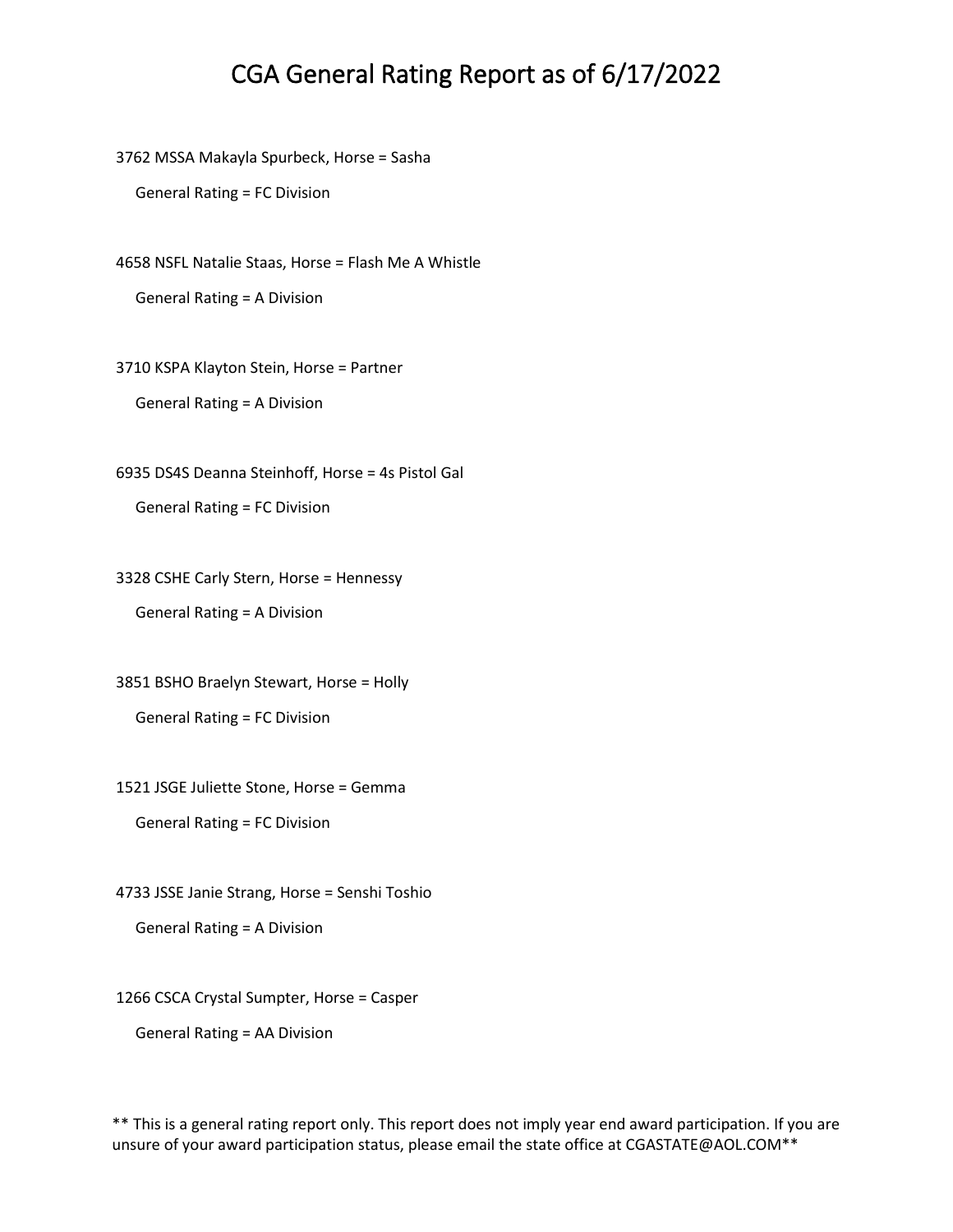1293 RSSI Rachel Sunderland, Horse = Simplywild

General Rating = FC Division

3536 BSSM1 Britney Swenson, Horse = Smoke Em All General Rating = A Division

3981 PSJE Pryce Swenson, Horse = Jedi

General Rating = FC Division

2605 JTNO Jessica Talbot, Horse = Nova

General Rating = AA Reserve Div

1476 STMA Susan Talbot, Pony = Maverick General Rating = A Division

1476 STME Susan Talbot, Horse = Mercedes General Rating = FC Division

3648 ZTZI Zion Tannehill, Horse = Ziggy

General Rating = A Reserve Div

8871 JTAC Johnny Tassone, Horse = Ace

General Rating = A Division

2132 ATFI Andrea Thill, Horse = Firecracker

General Rating = A Division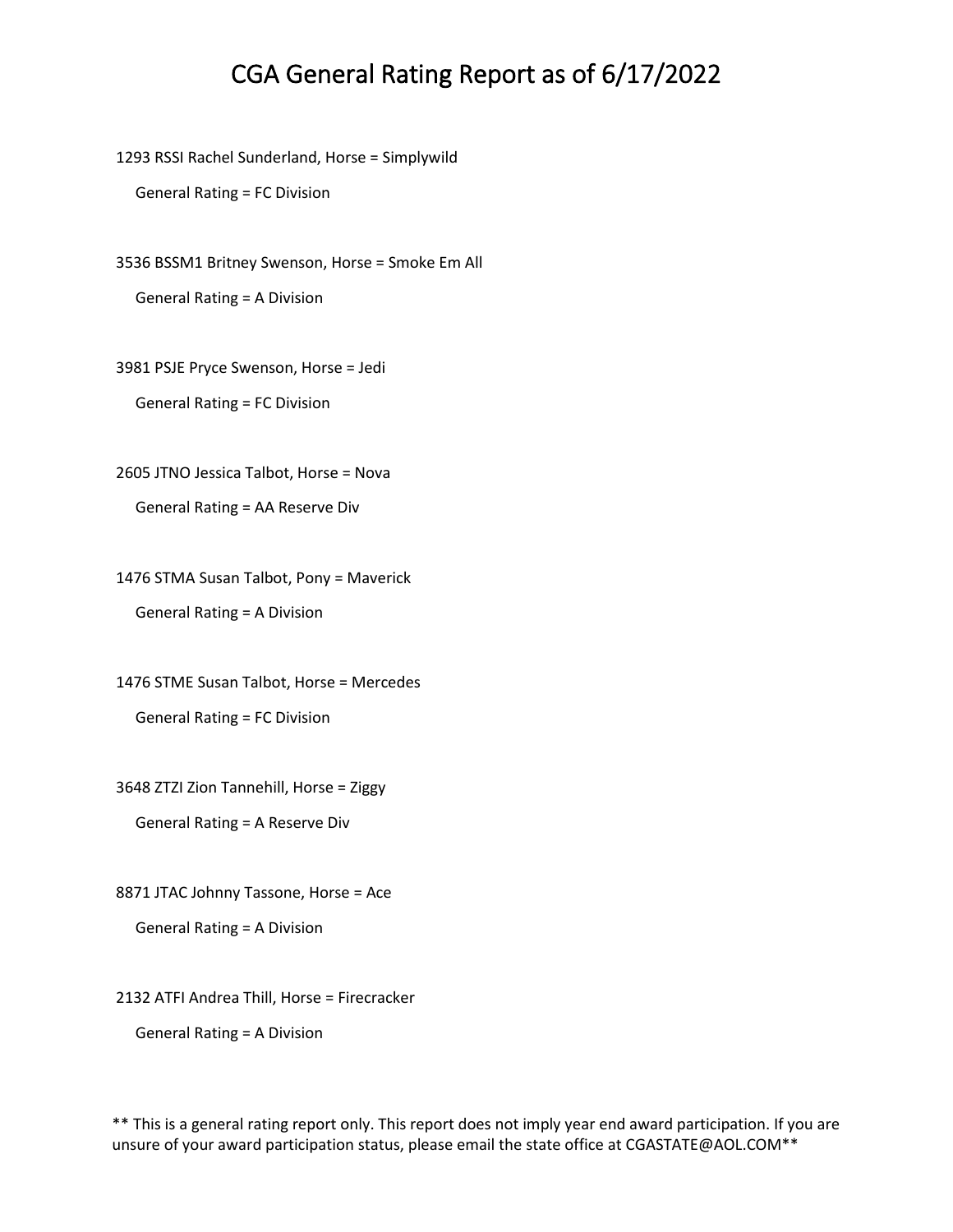3689 MTSA Maddison Thomas, Horse = Sassy

General Rating = FC Division

1927 ITRO Isaiah Thompson, Horse = Royal Moonshine

General Rating = AAA+ Reserve Div

1501 JTTE Jeni Thompson, Horse = Texas

General Rating = FC Division

2101 KTDA Kasinda Thompson, Horse = Dashin With Chicks

General Rating = A Division

2101 KTSP Kasinda Thompson, Pony = Spot

General Rating = AAA Division

3421 PTGR Piper Timm, Horse = Grande General Rating = FC Division

3421 PTHO Piper Timm, Horse = Holly Would Star

General Rating = AA Division

1604 STTO Susan Tobin, Horse = Token

General Rating = A Division

4184 TTTH Trew Tollison, Pony = Thumper

General Rating = AA Division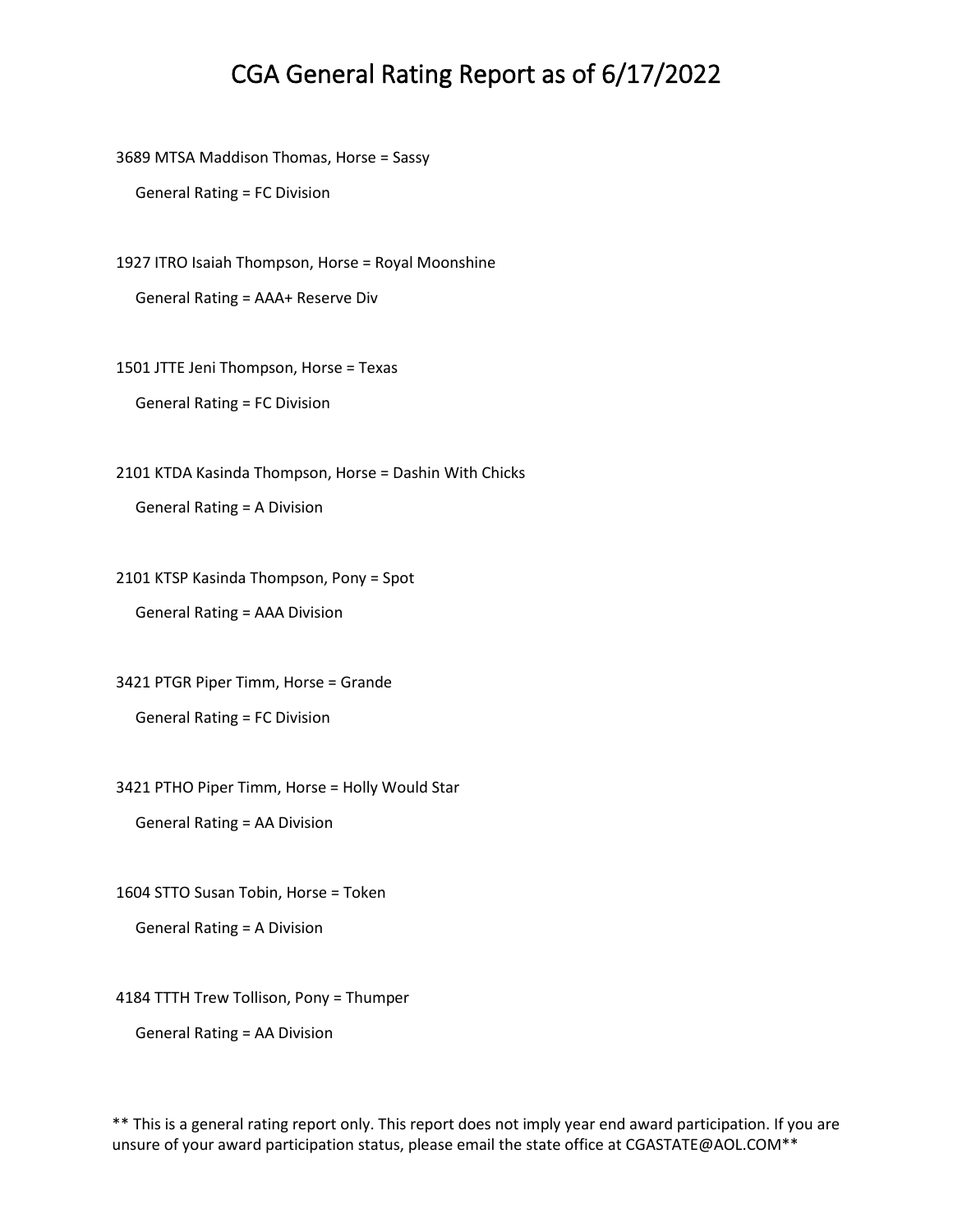3935 HTCI Hanna Torres, Horse = Cisco

General Rating = FC Division

3539 RTDI Rachel Trani, Horse = Dixie Epona General Rating = A Division

2056 JTMO Jamie Tsuji, Horse = Mohabi General Rating = FC Division

2056 JTMY Jamie Tsuji, Pony = My Pony Bandit General Rating = AAA Reserve Div

1891 CTSA Calista Turner, Horse = Sally General Rating = FC Division

2812 SUTI Stephanie Uribe, Pony = Tilly General Rating = A Reserve Div

3375 AUTR Alina Ussery, Horse = Trinket

General Rating = FC Division

3376 CUCH Cyrus Ussery, Horse = Chance

General Rating = FC Division

3119 FVST Frances Valencia, Horse = Stella

General Rating = AA Reserve Div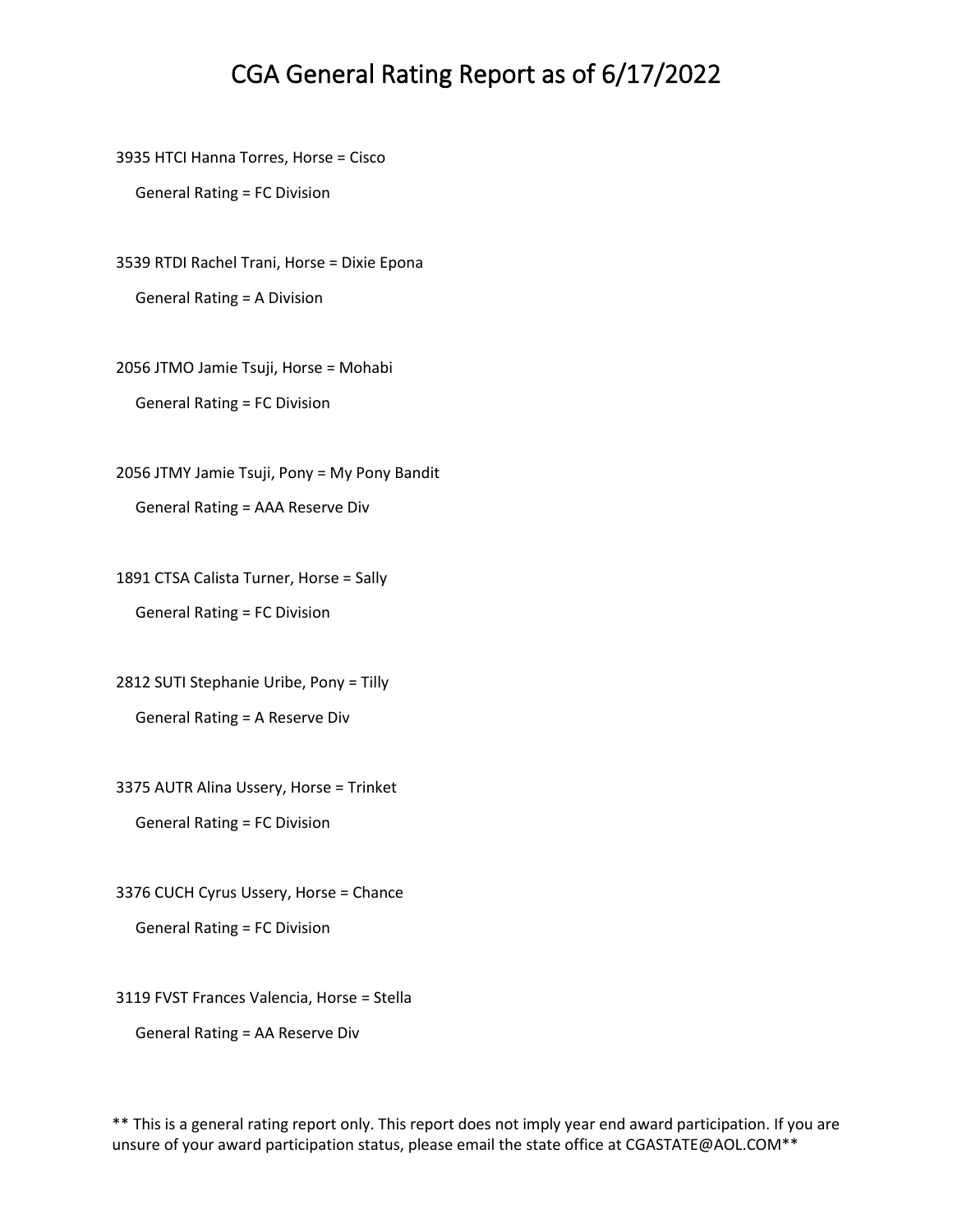3141 HVDU Haley VanDaele, Horse = Dutchess

General Rating = AA Reserve Div

2964 VVLA Victoria Villegas, Horse = Latte

General Rating = FC Division

3595 CVSU Capri Vizcarra, Horse = Surprise General Rating = FC Division

1612 RVFU Reagan Von Ranzow, Horse = Full Throttle Flash

General Rating = A Division

3017 KWKI Kristina Wada, Horse = Kid

General Rating = AA Reserve Div

20 JWSU Jeanne Walford, Horse = Sunshine

General Rating = FC Division

2265 JWCO Josie Walters, Horse = Copper

General Rating = FC Division

2265 JWLI Josie Walters, Horse = Lil Red

General Rating = A Division

3512 EWSA Evie Watkins, Horse = Sally

General Rating = AA Reserve Div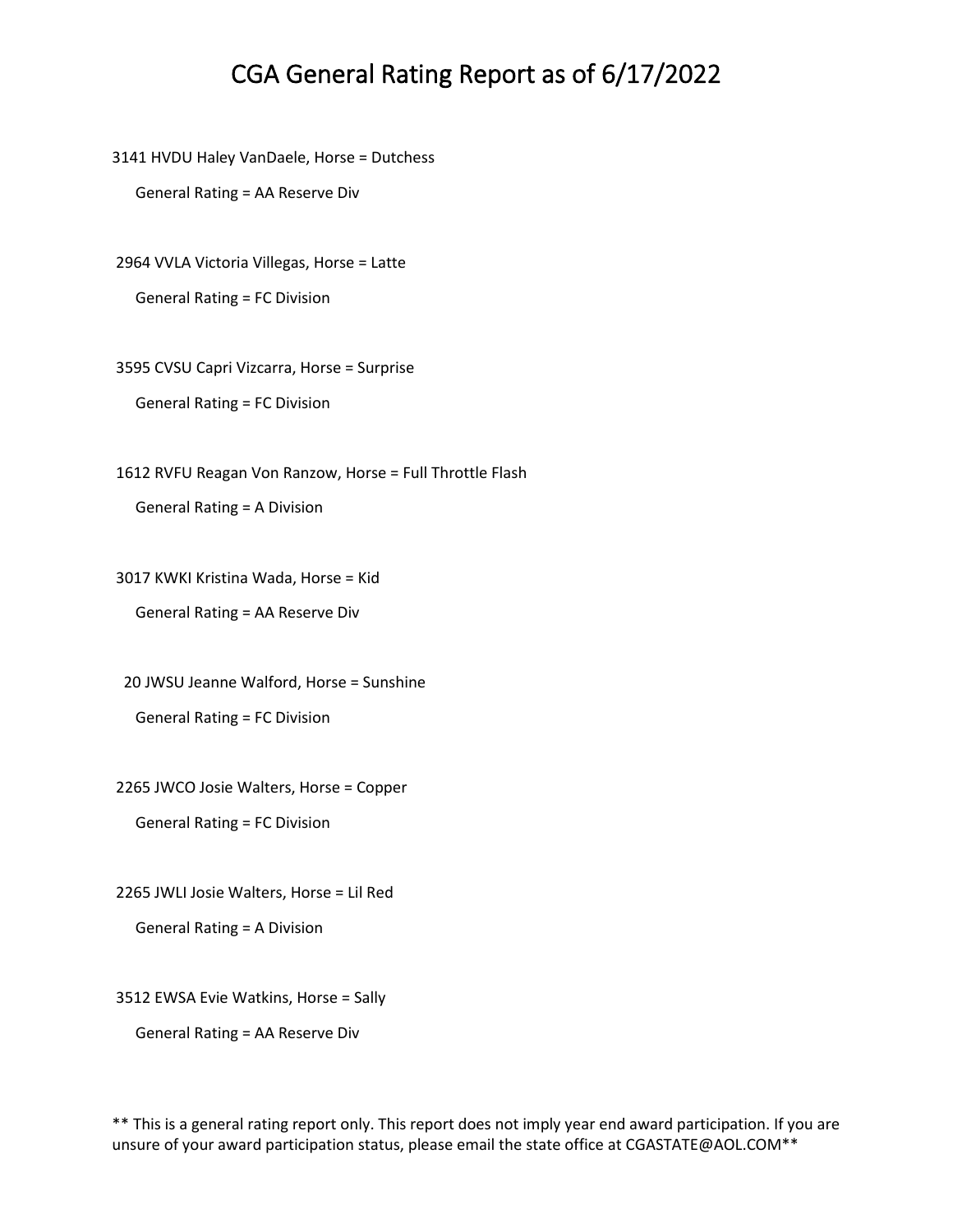3513 ZWLU Zoe Watkins, Horse = Lucky Charm

General Rating = AA Division

3690 KWSN Kylee Watson, Horse = Snowflake

General Rating = FC Division

4299 DWDS Denisa Waymire, Horse = Dsr Playful Angel

General Rating = A Division

3334 CWMI1 Charlotte Weingarten, Horse = Misty

General Rating = FC Division

2338 CWSK Caraline West, Horse = Sky

General Rating = FC Division

1822 HWKE Hazel Whiteson, Horse = Kentucky Fried Pipen

General Rating = FC Division

2238 EWPU Emiko Wiarco, Horse = Puffle

General Rating = A Division

3132 JWVA Janice Wiarco, Horse = Valentine

General Rating = AA Division

1895 NWBE Natsumi Wiarco, Horse = Bear

General Rating = AA Division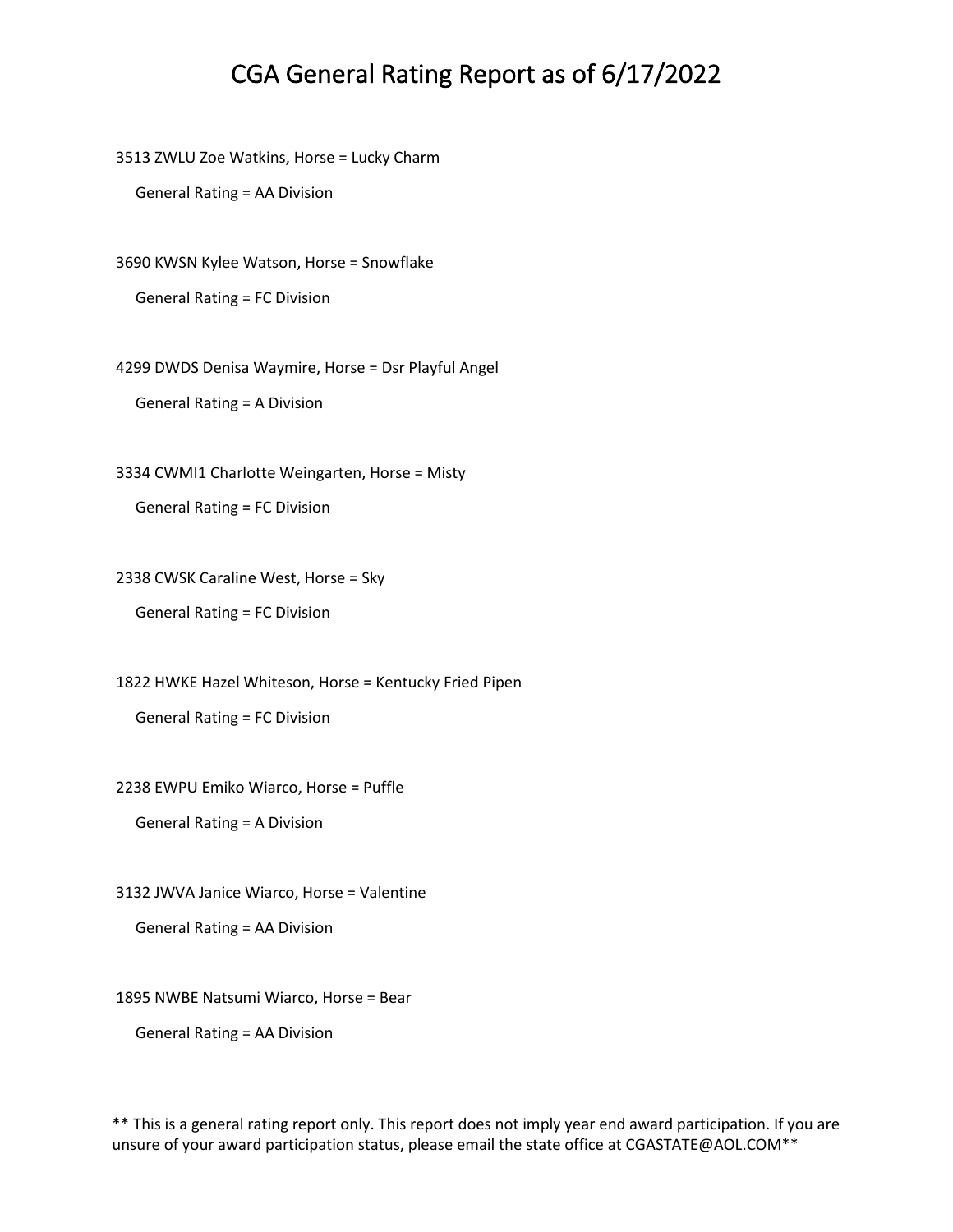2877 SWON Sarah Womack, Horse = One Foxy Cutter

General Rating = FC Division

4540 AWDU Anita Wood, Horse = Duo Volente

General Rating = FC Division

1626 AWA0 Aurora Wood, Horse = A Leap Of Faith

General Rating = A Division

4541 NWMO Natalie Wood-Young, Horse = Mocha

General Rating = AA Division

3611 MWSA Makayla Wooden, Horse = Sassy And She Knows

General Rating = FC Division

2948 TWSP Taylor Wright, Horse = Spirit

General Rating = A Division

3797 SWCH Samantha Wyly, Horse = Chica

General Rating = A Reserve Div

3952 CYKO Charissa Yazzie, Horse = Kodi

General Rating = A Reserve Div

3953 KYDE Naakai Yazzie-Watson, Horse = Dello

General Rating = FC Division